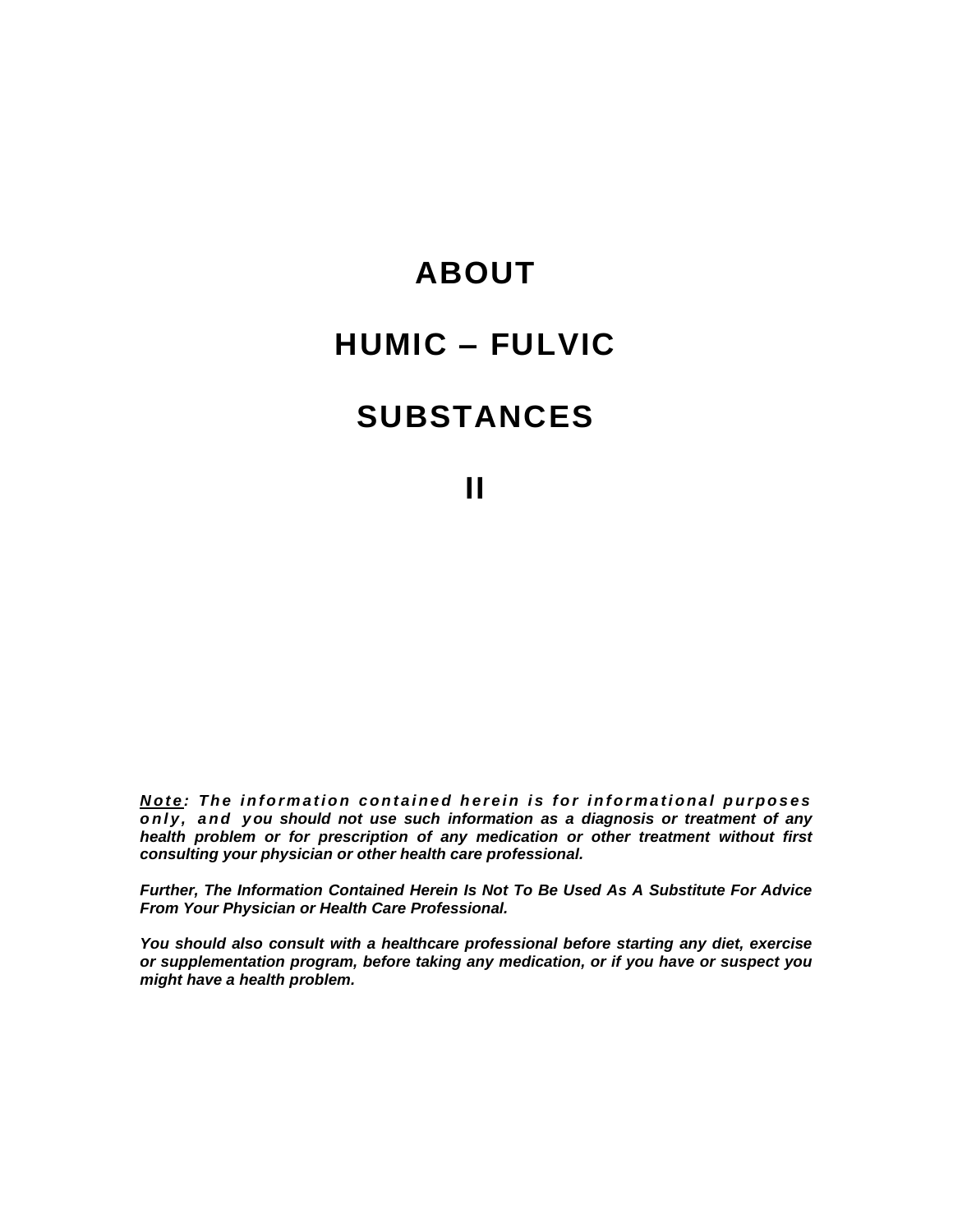## **TABLE OF CONTENTS**

| ARTHRITIS RELATED AUTOIMMUNE DISEASES INCLUDING LUPUS, FIBROMYALGIA, AND                                                                                                                                                                                                                   |  |
|--------------------------------------------------------------------------------------------------------------------------------------------------------------------------------------------------------------------------------------------------------------------------------------------|--|
| CANCER IS SECOND LEADING CAUSE OF DEATH IN THE US, HUMIC EXTRACTS ARREST                                                                                                                                                                                                                   |  |
|                                                                                                                                                                                                                                                                                            |  |
|                                                                                                                                                                                                                                                                                            |  |
| COLON, PENILE, UTERINE, CERVICAL, LIVER, AND NUMEROUS OTHER CANCERS ARE ALSO CAUSED BY VIRUSES                                                                                                                                                                                             |  |
|                                                                                                                                                                                                                                                                                            |  |
|                                                                                                                                                                                                                                                                                            |  |
| FULVIC ACID AND HUMIC EXTRACT TOPICAL USE AND BATH THERAPIES SHOW AMAZING                                                                                                                                                                                                                  |  |
| GLOBAL PRESENCE OF DIABETES MELLITUS NOW EPIDEMIC, HUMAN CLINICAL STUDIES                                                                                                                                                                                                                  |  |
|                                                                                                                                                                                                                                                                                            |  |
| DIABETES MELLITUS STEMS FROM DIETARY DEFICIENCY OF PROTECTIVE HUMIC SUBSTANCES, ESPECIALLY                                                                                                                                                                                                 |  |
|                                                                                                                                                                                                                                                                                            |  |
|                                                                                                                                                                                                                                                                                            |  |
|                                                                                                                                                                                                                                                                                            |  |
| TUBERCULOSIS IS DECLARED A GLOBAL EPIDEMIC WITH INCURABLE STRAINS SPREADING                                                                                                                                                                                                                |  |
|                                                                                                                                                                                                                                                                                            |  |
|                                                                                                                                                                                                                                                                                            |  |
|                                                                                                                                                                                                                                                                                            |  |
|                                                                                                                                                                                                                                                                                            |  |
| NEW THERAPIES NEEDED AGAINST TB, THE MOST LETHAL OF ALL INFECTIOUS DISEASES 19                                                                                                                                                                                                             |  |
| INCURABLE HIV OR AIDS VIRUS IS DESTROYED BY HUMIC EXTRACTS, EPIDEMIC NOW HAS                                                                                                                                                                                                               |  |
| TREATING THYROID TUMOR WITH FULVIC ACID REPORT ON TEN CASE STUDIES 20                                                                                                                                                                                                                      |  |
|                                                                                                                                                                                                                                                                                            |  |
|                                                                                                                                                                                                                                                                                            |  |
|                                                                                                                                                                                                                                                                                            |  |
|                                                                                                                                                                                                                                                                                            |  |
|                                                                                                                                                                                                                                                                                            |  |
|                                                                                                                                                                                                                                                                                            |  |
|                                                                                                                                                                                                                                                                                            |  |
|                                                                                                                                                                                                                                                                                            |  |
|                                                                                                                                                                                                                                                                                            |  |
|                                                                                                                                                                                                                                                                                            |  |
| <b>Case 4</b> [100] $\frac{1}{2}$ [22] $\frac{1}{2}$ [22] $\frac{1}{2}$ [22] $\frac{1}{2}$ [22] $\frac{1}{2}$ [22] $\frac{1}{2}$ [22] $\frac{1}{2}$ [22] $\frac{1}{2}$ [22] $\frac{1}{2}$ [22] $\frac{1}{2}$ [22] $\frac{1}{2}$ [22] $\frac{1}{2}$ [22] $\frac{1}{2}$ [22] $\frac{1}{2}$ [ |  |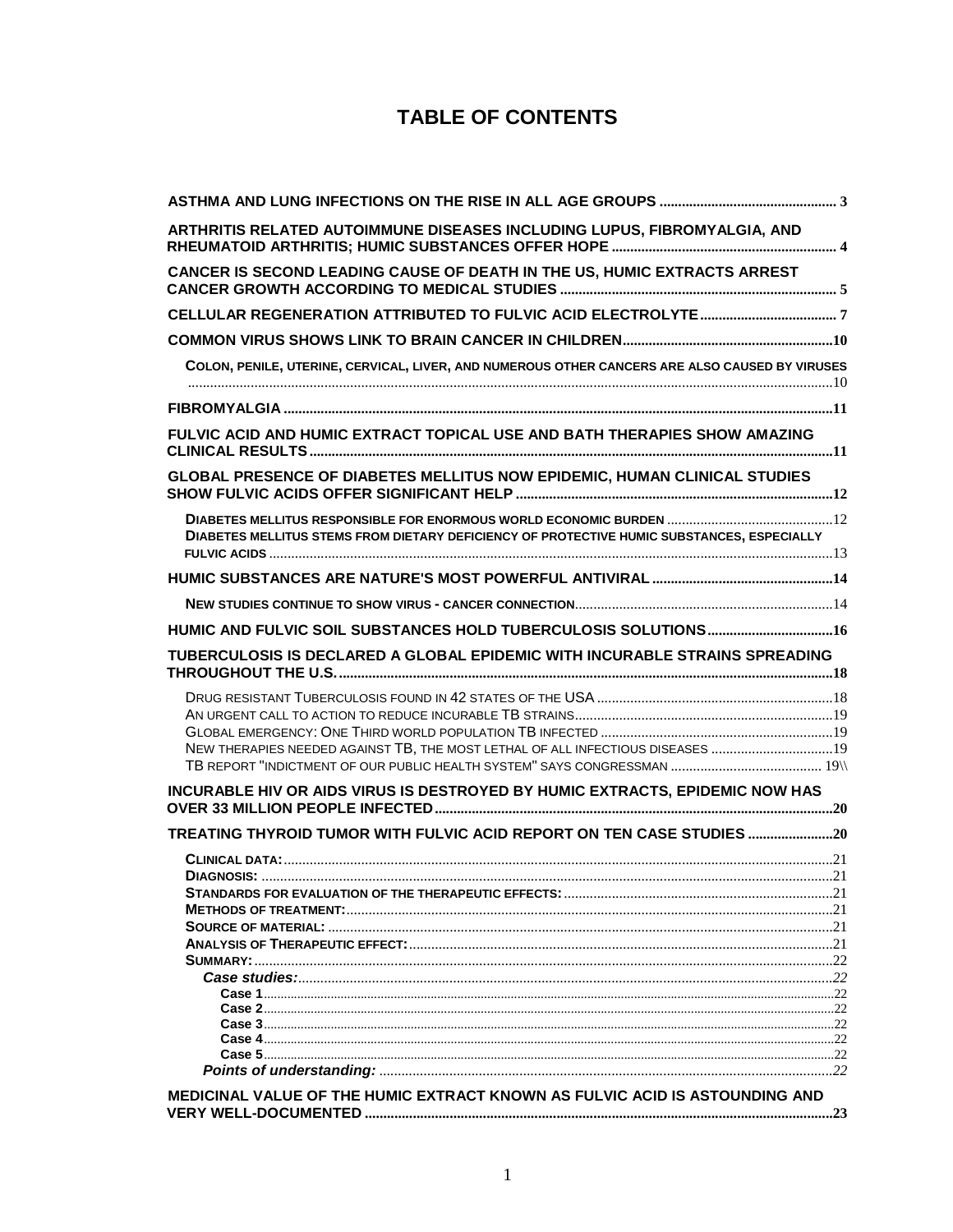| HOSPITAL PATIENTS WITH RHEUMATOID ARTHRITIS HAD 92% SUCCESS RATE WHEN                                                                                                         |  |
|-------------------------------------------------------------------------------------------------------------------------------------------------------------------------------|--|
|                                                                                                                                                                               |  |
|                                                                                                                                                                               |  |
|                                                                                                                                                                               |  |
|                                                                                                                                                                               |  |
|                                                                                                                                                                               |  |
|                                                                                                                                                                               |  |
|                                                                                                                                                                               |  |
|                                                                                                                                                                               |  |
|                                                                                                                                                                               |  |
|                                                                                                                                                                               |  |
|                                                                                                                                                                               |  |
|                                                                                                                                                                               |  |
| RENOWNED LONGEVITY AND HEALTH OF ISOLATED HIMALAYAN CULTURES IS LINKED TO                                                                                                     |  |
| STIMULATE, NOURISH, AND REPAIR THYROID FUNCTION WITH NATURE'S REMEDIES WHILE                                                                                                  |  |
| NATURAL THERAPIES CAN PREVENT AND TREAT THYROID DISEASE, INCLUDING HYPOTHYROIDSIM<br>(UNDERACTIVE THYROID), HYPERTHYROIDISM (OVERACTIVE THYROID), GRAVES DISEASE AND WILSON'S |  |
| THE THERAPEUTIC EFFECT OF FULVIC ACID ON KERATITIS AND HEMORRHAGIC EYE                                                                                                        |  |
|                                                                                                                                                                               |  |
|                                                                                                                                                                               |  |
|                                                                                                                                                                               |  |
|                                                                                                                                                                               |  |
|                                                                                                                                                                               |  |
|                                                                                                                                                                               |  |
|                                                                                                                                                                               |  |
|                                                                                                                                                                               |  |
|                                                                                                                                                                               |  |
|                                                                                                                                                                               |  |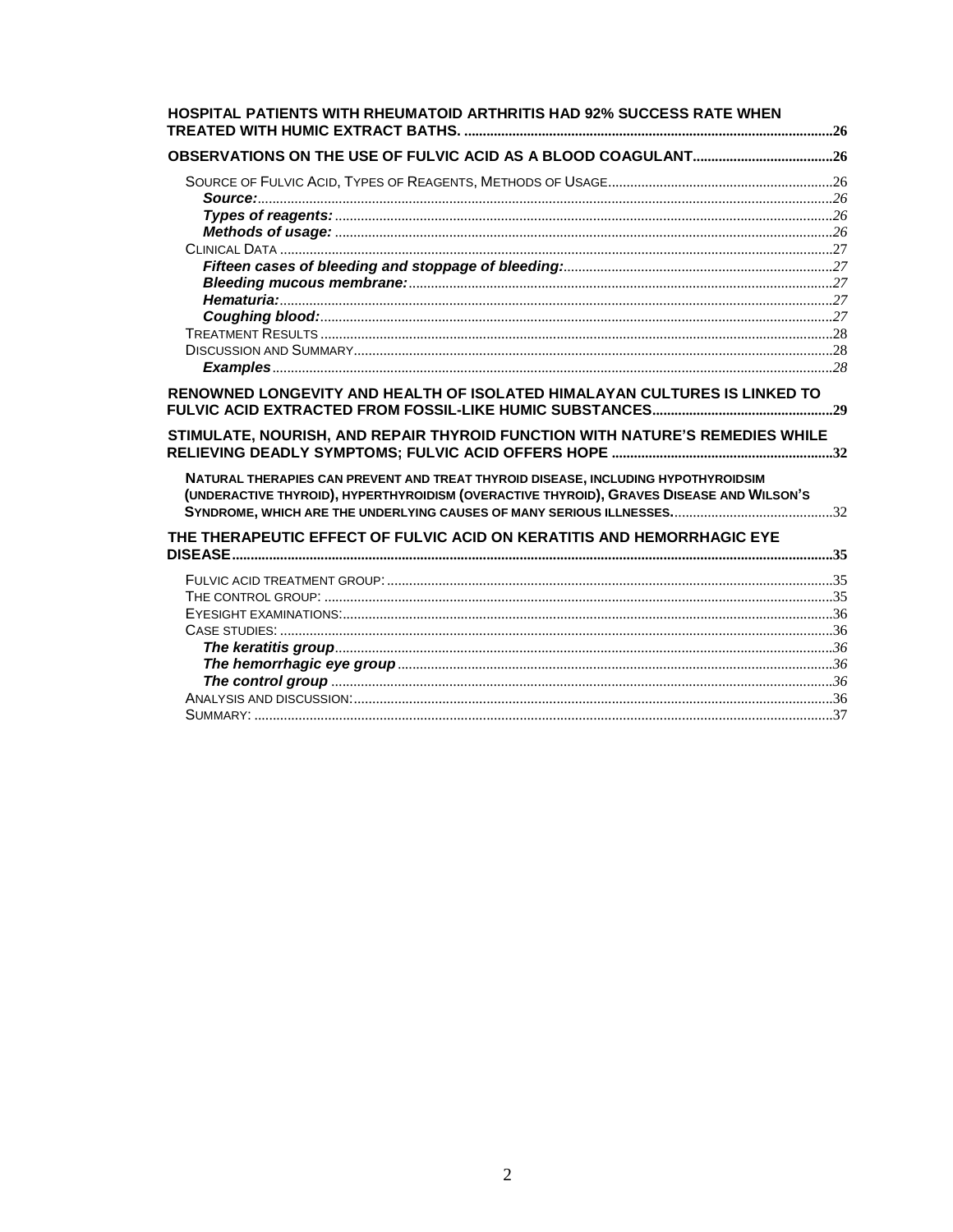# <span id="page-3-0"></span>**Fulvic Acid Minerals Information**

## **Asthma and lung infections on the rise in all age groups**

Asthma is a chronic inflammatory disease of the airways. When not diagnosed or properly treated, asthma can lead to a host of social and financial problems.

**Hospital studies show that the common cold and related bronchial asthma and respiratory illnesses from infection, can be rapidly cured when patients are treated with fulvic acid. Especially pleasing to parents is the powerful and immediate effect this therapy has on young children.**

Erchuan Wang et al, Humic acid, 3 (1991)

New research by Dr. David L. Hahn of Dean Medical Center, Madison, Wisconsin, shows that pneumonia related respiratory disease and acute bronchitis caused by chlamydia pneumoniae appear to be the cause of most asthma. His recent studies show that asthma patients have been found to have a high level of antibodies for chlamydia pneumoniae, which seems to be a common denominator among asthma sufferers. Dr. Hahn believes that chlamydia antibody detection can be an effective tool in diagnosing asthma.

**In hospital studies, profuse otherwise unstoppable bleeding of the mucous membranes of the nose, mouth, throat, bronchial and lung areas, related to acute respiratory and viral infections in patients with tuberculosis, heart failure, leukemia, and other serious diseases, were successfully stopped with fulvic acid therapy.**

Suchen Cao**,** Jiangxi Humic Acid, 3 (1993)

Extensive research of HMO studies conducted from 1967-1987 showed that "prevalence of asthma increased steadily and significantly...in both males and females in all age ranges." These findings were reported in the April 1998 issue of the American Journal of Respiratory and Critical Care Medicine. Although the data in those studies does not go beyond 1987, the researchers found that "more recent national data suggest that these increases are continuing." The weight of the evidence for an ongoing rise in asthma, they conclude, "is growing steadily."

**Hospital studies showed that serious and acute cases of chronic bronchitis were better treated and cured with fulvic acid (96.77% cure rate) that worked significantly better than conventional drug therapy. Symptoms of inflammation, coughing, sputum and asthma, were also much better alleviated.**

Jingrong Chen et al, jiangxi humic acid, 2 (1984)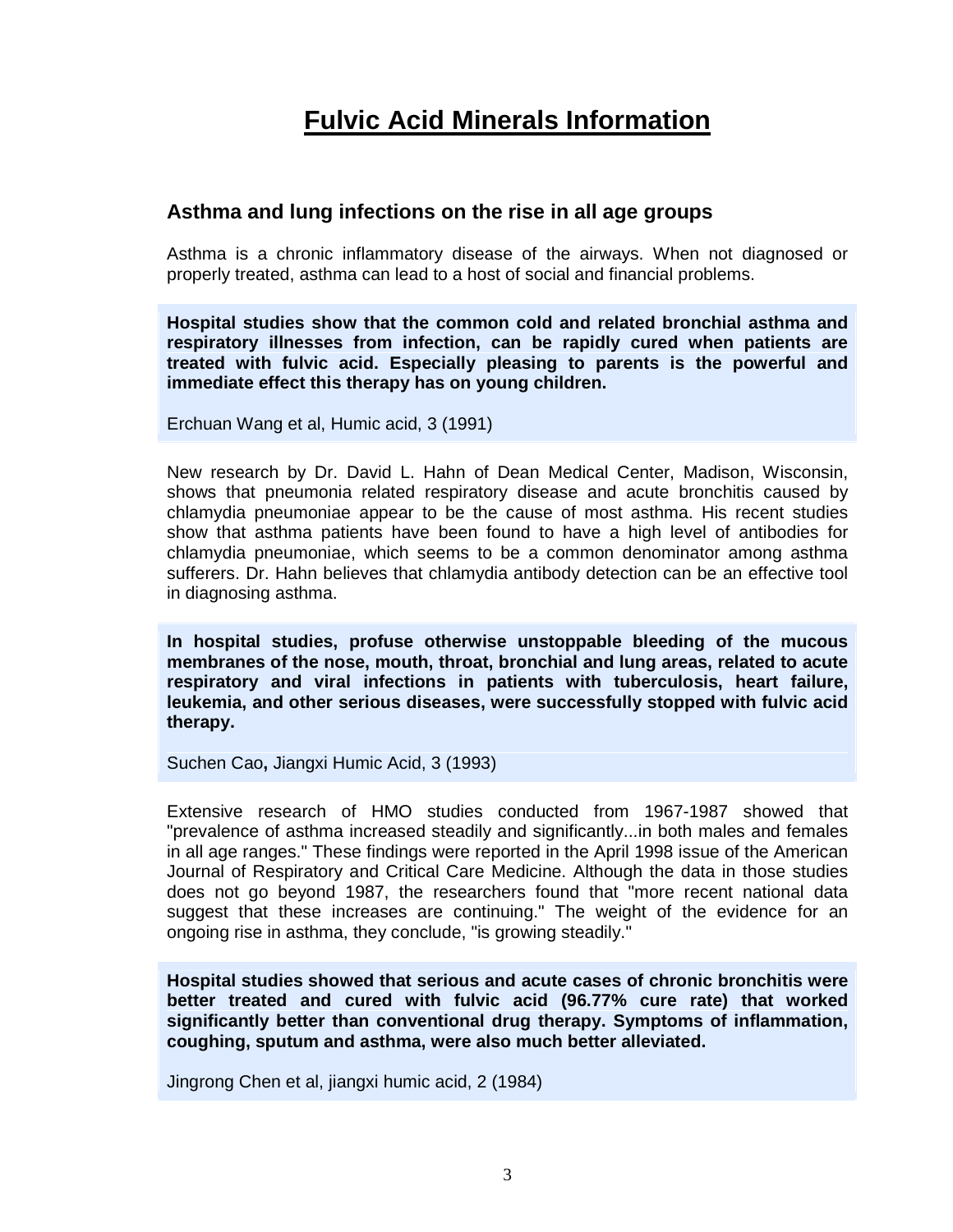Speaking for the American Academy of Allergy, Asthma and Immunology, Dr. Gary Rachelefsky said: "Despite the fact that we have a real understanding of the disease and medications to treat it, we still have increased asthma." About 7% of the children in the US have asthma. The prevalence has increased 40% between 1982 and 1993. It is the most common childhood disease and is the top reason for pediatric hospitalization, accounting for up to 300,000 admissions a year. Asthma is the cause of 10-30 missed school days per asthmatic child per year. Asthma effects over five million U.S. children and adolescents, and accounts for 28% of all direct medical expenses totaling nearly \$5 billion in spending per year.

#### **References:**

Ann Allergy Asthma Immunol 2000;84:227-233.

Am J Respir Crit Care Med 1998;156:36-42.

<span id="page-4-0"></span>Johns Hopkins, PR Newswire, and Reuters news services; Summaries of interviews and meetings of the AAAAI; April and May, 1998

## **Arthritis related autoimmune diseases including Lupus, Fibromyalgia, and Rheumatoid Arthritis; Humic substances offer hope**

An estimated 40 million Americans have some form of arthritis or other rheumatic condition. That number is expected to climb to 59.4 million, or 18.2 percent of the population, by the year 2020.

In a recent issue of Annals of Rheumatic Diseases, doctors found that people with rheumatoid arthritis have lower levels of common antioxidants in their blood in the years before the disorder is diagnosed. A new study suggests that the same may be true for another autoimmune disease, systemic lupus erythematosus. It is not certain if the lower level of antioxidants is a cause or the effect of the diseases, or indirectly related to the disorders.

According to Dr. George Comstock, of the Training Center for Public Health Research in Hagerstown, Maryland, antioxidants in the blood are possibly being used to mop up damaging free radicals, byproducts of inflammation related to the diseases. "Or perhaps low antioxidant status, whether because of decreased intake, absorption, or transport, increases the potential for oxidative damage," he wrote.

**Humic extracts, especially fulvic acids, when administered both topically and orally are proven to regulate the immune system as powerful immunomodulators, and to work as potent antioxidants and antiinflammatory agents.**

**In studies with hospital patients with rheumatoid arthritis, an autoimmune disorder, humic extract bath therapy treatment had a 92% success rate. Several hundred similar studies have been performed in China showing that fulvic acid and humic extracts are proven highly successful.**

Yuan, Shenvuan; Fulvic Acid, 4 1988; in Application of Fulvic acid and its derivatives in the fields of agriculture and medicine; First Edition: June 1993

Ghosal, Shibnath. Chemistry of shilajit, an immunomodularory Ayurvedic rasayan. Pure & Appl. Chem., vol. 62, 1990, No. 7, pp. 1285-1288.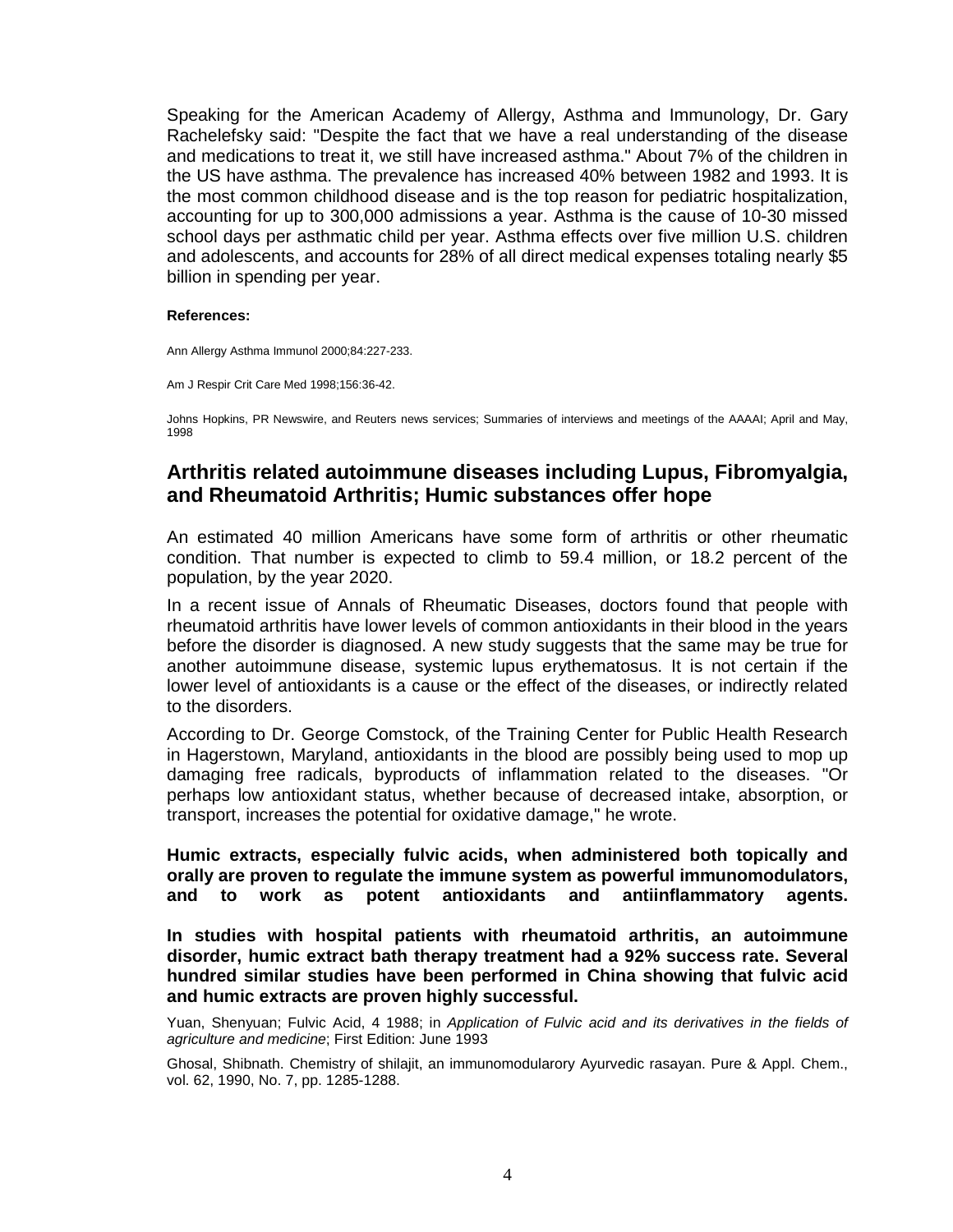Rheumatoid arthritis is more prevalent in women than in men and generally strikes between the ages of 20 to 40. It is believed to be caused by an abnormal immune reaction in which the lining of the joints are attacked and destroyed, leading to pain, inflammation, swelling, and eventually deformity of the joints and disability.

Approximately 1 percent of U.S. adults have definite rheumatoid arthritis, an autoimmune disease occurs more frequently in women than in men. The prevalence of rheumatoid arthritis is approximately 2.1 million people: 600,000 men and 1.5 million women.

The estimated U.S. prevalence of juvenile rheumatoid arthritis (JRA), which occurs in children ages 16 and younger, is between 30,000 and 50,000.

For the new study, Dr. Comstock and colleagues looked at thousands of blood samples donated in 1974, and specifically tested those from 21 people who were diagnosed with rheumatoid arthritis 2 to 15 years after giving blood. They also identified another six people who developed systemic lupus erythematosus 3 to 13 years after giving blood.

Lupus is also thought to be due to an abnormal immune reaction in which the body attacks connective tissue and numerous organs. The disease is 10 times as common in women as men, and most often occurs between ages 13 and 45. Comstock mentioned in the article that the trend does match that of an earlier small study which suggests that low concentrations of antioxidants may in some way be related to the development of rheumatoid arthritis, either directly or as associates of another disease-causing factor. "Although the number of cases is too small to allow definitive statements about the association of serum antioxidants with systemic lupus erythematosus, it is hoped that this report will stimulate others to see if our results can be replicated," he wrote.

Systemic lupus erythematosus (SLE or lupus) is a chronic autoimmune disease in which the body harms its own tissues and can lead to inflammation and damage to joints, skin, kidneys, heart, lungs, blood vessels, and the brain. Reports estimate SLE to affect at least 239,000 Americans: 4,000 white males, 41,000 white females, 31,000 black males, and 163,000 black females.

The autoimmune disorder, Fibromyalgia, affects an estimated 3.7 million Americans age 18 and older. Prevalence is much lower in men than in women. A chronic condition, fibromyalgia is characterized by widespread pain, greater sensitivity to pain, sleep disturbances, fatigue, and multiple tender points.

Johns Hopkins News Services; A report published as a collaborative effort between the National Institutes of Health (NIH), the Centers for Disease Control and Prevention (CDC), the Arthritis Foundation, and the American College of Rheumatology; May, 1998.

Annals of Rheumatic Diseases (1997;56:323-325).

## <span id="page-5-0"></span>**Cancer is second leading cause of death in the US, humic extracts arrest cancer growth according to medical studies**

According to the National Cancer Institute, about 1,228,600 new cancer cases were expected to be diagnosed in the year 2000. Since 1990, approximately 11 million new cancer cases have been diagnosed.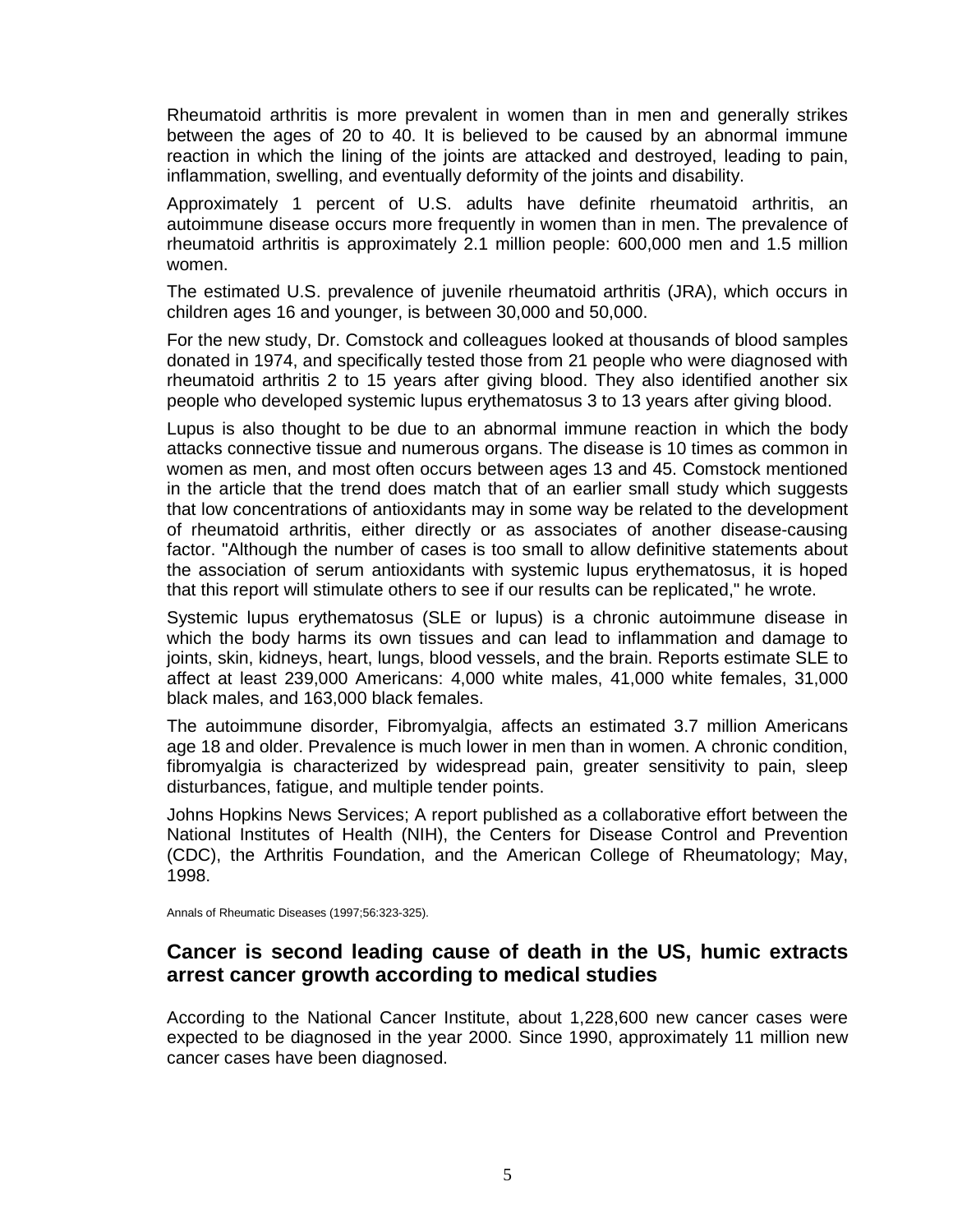In the year 2000 about 564,800 Americans were expected to die of cancer, more than 1,500 people a day. Cancer is the second leading cause of death in the U.S., exceeded only by heart disease.

**Patients with cancer causing tumors of the esophagus had 100% success rate in preventing tumor progression into the cancerous state when treated for two years with a humic extract solution.**

Yuan, Shenyuan; Fulvic Acid, 4 1988; in Application of Fulvic acid and its derivatives in the fields of agriculture and medicine; First Edition: June 1993

One of every four deaths in the U.S. is from cancer. Since 1990, there have been approximately 5 million cancer deaths. Overall annual costs for cancer run \$107 billion per year.

Breakthrough cancer research studies supported by the National Institute of Health clearly indicate that oxygen-containing molecules known as oxidants or free-radicals, play an important role in causing cancer, and that antioxidants or free-radical scavengers help suppress cancer.

In a surprising new development, the study shows that cancerous cells themselves are causing an overproduction of free-radicals. This alone can account for cancer's typical runaway cell growth.

Cancer cells have now been shown to produce oxidants that act as messenger molecules and send signals through protein pathways, bombarding surrounding cells uncontrollably with damaging free-radicals.

The study shows that certain super antioxidants work to obstruct the signaling protein pathways, neutralizing the spread of cancer and can potentially prevent it in the first place. Unique protein inhibiting antioxidants block the necessary signals that normally allow adjacent cells to become cancerous. Studies point to antioxidants as new anti cancer treatment and prevention strategies.

Humic extracts (Fulvic acids) are natureís most powerful antioxidants. Pharmacological studies throughout the world have shown that various mechanisms within the humic molecular structure make it both a donor and acceptor free radical scavenger and antioxidant. Also noted are powerful superoxide dismutases (SODs) and metalloenymes of every conceivable kind.

While all humic extracts do not always destroy cancer cells, they generally halt their growth and spread. Sometimes tumors disappear almost immediately and spontaneously. Humic extracts are certainly cancer preventative, and it is certain that the higher the quality of humic extract, the better the ability to reverse and completely cure cancers.

**Outpatient medical hospital studies on thyroid tumors, some cancerous, showed that injections with a special humic extract was 90% successful in stopping**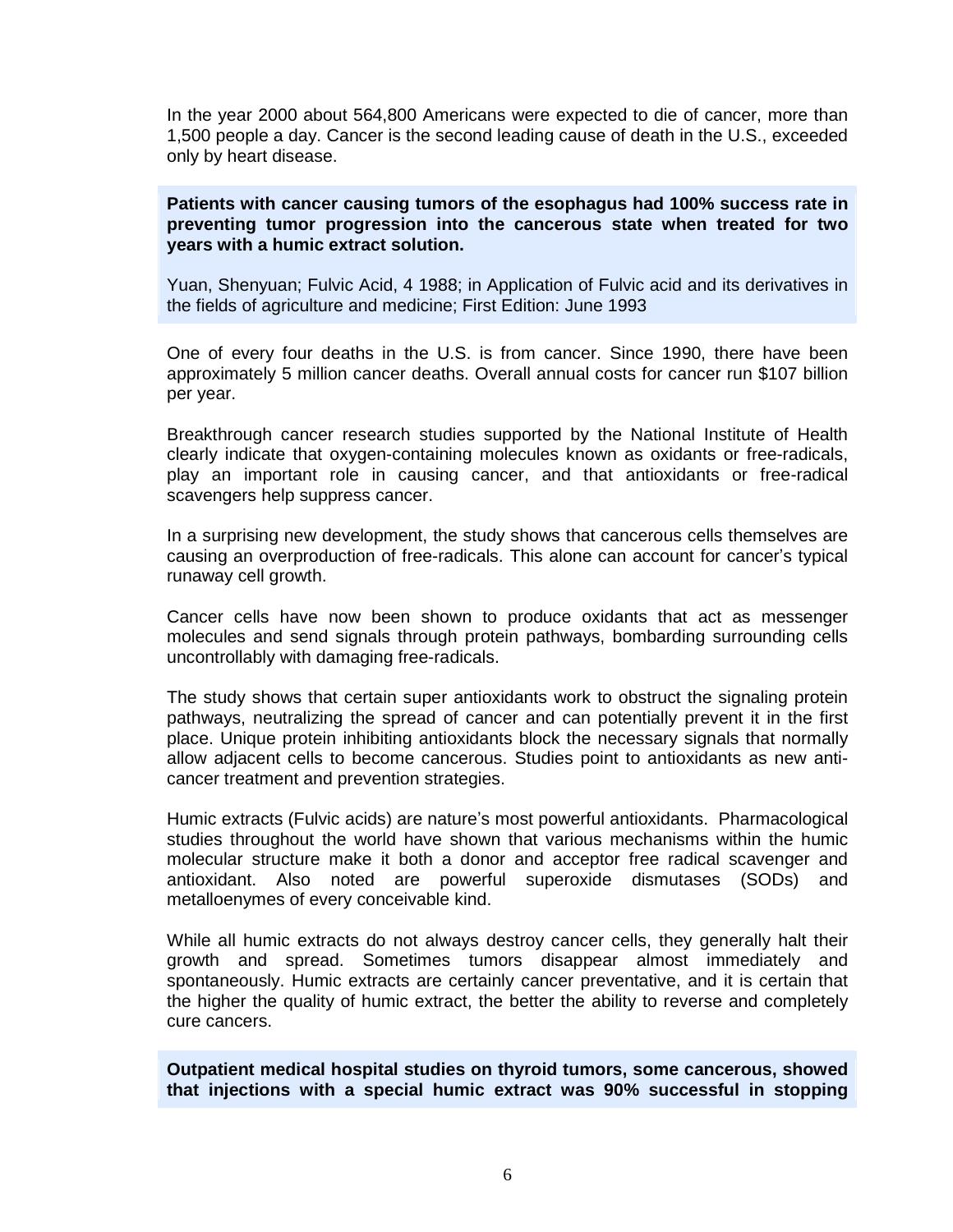#### **tumor growth and diminishing size of tumors, with 80% of patients having complete cures.**

He, Shenyi, et al; Humic acid in Jiangxi Province, 1 (1982)

It has been found that naturally-occurring humic acid preparations can stimulate the production of cytokines, including interferon-gamma, interferon-alpha, interferon-beta, and tumor necrosis factor-alpha. What this means is that a valid mechanism has been discovered, proven, and documented, whereby humic extracts are able to work with the body to selectively seek out and destroy cancer cells.

#### **References:**

Statistics from the National Cancer Institute.

Irani, K; Xia, Y; Zweier, JL; Sollott, SJ; Mitogenic Signaling Mediated by Oxidants in Ras-Transformed Fibroblasts; Science; 1997 March 14; 275 (5306):1649., Pennisi, E; CELL BIOLOGY: Superoxides Relay Ras Protein's Oncogenic Message; Science; 1997; March 14; 275 (5306):1567.

Reactive oxygen and cell proliferation; Science; 1997; March 14; 275 (5306):1541.

Visser, S.A; Effects of humic substances on higher animals and man; the possible use of humic compounds in medical treatments; 1988; which was presented at the International Humic Substances Society meeting in Sevilla, Spain.

Yuan, Shenyuan; et al; Application of Fulvic acid and its derivatives in the fields of agriculture and medicine; First Edition: June 1993

Inglot, AD; Zielinksa-Jenczylik, J; Piasecki, E; Arch. Immunol. Ther. Exp. (Warsz) 1993, 41(1), 73-80)

<span id="page-7-0"></span>Blach-Olszewska, Z; Zaczynksa, E; Broniarek, E; Inglot, AD, Arch. Immunol. Ther. Exp. (Warsz), 1993, 41(1), 81-85).

## **Cellular regeneration attributed to Fulvic acid electrolyte**

Living cells are single bipolar mechanisms, meaning they have a positive and negative composition, and work similar to batteries. Cells are made up of a positively charged acidic central core or nucleus, which is surrounded by the negatively charged alkaline cytoplasm. The components are separated by semi-permeable membranes. Each cell is a single structural unit that functions as a member of the total living organism. Once a cell dies, and eventually in the natural scheme of things, comes into contact with the appropriate soil microbes, it will ultimately break down and turn into a humic substance.

#### **Over 50% of hospital patients treated with humic acid for various chronic diseases** noticed that they were able to sleep more relaxed.

Bingwen Su, Jiangxi Humic Acid, 3 (1985)

Research has shown that two very important components of humic substances are nucleic acids and amino acids, which are remnants from the nucleus, cytoplasm, and protein building blocks of once-living cells. Nucleic and amino acids are absolutely essential to all living things.

There are potentially thousands of individual nucleic and amino acids in humic substances. These nucleic and amino acids are preserved intact within humic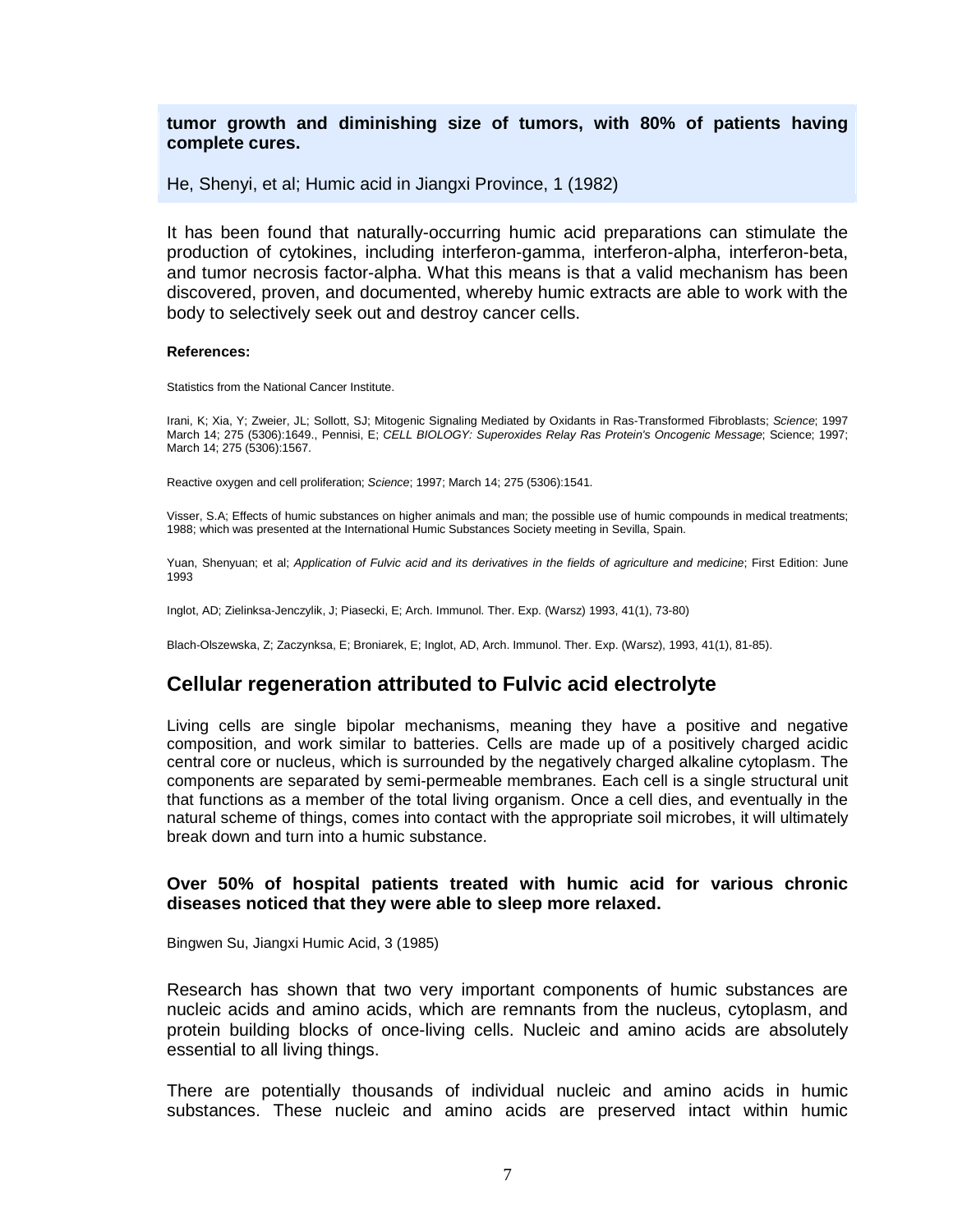substances, where they are believed to remain stable indefinitely. The nucleic acids consist of negatively charged DNA from the breakdown of the nucleus of cells, and positively charged RNA from the cytoplasm of cells, which also remain stable in humic substances.

Of interest here, are the nucleic acids and amino acids which are major constituents of the fulvic acid fraction of humic substances. Since fulvic acids are of low molecular weight, and water soluble on both sides of the pH scale, they are readily absorbed through semi-permeable membranes, and function actively in association with living cells.

Complexed into the fulvic, nucleic, and amino acid team, are innumerable essential minerals and rare earth elements. Fulvic acid contains literally hundreds of complex minerals which include traces of virtually every element listed in the Periodic Table. Together, all of these components function in unison, as fulvates (salts of fulvic acid), making fulvic acid an extremely powerful electrolyte.

**Hospital studies show that patients with normally incurable epidemic Hemorrhagic Fever were able to be successfully treated with humic extracts, which stopped bleeding, restored circulation, removed clots, was anti-viral, and significantly bolstered and regulated the immune system.**

Yinzhang Cui, Humic Acid, 1 (1991)

Because of its many nutritional components and electrolytic power, fulvic acid has instant cellular revitalizing, replenishing, and nourishing characteristics unlike anything else. Fulvic acidís electrolytic value also has been shown to increase permeability of bio-membranes, which means that it can sensitize cell membranes for better absorption or assimilation of other things in its presence.

It is essential that the electrical potential of all cells remain balanced and "charged". A high quality electrolyte is essential for proper cellular function. An electrolyte is a substance that dissolves in water or other suitable medium, that will conduct electrical current. An electrolyte is essential to cells because in molecular processes it permits electrons to be set loose, transferring electrical current, by allowing the flow of ions. Fulvic acid is a polyelectrolyte which means "much electric."

The value of an electrolyte can be shown by an experiment that was done by researchers on a giant amoeba, which is a microscopic single cell animal. Under a microscope the electrolytic potential of the amoeba, which is normally 20 millivolts, was depressed to zero. The researchers then noticed astonishing changes as the amoeba become disfunctional, the outer membrane then ruptured in several places, and internal components began to flow out into the surrounding fluid. At that point researchers visually concluded that the form and structure of the amoeba had disintegrated and it was for all purposes dead. Upon increasing the electrolytic charge, the form of the amoeba reconstructed and became active and healthy again. This same test was repeated many times with the same results.

**"The cellis immortal. It is merely the fluid in which it floats which degenerates.**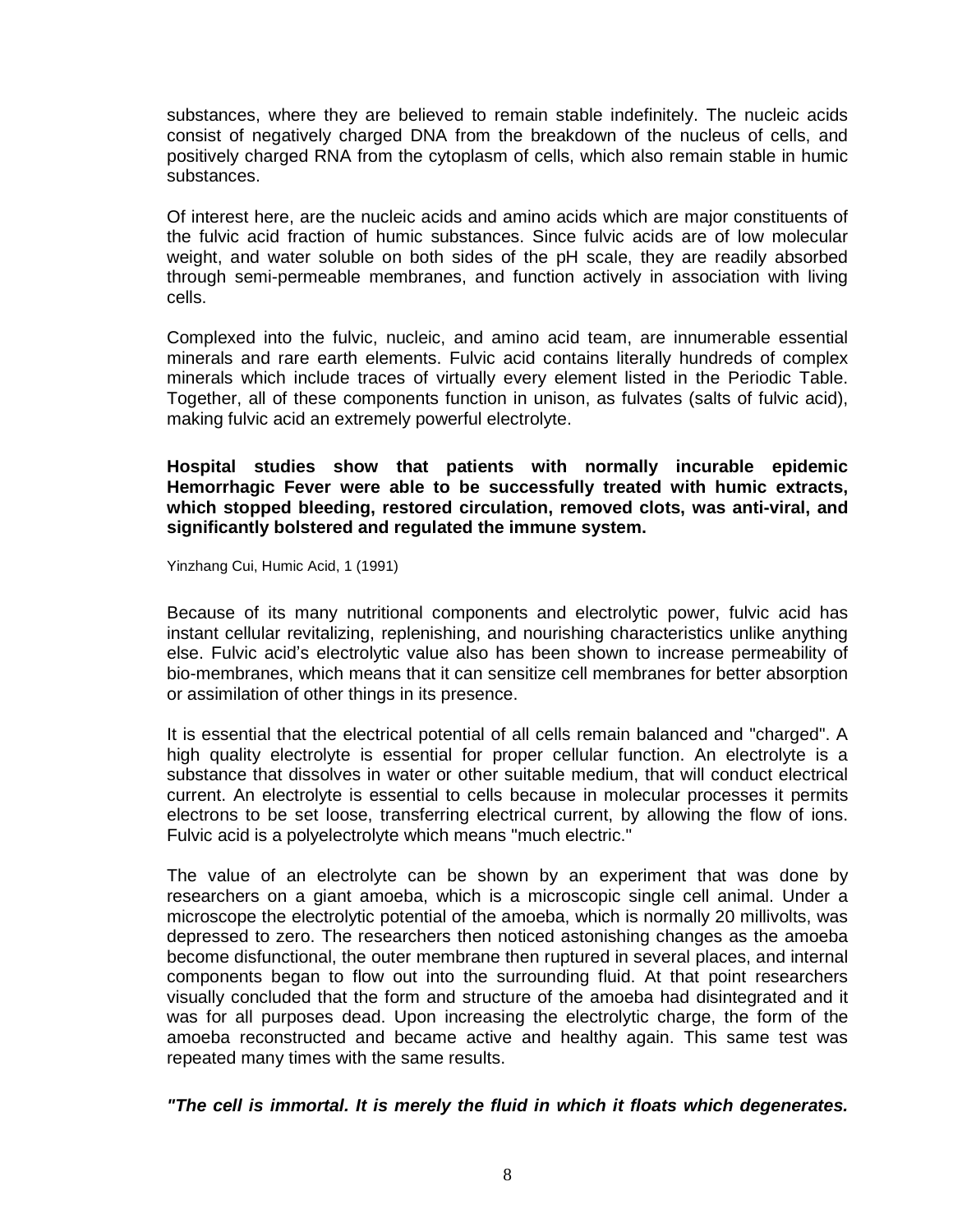#### **Renew this fluid at intervals, give the cells what they require for nutrition and, as far as we know, the pulsation of life may go on forever."**

--Dr. Alexis Carrel, Nobel Prize in Medicine

Although plant and animal cells have slightly different makeup, leading scientists agree that their metabolic functions, components, and requirements are exactly the same. For instance; in plants there are chlorophyll molecules which are the light receptors responsible for the photosynthesis process. These chlorophyll molecules are very similar in structure to the heme molecule of human red blood cells (hemoglobin).

#### **Extensive hospital eye clinic studies using humic extracts showed 100% success in curing eye diseases caused by virus, bacteria, or fungus, also healing ulcerous wounds, relieving inflammation, and stopping hemorrhaging, without side effects.**

Guofan, Tang, Jiangxi Humic Acid, 3 (1984)

The physical health of all organisms, both plant and animal, can be expressed in terms of electrical potential. It is essential that the electrolytic potential of all organisms be maintained at optimum levels, otherwise weakness, degenerative disease, and eventual death will result.

Fulvic acid has been proven to be one of nature's most perfect and powerful organic polyelectrolytes. Because many of fulvic acidís constituents where once involved in photosynthesis, the fulvic retains that latent energy potential stored inside its solar charged molecular structure, which can balance cell life on the molecular level, providing regulated positive and negative charges as needed, acting as both a donor or acceptor. Within the complexities of fulvic acids, the individual molecules are similar but not identical. This variation in makeup allows a variety of possible reactions, positive or negative, or in some cases alternating, to assist the balance.

Because of its unique polyelectrolytic properties, fulvic acid can influence the formation or transmutation of new species of metal ions. This means fulvic acid can convert existing minerals into new minerals.

#### **References:**

Baker, W. E. (1973). Geochimica et Cosmochimica Acta, 37, 269-28.

Rashid, M.A. (1985). Geochemistry of marine humic substances. New York: Springer-Verlag.

- Senesi, N., Chen, Y., & Schnitzer, M. (1977b). The role of humic acids in extracellular electron transport and chemical determination of pE in natural waters. Soil Biology and Biochemistry, 9, 397-403.
- Shnitzer, M., & Dodama, H. (1977). Reactions of minerals with soil humic substances. In J. B. Dixon & S. B. Weed (Eds.), Minerals in soil environments (Chap. 21)). Madison, WI: Soil Science Society of America.

A Bipolar Theory Of Living Processes; G. Crile, (1926); McMillan, New York; and, The Phenomenon Of Life; G. Crile, Unpublished. Jackson, William R., PhD. Humic, Fulvic, And Microbial Balance: Organic SoilConditioning, 1993, Jackson Research Center, Evergreen, CO.

Williams, Dr. Roger J. Nutrition Against Disease, (1980), Bantem Books (leading scientist, discovered the B-vitamin pantothenic acid)

Kervran, C. Louis. Biological transmutations, and their applications in chemistry, physics, biology, ecology, medicine, nutrition, agriculture, geology. 1972, Swan House Publishing Co.

Christman, R.F., & Gjessing, E. T. (1983). Aquatic and terrestrial humic materials. The Butterworth Grove, Kent, England: Ann Arbor Science. Also: Prakash, A. (1971). Terrigenous organic matter and coastal phytoplankton fertility. In J.D. Costlow (Ed.), Fertility of the sea, 2, 351-368. (Proceedings of an International Symposium on Fertility of the Sea, Sao Paulo, Brazil, London, and New York: Gordon and Breach Science).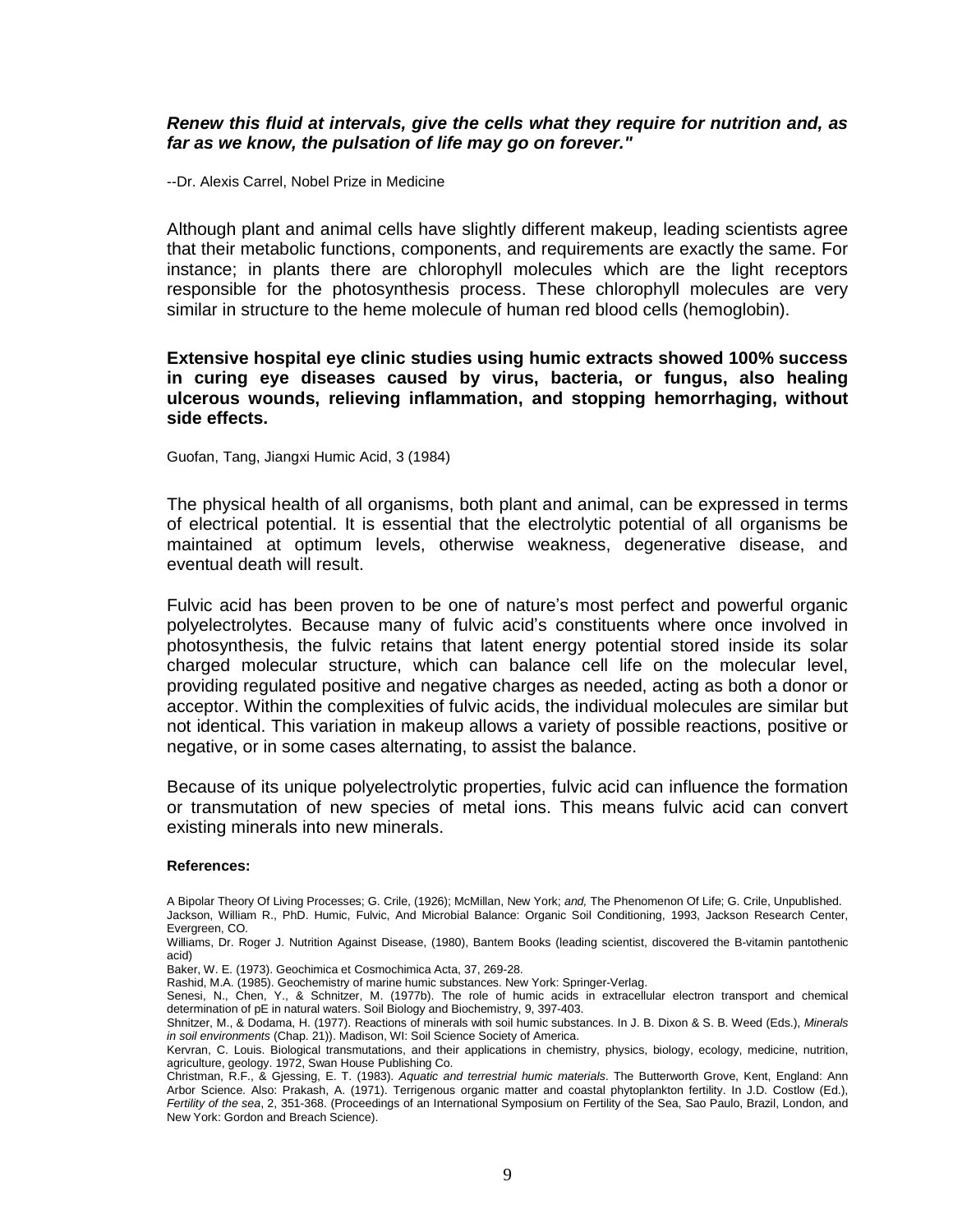## <span id="page-10-1"></span><span id="page-10-0"></span>**Common Virus Shows Link To Brain Cancer In Children**

#### **Colon, penile, uterine, cervical, liver, and numerous other cancers are also caused by viruses**

#### **February 21, 2002**

A new study appearing today in the Journal of the National Cancer Institute, shows that the JC Virus (JCV) which infects about 65% of children by age 14, likely plays a role in the development of the most common type of malignant brain tumor found in children. This finding is consistent with many other recent reports linking viruses to cancer.

The JC Virus is named after a patient, John Cunningham, from whom the virus was first isolated in the 1970's. According to the senior author of the study, Dr. Kamel Khalili, the JC Virus "is very common," and he went on to say that "sixty-five to 70 percent of human populations worldwide get infected with this virus by age 14, so we all basically have this virus in our bodies."

Twenty specimens of brain tumors taken from children showed evidence of the JC Virus. Dr. Khalili says that "the presence of the virus... is suggestive of a biological role for this virus in the development of these tumors." Khalili, who is a cancer researcher at Philadelphia's Temple University, said that earlier lab studies show that the JC Virus causes cancer in rats, mice, and brain tumors in certain monkeys.

The JC virus comes from a viral group called Neutropic Polyomaviruses. It usually infects the upper respiratory system by inhalation of airborne particles just like the common cold. Polyomavirus caused respiratory infections are very common in children. The virus causes no serious disease unless a personís immune system is weak. In patients with very weak or destroyed immune systems (such as AIDS patients, or those who are taking organ anti-rejection drugs), according to Dr. Khalili, the JC Virus can cause progressive Multifocal Leukoenchephalopathy (PML), a fatal brain disease. Dr. Khalili says that evidence suggests that JC Virus also plays a role in the development of the most common brain cancer in children, medulloblastoma. This type of cancer is diagnosed annually in about one out of every 200,000 children under the age of 15. It is a very aggressive cancer that is difficult to treat and often is fatal. Dr. Khalili says that if it can be conclusively proven that JC virus does play role in the brain cancer, then it may be possible to develop a vaccine that could help in treating the tumor or preventing its spread.

Studies by Dr.L. Laghi and associates have shown that JC Polyoma Virus also causes colon cancer. In other extensive research Dr. Richard C. Hunt, at the University of South Carolina, has documented many other viruses as the cause for colon, penile, uterine, cervical, liver, and numerous other cancers.

This information provides support for the idea that humic substances (fulvic acids) are a little-known and important missing link throughout the food chain. Modern agricultural practices have eliminated the humic substances from farm soil, which parallels increases in viral plant, animal, and human viral infections. Common to rich organic soil humus, fulvic acids have been shown to have unequalled value in defending plants, animals, and man against viruses of all kinds, and also in significantly increasing and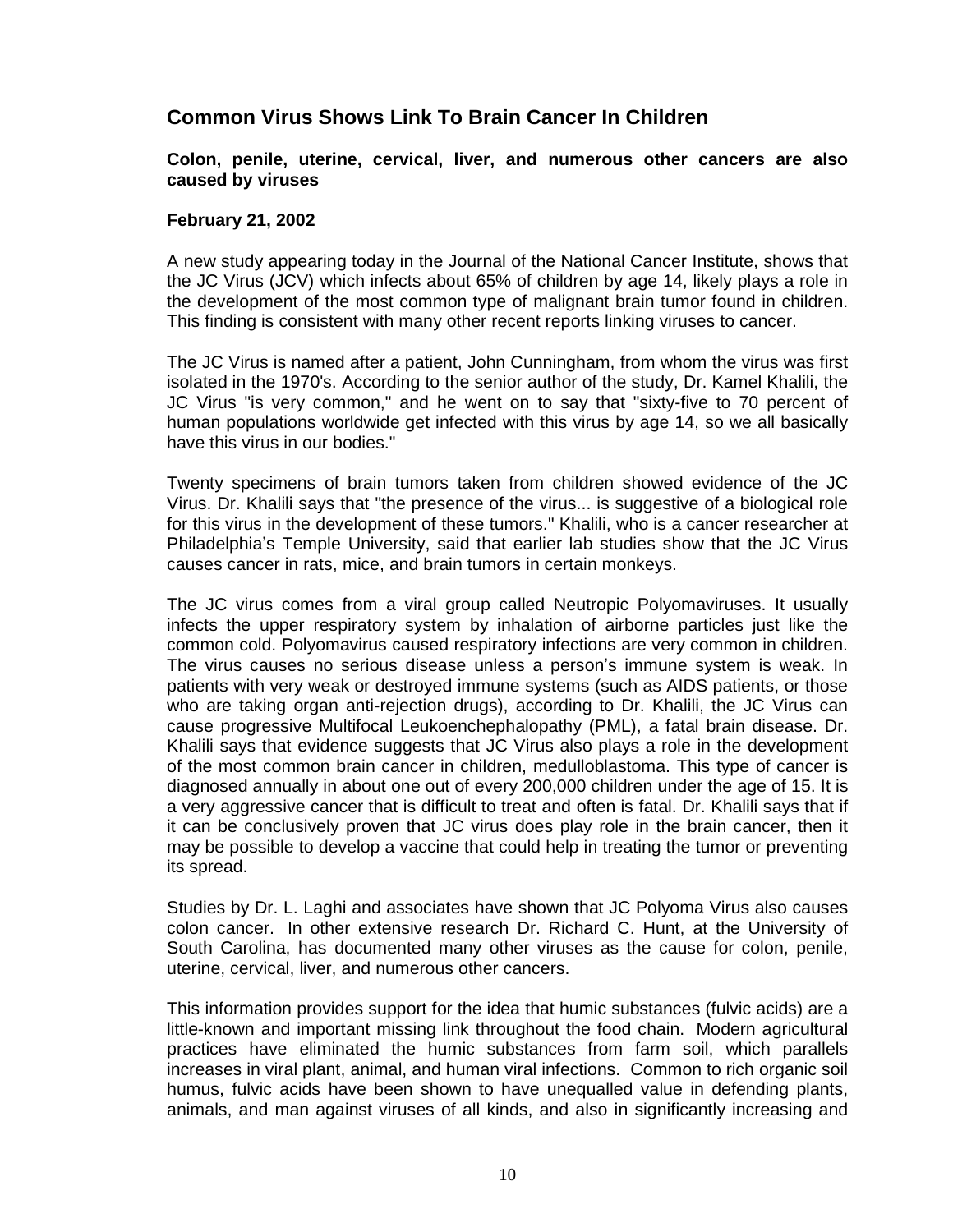balancing immunity. Of interest is also the fact that hospital studies in China showed that children with serious respiratory infections responded exceptionally well to humic fulvic extracts when nothing else seemed to work.

<http://www.med.sc.edu:85/lecture/RETRO.HTM>

[http://www.pnas.org/cgi/content/full/96/13/7484](http://member:vault@nutri-meds.com/vault/healthalert/A new study appearing in the Journal of the National Cancer Institute, shows that the JC Virus which infects about 65%25 of children by age 14, likely plays a role in the development of the most common type of malignant brain tumor found in children.  This finding is consistent with many other recent reports linking viruses to cancer.)

<span id="page-11-0"></span><http://www.temple.edu/biology/faculty/khalili.html>

<http://member:vault@fulvic.com/vault/healthalert/virus.htm>

## **Fibromyalgia**

**Fibromyalgia**, is a syndrome rather than a specific disease. As such there are a complex of symptoms which may or may not be present in any particular clinical instance of fibromyalgia. The most common symptoms, however, can all be helped by fulvic acid complexes as fulvic acid has been shown to be effective in reducing muscle and joint pain, improving sleep, and decreasing fatigue. Generalized muscle stiffness should also be reduced.

Taking the liquid mineral/vitamin complex will be more effective if accompanied by the capsules (dietary supplement). Research also has shown the following to be of great assistance in reducing the effects of fibromyalgia:

[1] Light, ongoing aerobic exercise, such as a walking programme, coupled with stretching exercises.

[2] A raw vegetarian diet. This diet, in one study, produced great improvement of up to 70% reduction in symptoms in the people involved in the study over a seven week period.

A change in diet such as this, presuming that the person is not already on this diet, and the exercise programme would probably be best undertaken after the liquid mineral/vitamin supplement has been taken forat least a month and has produced some benefits. Any large change should also be performed

## <span id="page-11-1"></span>**Fulvic acid and Humic extract topical use and bath therapies show amazing clinical results**

Fulvic acid and humic extract water solutions can safely be applied as skin treatments. Directly applied or as bath therapies, fulvic and humic extracts are safe in amounts as high as 10 percent weight-by-volume. Medical doctors have found that extended saturation of the skin by direct application, or use as a bath therapy can be highly successful in treating many external and internal conditions. Clinical studies show that ulcerous skin problems and various skin diseases can be eliminated. Studies by a U.S. doctor have shown that fulvic acid or humic extract bath treatments can cure the common cold or flu in just one or two session, stopping them dead in their tracks.

#### **Hospital patients with skin ulcers had 92.2% success rate when treated with**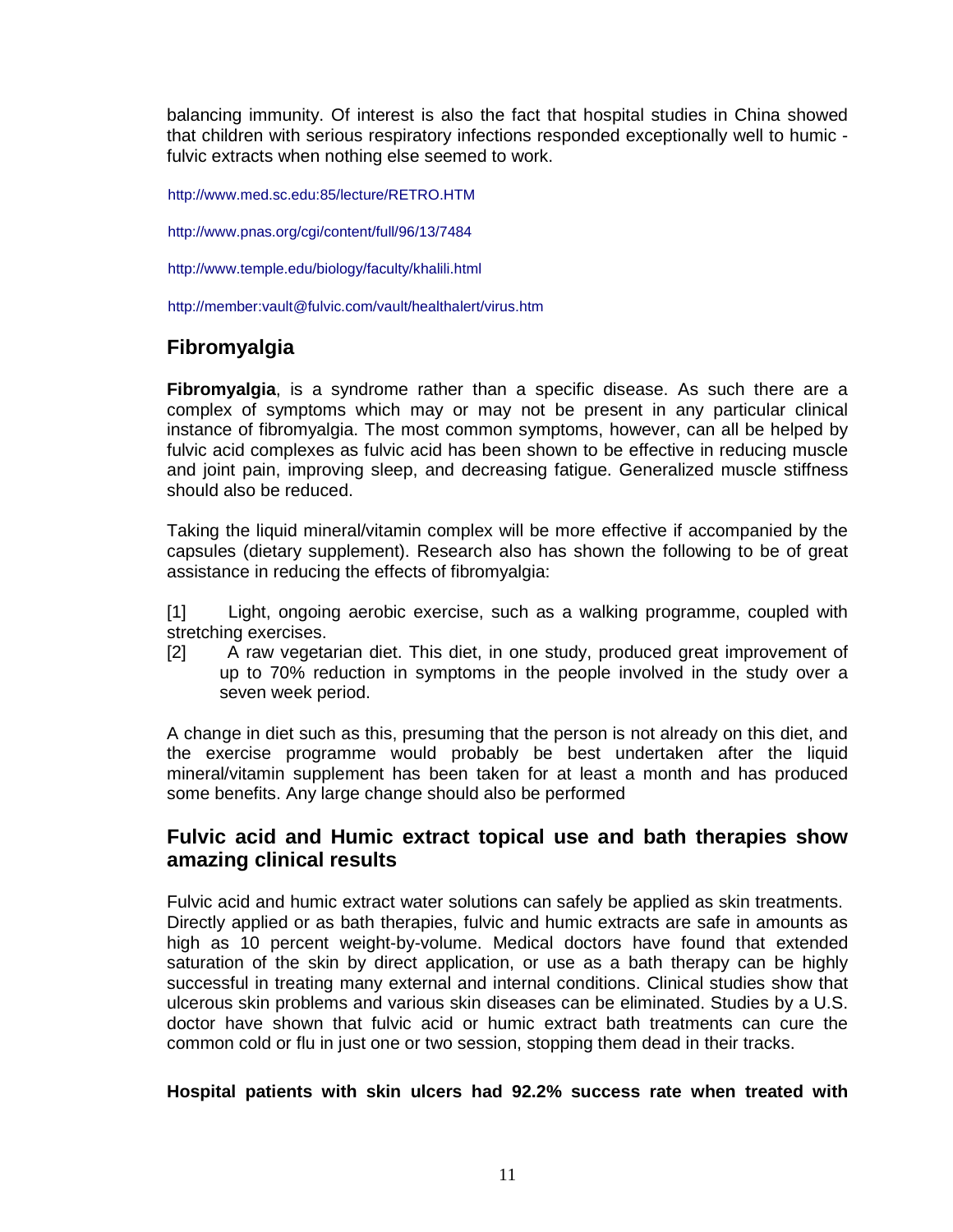#### **fulvic acid and humic extract baths.**

Yuan, Shenyuan; Fulvic Acid, 4 1988; in Application of Fulvic acid and its derivatives in the fields of agriculture and medicine; First Edition: June 1993

Medical doctors in Europe, China, and even the United States, have discovered that clinical bath treatments using specially prepared humic and fulvic extracts have unparalleled healing power with many serious diseases. Patients with severe rheumatoid arthritis and other bone, joint, tendon, and muscle autoimmune disorders, exhibit healing effects that are unrivaled. Often after a few weeks of daily bath sessions, patients are significantly relieved of pain and inflammation, and are restored to health.

#### **Medical test results indicate that humic extracts enhance the human immune system, which results in the cure of viral diseases.**

Jingrong Chen et al, jiangxi humic acid, 2 (1984)

Literally hundreds of well documented clinical studies exist from hospitals, medical schools, and doctors from around the world. Internal use of fulvic acid also works well for many of these same conditions including the various rheumatoid and autoimmune disorders.

Bath treatments, or lengthy periods of moist localized saturation, are extremely potent therapies for many conditions. Such treatments are remarkable effective. Extensive clinical studies support the exceptional safety of both topical and bath therapies.

## <span id="page-12-1"></span><span id="page-12-0"></span>**Global presence of Diabetes mellitus now epidemic, human clinical studies show Fulvic acids offer significant help**

#### **Diabetes mellitus responsible for enormous world economic burden**

A December supplement to the British Diabetic Association journal, Diabetic Medicine, warned that the prevalence of diabetes worldwide is expected to nearly double in the next twelve years. Dr. Paul Zimmet and colleagues for the International Diabetes Institute and the World Health Organization report that diabetes mellitus "appears to be epidemic in many regions of the world" and will double and could even triple by the year 2010.

#### **With fulvic acid, diabetes patients became more energetic and the tingling, painful feeling and numbness experienced in the nerve endings disappeared or were reduced.**

Yuan, Shenyuan; et al; Application of Fulvic acid and its derivatives in the fields of agriculture and medicine; First Edition: June 1993

Related reports were quoted as saying that "The corresponding burden of complications and premature mortality resulting from diabetes will constitute a major public health problem for most countries." Dr. George Alberti, Vice Chair of the British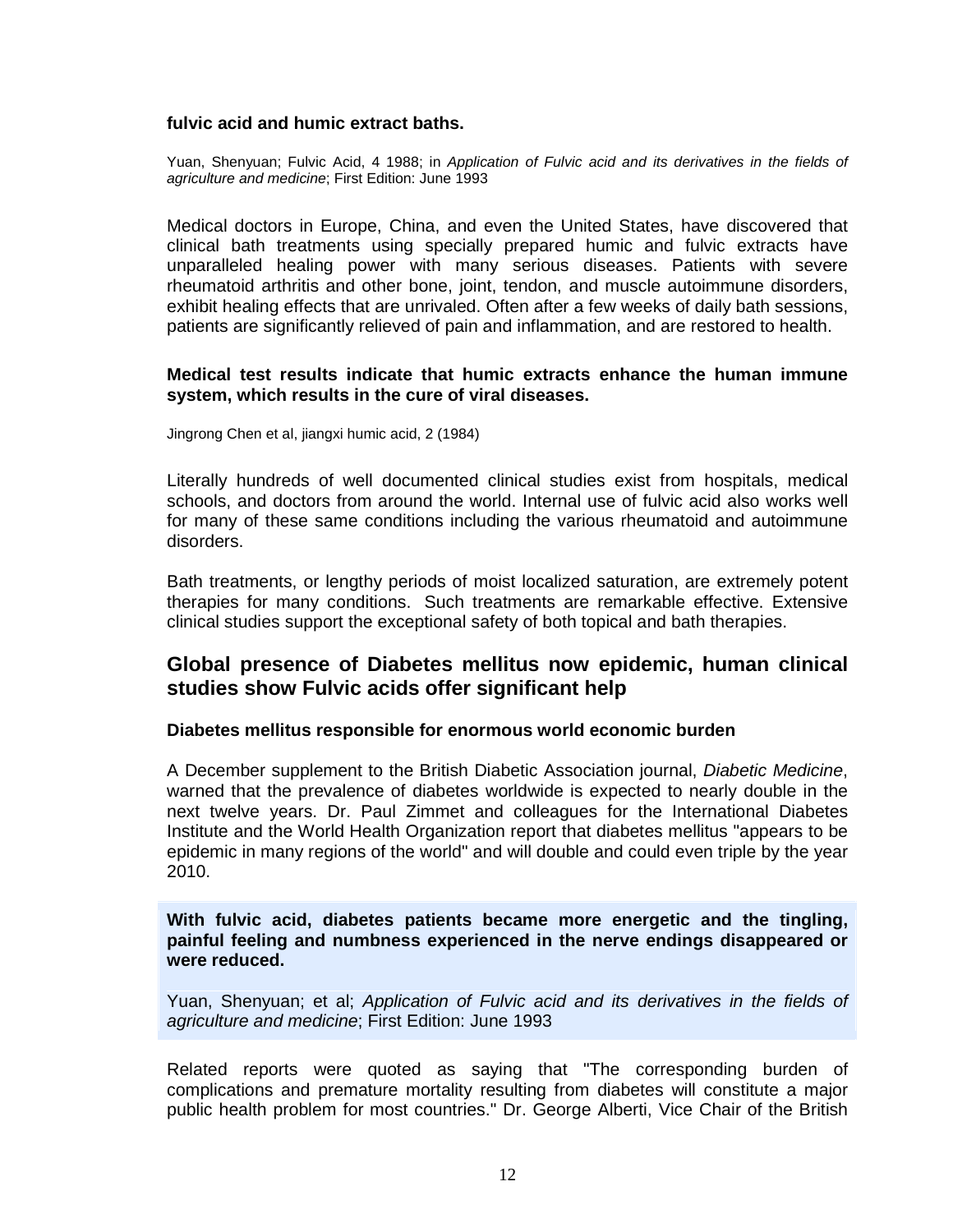Diabetic Association says, "In the short term, it is vital that attempts to change lifestyles are stepped up and that investment in finding a cure is increased. In the longer term, it is equally important that we ensure that we have the medical infrastructure in place to deal with the problem."

**Scientists found that fulvic acids show significant success in preventing and combating free radical damage to pancratic islet B cells, which is the widely accepted cause for diabetes mellitus. What they discovered was that the Fulvic acid preparation significantly increases superoxide dismutase (SOD) activity. Their clinical studies show that fulvic acids diminish the development and progression of diabetes, and assisted in the treatment.**

Bhattacharya, S.K. Activity of shilajit on alloxan-induced hyperglycemia in rats. Fitoterapia, Volume LXVI, No 4, 1995, pg. 328.

The American Diabetes Association (ADA) recently concluded that "The economic burden of diabetes mellitus in the US is enormous." In their February 1998 issue of Diabetes Care, the ADA estimated that total direct and indirect costs reached \$98 billion in 1997, which is now about 8% of all healthcare costs. The ADA wrote in their report that the prevalence of diagnosed diabetes in the US is now about 3% of the population. This relates to \$10,071 per capita in medical expenses for diabetics compared with \$2,669 for non-diabetics. According to Dr. Richard Kahn and the Alexandria, Virginia, based ADA, any advances that can "delay the onset or slow the progression of diabetes" are needed to "mitigate the associated clinical and cost repercussions."

#### <span id="page-13-0"></span>**Diabetes mellitus stems from dietary deficiency of protective humic substances, especially fulvic acids**

Most medical doctors and diabetes associations do not know that scientists in less conspicuous parts of the world are making significant inroads into the treatment and prevention of diabetes mellitus with fulvic acid humic extracts and herbs. In fact, Fulvica BioScience's studies have identified a missing dietary link as likely a major cause for the disease. However, the valuable research may be entirely overlooked because the solution does not necessarily have the huge profit potential that is standard to the pharmaceutical industry.

For centuries people living in isolated villages in the Himalayas and adjoining regions have used preparations made from a rare fulvic acid containing humic substance known as Shilajit, to prevent and combat problems with diabetes. Diabetes is quite uncommon in the isolated mountain villages, yet a brisk trade in these rare fulvic acid containing preparations has expanded in recent years to the traditional doctors in surrounding regions.

Due to the historical and recent expanding success of the diabetes treatments in the Himalayan region, medical researchers have taken a more serious interest in determining if the claims have scientific merit. Dr. Salil K. Bhattacharya and scientists from the Neuropharmacology Laboratory, Department of Pharmacology, Institute of Medial Sciences, at Banaras Hindu University in India, undertook extensive clinical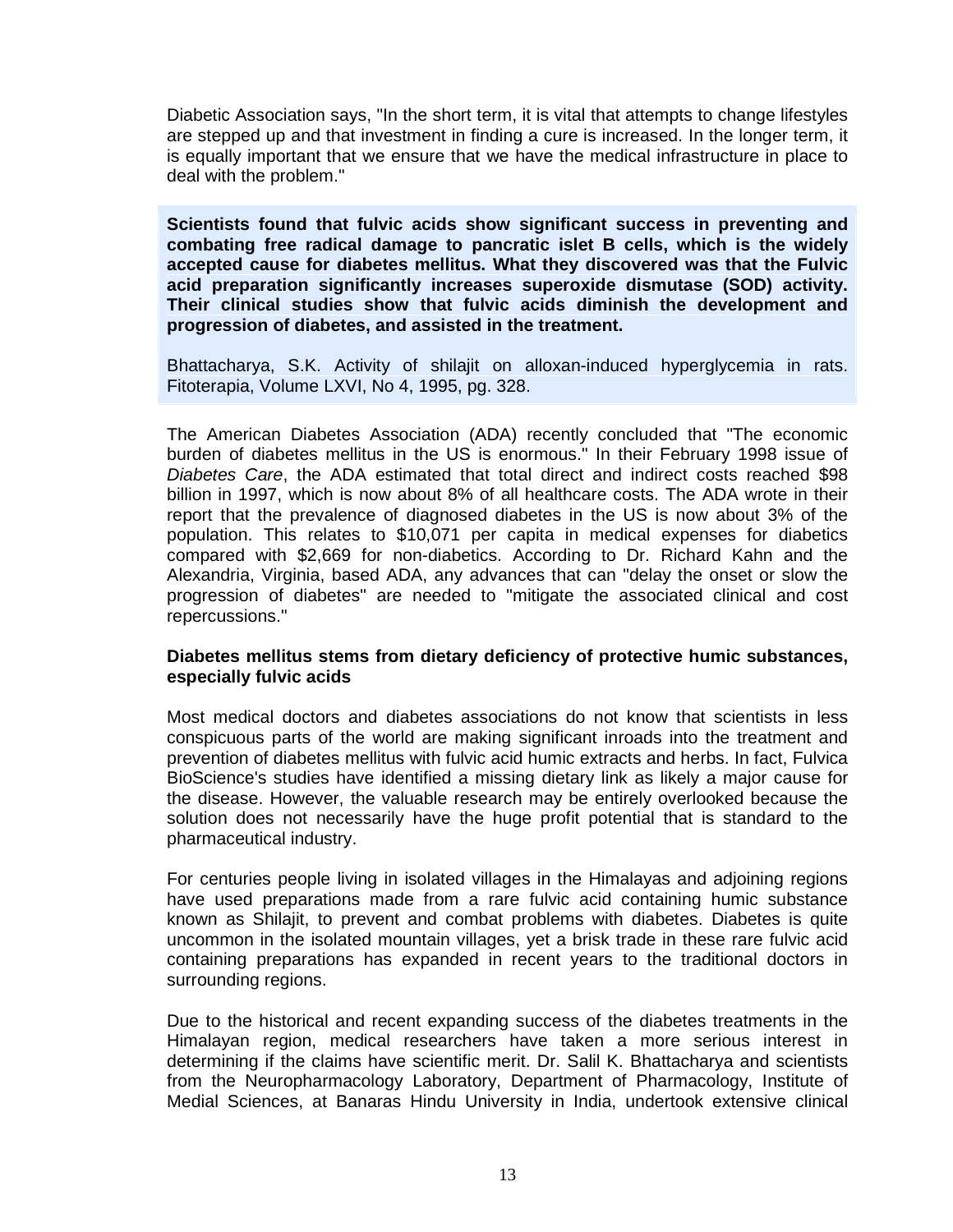studies on the subject. What they proved was that it was the fulvic acid fraction in Shilajit, and other closely associated humic compounds, that were responsible for the anti-diabetic activity and long reputed historical success of that preparation.

Dr. Bhattacharya recognized that the fulvic acids showed significant success in preventing and combating free radical damage to pancratic islet B cells, which is the widely accepted cause for diabetes mellitus. What he discovered was that the fulvic acid significantly increases superoxide dismutase (SOD) activity. Dr. Bhattacharyaís clinical studies showed that fulvic acids diminished the development and progression of diabetes, and assisted in the treatment.

Studies going on in other countries confirm the work of Dr. Bhattacharya regarding fulvic acid SOD activity and effectiveness of diabetes. Studies in China take the research even further.

Extensive human clinical studies carried out in various medical schools and hospitals in China have shown significant success in treatment of diabetes patients. Studies show that patients become more energetic. The tingling, painful feeling and numbness experienced in the nerve endings disappear or are reduced. In China, the pharmaceutical use of fulvic acids have now been approved for both internal and external use, because they have shown that they are both safe and effective.

#### **References:**

Diabet Med 1997;14:S7-S85.

Diabetes Care 1998;21:296-309.

Yuan, Shenyuan; et al; Application of Fulvic acid and its derivatives in the fields of agriculture and medicine; First Edition: June 1993

Tiwari, V.P., Tiwari, K.C., Joshi, P. J. Res. Indian Med. 8, 53 (1973)

Bhattacharya, S.K. Activity of shilajit on alloxan-induced hyperglycemia in rats. Fitoterapia, Volume LXVI, No 4, 1995, pg. 328.

Halliwell, B., Gutteridge, J.M.C., in "Free Radicals in Biology and Medicine", 2<sup>nd</sup> Ed., Clarendon Press, Oxford, 1989, p. 310.

## <span id="page-14-1"></span><span id="page-14-0"></span>**Humic substances are nature's most powerful antiviral**

#### **New studies continue to show virus -cancer connection**

The relationship of viruses to cancer is not too surprising, considering the mounting evidence that shows that there is a missing link in ourfood chain that is allowing viruses to run rampant in their attack on humans, animals, and even our food crops. What may surprise you most is that drug companies have sponsored extensive secret studies for the purpose of profiting from this dire situation, when in fact inexpensive and effective natural solutions exist. This entire website documents the relationships.

Of immense interest is the fact that medical hospital studies show that difficult viral respiratory illnesses common in children are readily resolved with fulvic acid dietary supplementation. Fulvic acid is a humic extract common to rich organic humus soil and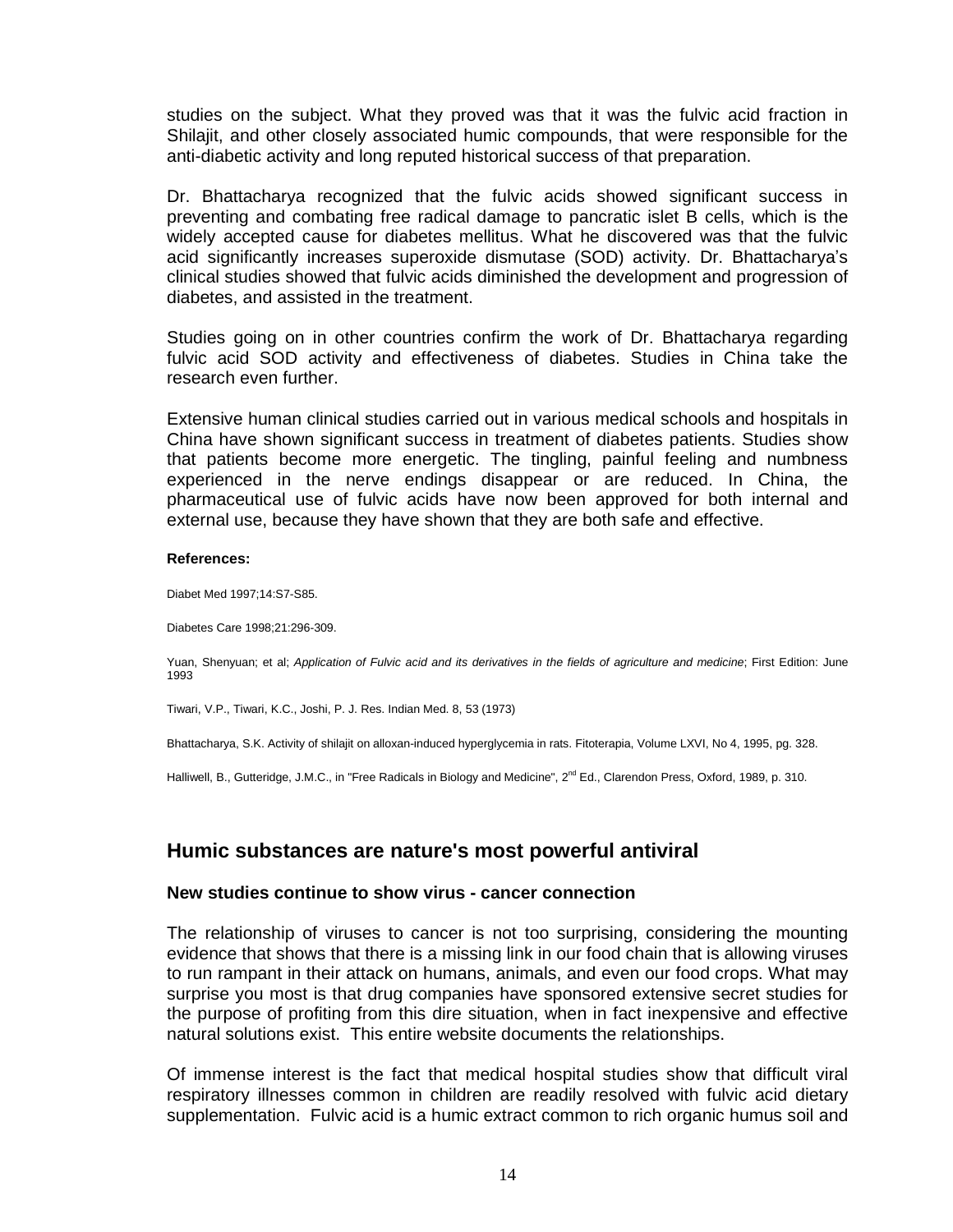also certain ancient plant deposits. Many medical studies show that humic substances, especially fulvic acids, have the power to protect against cancer AND the related cancer causing viruses. Studies often show reversal of deadly cancers and tumors using special humic substance therapies. Many studies and extensive references exist, a few of which are referenced below.

Search keywords: respiratory, tumor, virus, cancer

Also see the following articles for more information:

[Common](http://member:vault@nutri-meds.com/vault/healthalert/polyoma.htm) Virus Shows Link To Brain Cancer In Children

[Incurab](http://www.fulvic.com/vault/healthalert/hiv.htm)le HIV or Aids virus is destroyed by humic extracts, epidemic now has over 33 million people infected

Fulvic acid's diverse spectrum of immune [responses](http://www.fulvic.com/vault/medicalnews/immune_response.htm)

[Cancer](http://www.fulvic.com/vault/healthalert/cancer.htm) is second leading cause of death in the US, humic extracts arrest cancer growth according to medical studies

Research on the [development](http://www.fulvic.com/vault/medicalnews/development.htm) of the medicinal applications of Fulvic acid in China

#### **References:**

R. Ansorg, et al; Studies on the Antimicrobial Effect of Natural and Synthetic Humic Acids; Arzeimittelforschung 1978, 28(12), pp. 2195- 2198.

Treatment of HIV Infection with Humic Acid; WO95/08335 - PCT; Mar. 30, 1995.

K.D. Thiel; et al; Comparison of the in Vitro Activities of Ammonium Humate and of Enzymically Oxidized Chlorogenic and Caffeic Acids Against Type 1 and Type 2 Human Herpes Virus; Pharmazie 1981, 36(1), pp. 50-53.

H. Schultz; Investigations on the Viricidal Effects of Humic Acids in Peat-Mull; Dtsch Tierarztl Wochenschr Jul. 1, 1965. 72(13), pp. 294-297.

R. Klocking, et al; Antiviral Properties of Humic Acids; Experientia May 15, 1972, 28(5), pp. 607-608.

G. Sydow, et al; The Effect of Phenolic Polymers on Retroviruses; Pharmazie Dec. 1986, 41(12), pp. 865-868.

R. Klocking and M. Sprossig; Experientia 1972 28(5)--pp. 607-608.

R. Klocking, et al; Antiviral Activity of Phenolic Polymers Against Type 1 Herpesvirus Hominis; Pharmazie Aug. 1978, 33(8), p. 539.

F. Schiller, et al; Results of an Oriented Clinical Trial of Ammonium Humate forthe Local Treatment of Herpesvirus Hominus (HVH) Infections; Dermatol Monatsschr Jul. 1979, 165(7), pp. 505-509.

R. Klocking; Interaction of Humic Acids and Humic-Acid-Like Polymers with Herpes Simplex Virus Type 1; Humanic Substances in the Aquatic and Terrestrial Environment, Berlin 1991, pp. 408-412.

K.D. Thiel, et al; In Vitro Studies of the Antiviral Activity of Ammonium Humate Against Herpes Simplex Virus Type 1 and Type 2; Zentralbl Bakteriol (Orig. A) Nov. 1977, 239(3), pp. 304-321.

J. Schneider, et al; Inhibition of HIV-1 in Cell Culture by Synthetic Humate Analogues Derived From Hydroquinone: Mechanism of Inhibition; Virology 1996, 218(2), pp. 389-395.

R. Mentel, et al; Effectiveness of Phenol Body Polymers Against Influenza Virus A/KRASNODAR/101/59/H2N2; Biomed Biochim Acta 1983, 42(10), pp. 1353-1356.

J. Hills; et al; Inhibition of Several Strains of Influenza Virus Type A and B by Phenolic Polymers; Biomed Biochim Acta 1986, 45(9), pp. 1173-1179.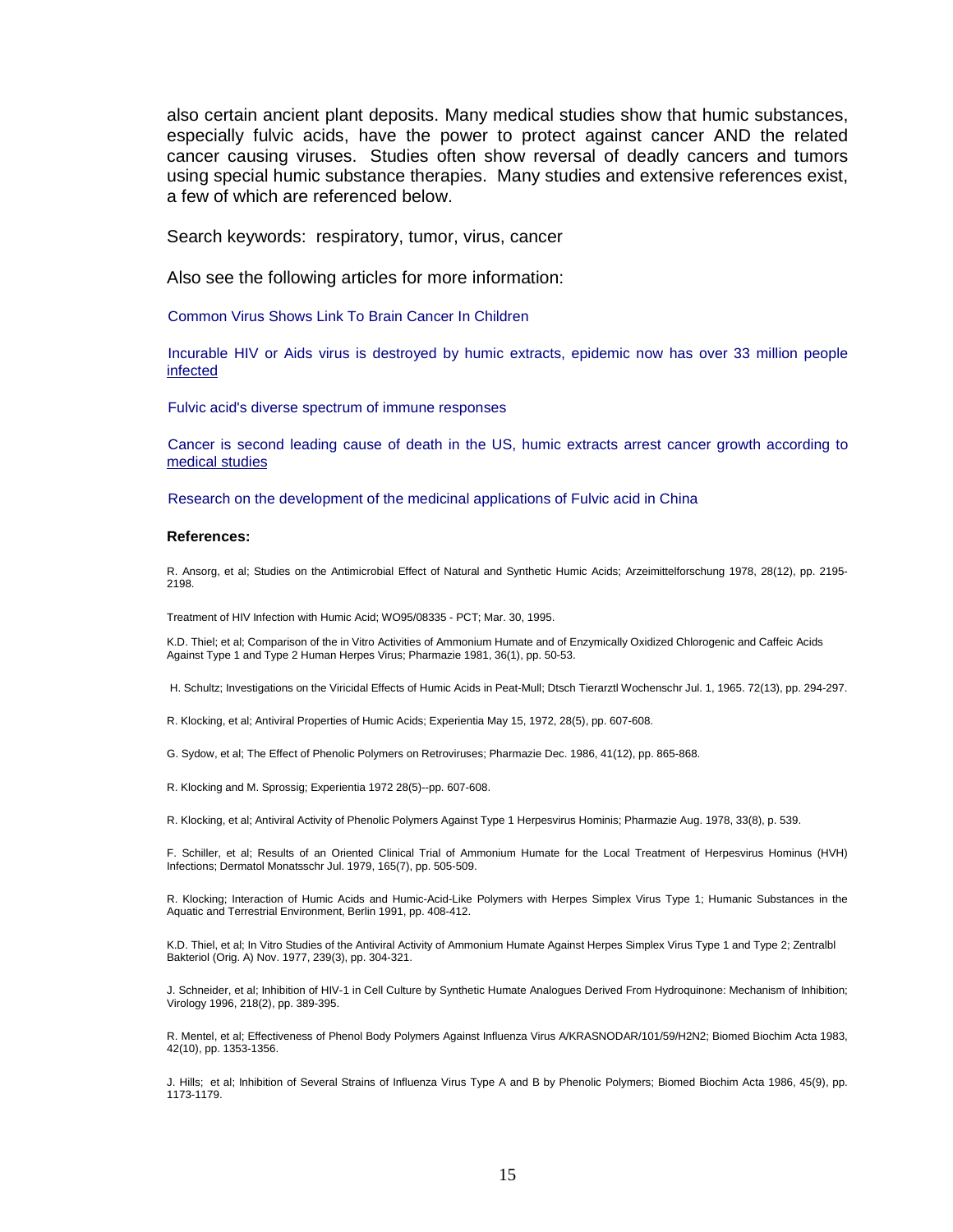K.I. Hanninen, et al; Synthesis and Characterization of Humic Acid-Like Polymers; The Science of the Total Environment 1987, 62, pp. 201- 210.

R. Klocking et al.--Interaction of Humic Acids and Humic-Acid-Like Polymers with Herpes Simplex Virus Type 1 Humic Substances in the Aquatic and Terrestrial Environment New York; Springer-Verlag 1989, pp. 407-412.

D. Schols, et al; Selective Inhibitory Activity of Polyhydroxycarboxylates Derived From Phenolic Compounds Against Human Immunodeficiency Virus Replication; Journal of Acquired Immune Deficiency Syndromes 1991, 4(7), pp. 677-685.

M. Cushman, et al; Synthesis and Anti-Hiv Activities of Low Molecular Weight Aurintricarboxylic Acid Fragments and Related Compounds; Journal of Medicinal Chemistry 1991, 34(1), pp. 337-342.

M. Robert Gero, et al; Biochemical Study of Humus Action of a Proteolytic Enzyme on Natural and Synthetic Humic Polymers and Those of Microbial Origin--Ann Inst Pasteur (Paris) Dec. 1967, 113(6), pp. 903-909.

M. Jakubiec; et al; Comparison of the Effect of Natural and Synthetic Humates and EDTA on the Growth of Escherichia coli; Abstract not available.

R. Ansorg; et al; Studies on the Antimicrobial Effect on Natural and Synthetic Humic Acids; Arzneimittleforschung 1978, 28(12, pp. 2195- 2198.

M. Cushman, P. Wang, S. H. Chang, C. Wild, E. De Clercq, D. Schols, M. E. Goldman, and J. A. Bowen, J. Med. Chem. 1991, 34(1), 329- 337

M. Cushman, S. Kanamathareddy, E. De Clercq, D. Schols, M. E. Goldman, and J. A. Bowen, J. Med. Chem. 1991, 34(1), 337-342

D. Schols, P. Wutzler, R. Klocking, B. Helbig, and E. De Clercq, J. Acquir. Immune Defic. Syndr. 1991, 4(7), 677-685

<span id="page-16-0"></span>S. Loya, R. Tal, A. Hizi, S. Issacs, Y. Kashman, and Y. Loya, J. Nat. Prod. 1993, 56(12), 2120-2125

J. Schneider, R. Weis, C. Manner, B, Kary, A. Werner, B. J. Seubert, and U. N. Riede, Virology 1996, 218(2), 389-395

## **Humic and Fulvic soilsubstances hold Tuberculosis solutions**

An obscure and highly technical U.S. Government report shows that there is a direct correlation between natural soil substances (humus, humic, fulvic) and the absence of tuberculosis in humans. This report and many other studies reveal that certain humic extracts, particularly fulvic acids, contain a magnificently powerful spectrum of natural micronutrients, phytochemicals, anti-viral and antibiotic-like agents that directly inhibit and destroy disease pathogens, while fortifying and regulating the immune system, increasing overall health. In the report, these extracts, although undetermined at that time, are described as being as potent as penicillin in equally small amounts.

**"The present form of agriculture, to which our biological agriculture is opposed, leads to the ruin of soil and health and will eventually bring about the death of humanity."** --Professor Louis Kervran

Professor Louis Kervran was Minister of Health for France and a member of the New York Academy of Sciences

This report, a U.S. Govt. Information Circular from the U.S.Dept. of Interior, Bureau of Mines, shows a direct correlation between exposure of coal miners to humic substances and their complete absence of tuberculosis. Ancient plant deposits that were buried but never turned into true coal still remain organic in form, and are commonly referred to as humic, humates, fulvates, lignite and leonardite, and are found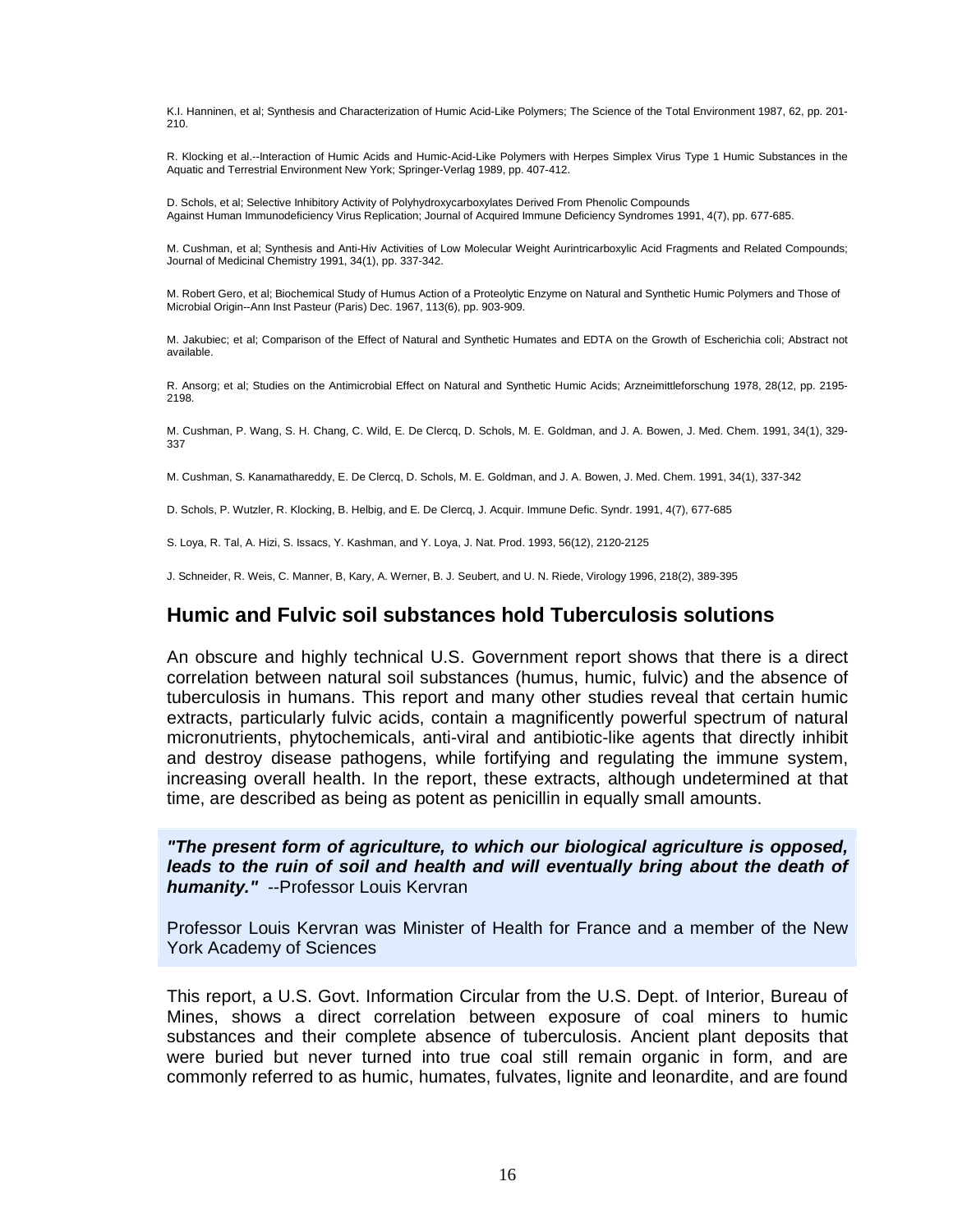in close proximity above coal. These humic compounds are identical to the black and brown humus found in the very richest soils.

This government report discusses the fact that these same anti-pathogenic substances have also been traced by biochemists into many plant species, and function the same as protective mechanisms found in various plant parts, especially the coats of seeds. Also of interest is the fact that scientists insist that the activity and function of humic matter in fresh humus soil works identically to that found in ancient humic deposits, although the ancient deposits contain substances that are much more highly concentrated.

Many scientists have shown that these various anti-pathogenic substances are produced by beneficial microbes common to rich humus soils. The microbes concentrate and convert higher plant matter forming soluble compounds (fulvic acids) that are readily transported to a new plant's roots and on into the entire plant, often accumulating in specific areas of the plant.

The government report discusses the curious fact that a high concentration of still-living microbes were discovered to be dispersed throughout the interior of all raw humic substances, with the ratios, types, and species consistent with the various types of humates. Many of the strains of microbes were identified to be from the very same families responsible for some of the pharmaceutical industry's most well known, latest, and highly respected drugs and antibiotics, which interestingly are all found in healthy topsoil.

Although the various studies in the government report showed that scientists knew and identified the different species and types of microbes and were familiar with the antibiotic substances they produce, the powerful anti-pathogenic substances they were successful in isolating from humates could not themselves be identified. The speculation is that these substances encompass nature's entire spectrum of known and yet to be discovered antibiotics.

The extracts isolated from humic substance had an activity comparable to or better than that of penicillin at similar or even higher dilution rates. The various studies showed that besides preventing tuberculosis among miners, the unique and varied disease fighting substances were found to have activity against many other human disease pathogens, and activity against plant-pathogenic bacteria as well.

Recent scientific research is gradually unraveling the mystery, and is showing that one of the reasons why individual humic related antibiotic substances are hard to identify is because such an immense and diverse spectrum exists, which have all become combined together molecularly, and also modified and inter-linked with one another. One area of immense interest that has been identified is the quinoid groups, consisting of quinonoids, quinolones, quinones, etc. Pharmacologists are finding that these substances are some of the most powerful antibiotics ever, and also that some of them fortify and increase overall health by increasing resistance to disease. The quinoid groups are very common to high quality humic extracts, especially certain fulvic acids.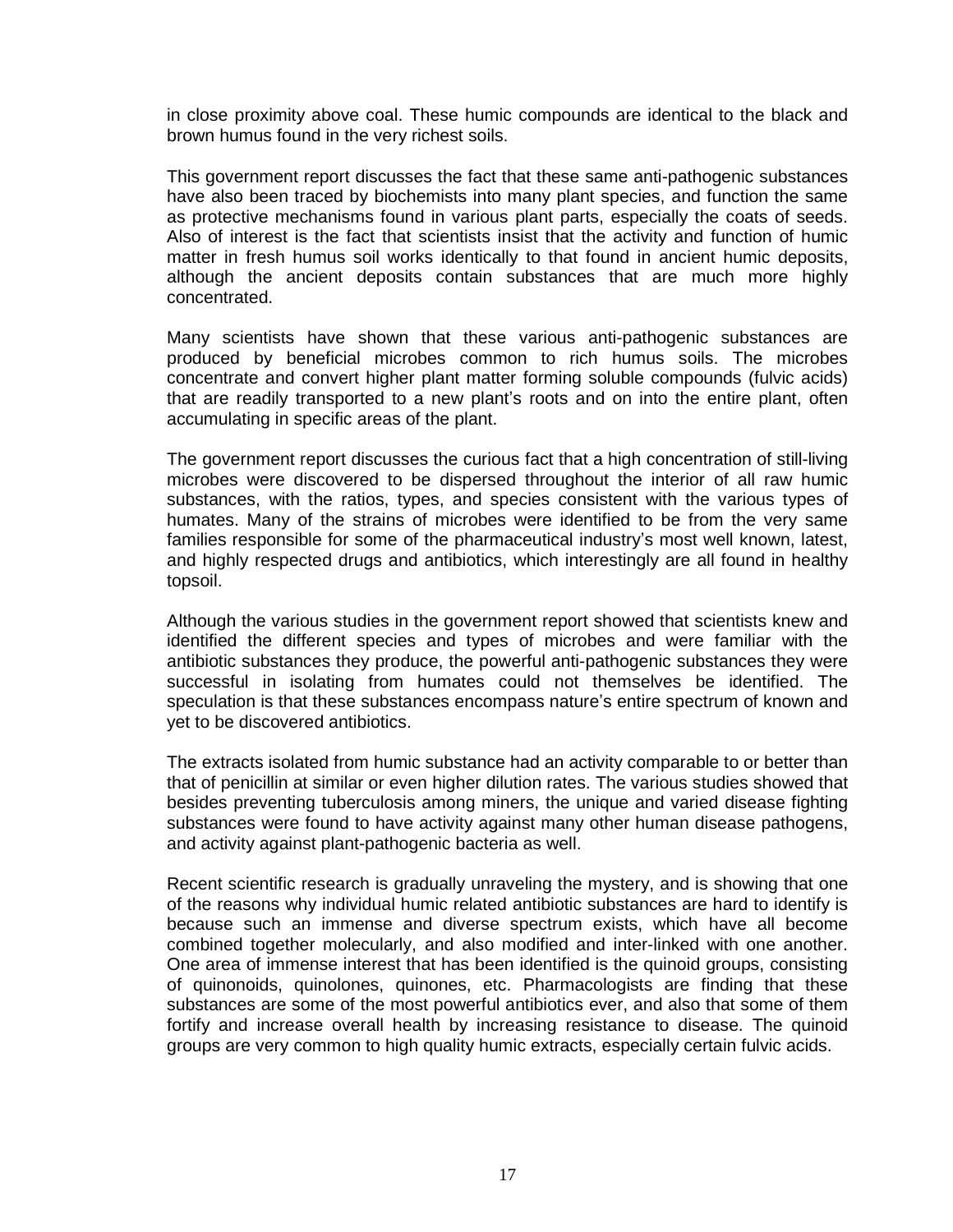#### **References:**

United States Department of the Interior: Bureau Of Mines, Information Circular 8075, Microbiology of Coal, Martin H. Rogoff, Irving Wender, Robert B. Anderson, 1959.

Coalminers Pneumokoniosis, W.D. Evans, Coll. Eng., vol. 27, 1951, pp. 513-518

Antibacterial Substances in Seeds, L. Ferenczy, Nature, vol. 178, 1956, pp. 639-640

Raphanin, an Antibacterial Principle the Radish, G.Y. Ivanovics and I. Horvath, Nature, vol. 160, 1947, pp. 297-298

Antibiotic Substances From the Heartwood of Thuja plicata III. The Constitution of g-Thujaplicin, J. Gripenberg, Acta Chem. Scandinavica, vol. 2, 1948, pp. 639-643

Humic, Fulvic, And Microbial Balance: Organic Soil Conditioning, William R. Jackson, PhD., 1993, Jackson Research Center, Evergreen, CO.

<span id="page-18-0"></span>Pay Dirt; Ingrid Wickelgren; Popular Science, March 1996

## **Tuberculosis is declared a global epidemic with incurable strains spreading throughout the U.S.**

The World Health Organization has declared tuberculosis a global emergency and epidemic. One-third of the world population is now infected with tuberculosis. More people died worldwide last year from tuberculosis than in any other year in history. This year over 8 million people will contract tuberculosis, which kills 3 million people annually. Multi-drug-resistant strains of tuberculosis have now been identified in 42 states in the U.S. Large numbers of people are now infected without knowing it, and any of them could eventually develop the disease. Incurable drug-resistant strains are easily passed on, and currently 50 million people are at serious risk worldwide.

#### <span id="page-18-1"></span>**Drug resistant Tuberculosis found in 42 states of the USA**

Reports from various Centers for Disease Control show that drug-resistant tuberculosis is showing up across the U.S., now in42 states, according to William Bishai, M.D., Ph.D., a Johns Hopkins immunologist. Various CDCs report that this is a big increase over past years.

Dr. Lee Reichman, executive director of the New Jersey Medical School National Tuberculosis Center in Newark, says that the states with the most significant increases are not the 14 states where this epidemic started 10 years ago. It is not the states we would expect, he said, which would normally include New York, New Jersey, Texas and California. He said it is actually the Southern and Midwest states which are reporting multi-drug-resistant tuberculosis.

#### **"there's a lot of people out there in 42 states infected"**

Dr. Lee Reichman, National Tuberculosis Center

"The hidden thing there, is when you are looking at multi-drug-resistance (MDR), you are looking at actual cases of tuberculosis - but only 10% of people ever infected get to be a case," said Dr. Reichman, "So that means there's a lot of people out there in 42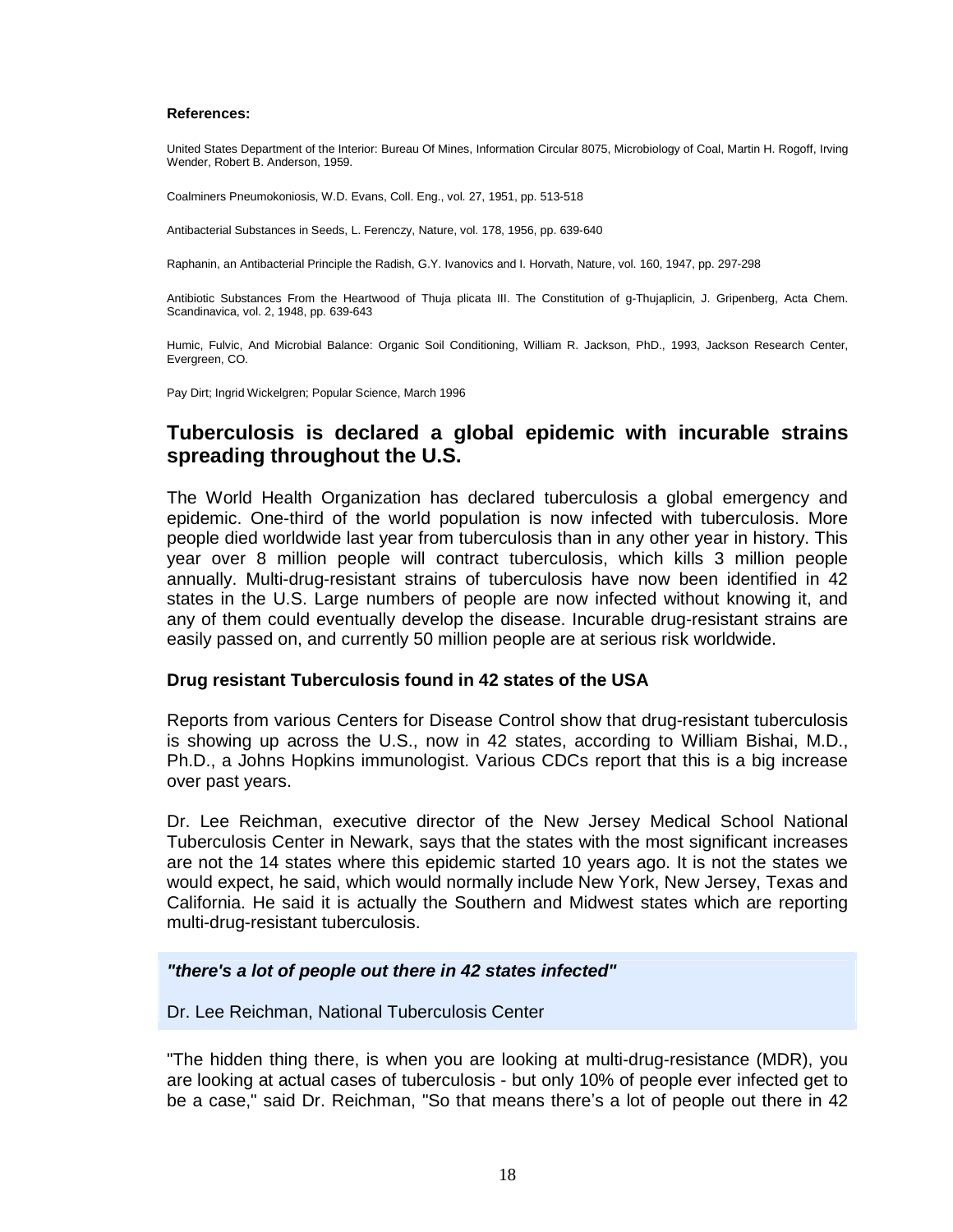states infected with MDR who haven't yet gotten TB - they may or may not (develop the disease)."

<span id="page-19-0"></span>Dr. Reichman says that there are many serious medical concerns associated with treating TB. "These things are saying we've still got problems to solve and we better solve them. Otherwise, in three to four years people are going to be saying 'there's another TB epidemic, my God, we've got to do something about it," Reichman said.

#### **An urgent call to action to reduce incurable TB strains**

"Alarming" rates of multi-drug resistant strains of tuberculosis are appearing in every country, with some "hot zones" appearing where tuberculosis has become virtually incurable, according to Dr. Ariel Pablos-Mendez of New York Cityís Columbia College of Physicians and Surgeons, the lead author of a new study. He went on to say that people with resistant strains can pass an incurable infection on. Representatives from the Centers for Disease Control and Prevention in Atlanta, said that"the stage is being set for substantial increase in the incidence of drug-resistant tuberculosis in many countries." They also said that "the findings should be interpreted as a call to action to reduce this threat."

#### <span id="page-19-1"></span>**Global emergency: One Third world population TB infected**

One-third of the worldís population is infected with tuberculosis bacterium, with eight million people developing the disease every year. Tuberculosis is epidemic and has been declared a global emergency and major public health threat. According to World Health Organization official, Levon Arevshatian, "It is estimated that TB kills some three million people per year, representing more than five percent deaths globally."

#### <span id="page-19-2"></span>**New therapies needed against TB, the most lethal of all infectious diseases**

Worried by the fact that tuberculosis has become epidemic, and kills more people each year than any previous year in history, the World Health Organization sent a warning to the international community to apply new therapies with greater rigor. They say that currently 50 million people are at risk of infection with drug-resistant strains, which raises the cost of the usual treatment from \$2,000 to an average of \$250,000 per patient. Tuberculosis is currently the most lethal of all infectious diseases for both children and adults. Between two and three million people die from tuberculosis each year.

#### <span id="page-19-3"></span>**TB report "indictment of our public health system" says congressman**

A congressional report describes efforts to combat TB as being complicated because of the emergence of strains resistant to anti-TB drugs. In the report, congressional analysts describe how new cases of tuberculosis are increasing at an alarming rate. Representative Ed Towns, D-N.Y., chairman of the House Governmental Operations subcommittee on human resources, said: "This is a chilling report; it is an indictment of our public-health system."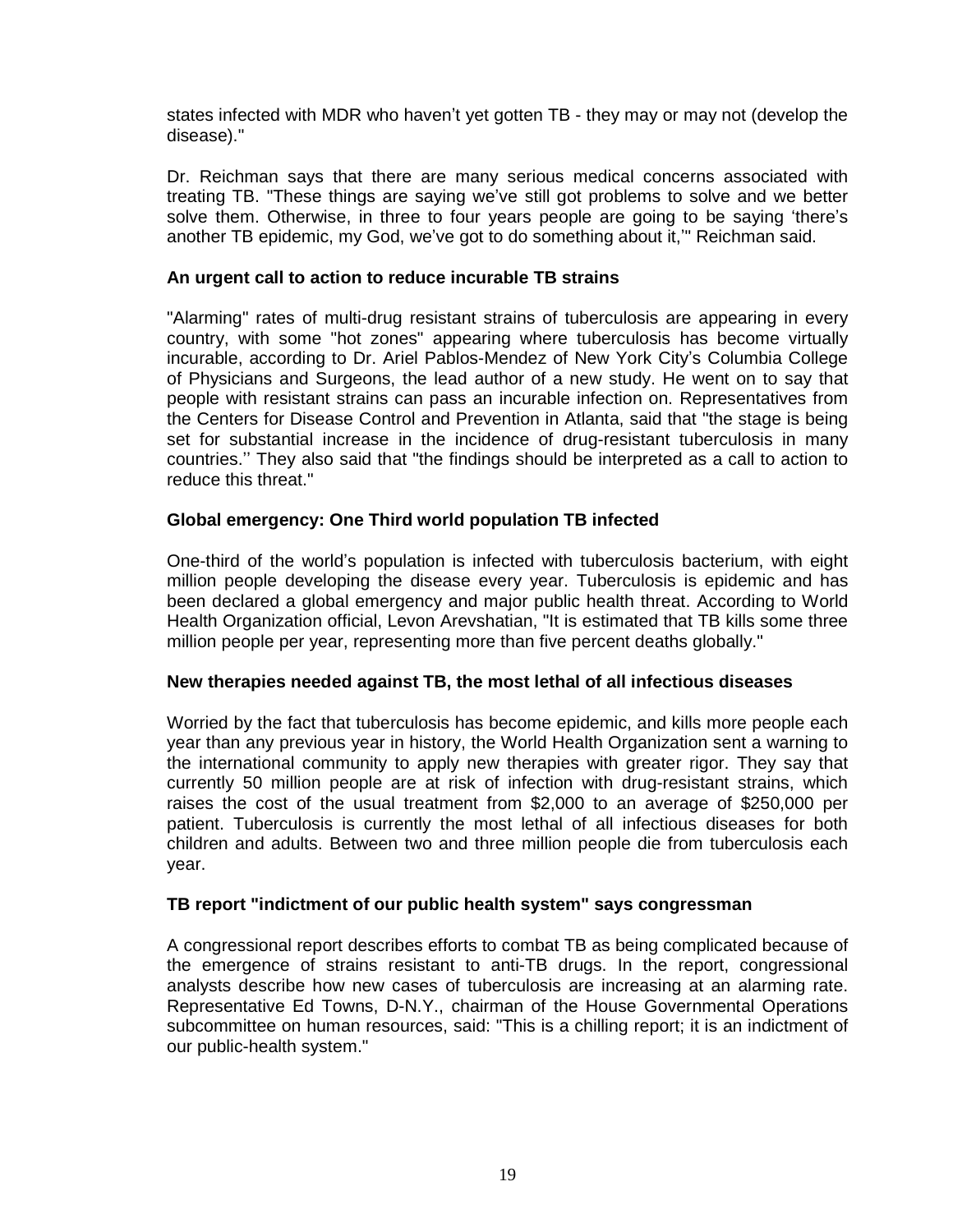#### **References:**

Report from Johns Hopkins University, Baltimore, October 13, 1997

The Journal of the American Medical Association, September, 1997, #278: pp. 833-837, 838-842, 843-846, 865-867

New England Journal of Medicine, June 4, 1998.

Xinhua News Service, March 24, 1998, World TB Day reports

Tuberculosis Not Beaten Yet; Inter Press Service (IPS), Geneva; February 19, 1998.

<span id="page-20-0"></span>The Associated Press, October 8, 1993, as quoted in American Medical News, February 14, 1994

## **Incurable HIV or Aids virus is destroyed by humic extracts, epidemic now has over 33 million people infected**

According to the Joint United Nations Program on HIV/AIDS, the epidemic currently infects over 33.4 million people worldwide. An estimated 14 million people have died since the epidemic began.

An extensive number of studies show that Humic extracts, specifically Fulvic acids, effectively and safely kill the HIV/Aids virus. In fact, one pharmaceutical company has patented a humic based drug that purifies blood for transfusions, killing the HIV virus without damaging blood cells.

Humic extracts are the most effective natural treatment against viruses of all kinds. Comprehensive studies show that humic extracts are effective against common cold and flu viruses, including respiratory tract viruses, retroviruses, influenza viruses, herpes simplex viruses, just to name a few.

#### **References:**

M. Cushman, P. Wang, S. H. Chang, C. Wild, E. De Clercq, D. Schols, M. E. Goldman, and J. A. Bowen, J. Med. Chem. 1991, 34(1), 329-337

M. Cushman, S. Kanamathareddy, E. De Clercq, D. Schols, M. E. Goldman, and J. A. Bowen, J. Med. Chem. 1991, 34(1), 337-342

D. Schols, P. Wutzler, R. Klocking, B. Helbig, and E. De Clercq, J. Acquir. Immune Defic. Syndr. 1991, 4(7), 677-685

S. Loya, R. Tal, A. Hizi, S. Issacs, Y. Kashman, and Y. Loya, J. Nat. Prod. 1993, 56(12), 2120-2125

J. Schneider, R. Weis, C. Manner, B, Kary, A. Werner, B. J. Seubert, and U. N. Riede, Virology 1996, 218(2), 389-395

## <span id="page-20-1"></span>**Treating thyroid tumor with Fulvic acid Report on ten case studies**

Thyroid tumor, a commonly seen ailment, has been treated by thyroidectomy surgical procedure (thyroid gland removal).

From March 1977 to April 1980, Dr. Shenyi He and his coworkers treated 10 patients with fulvic acid. The results were successful. Follow up visits with the patients showed that in eight cases the tumor disappeared without relapse. Details are listed below: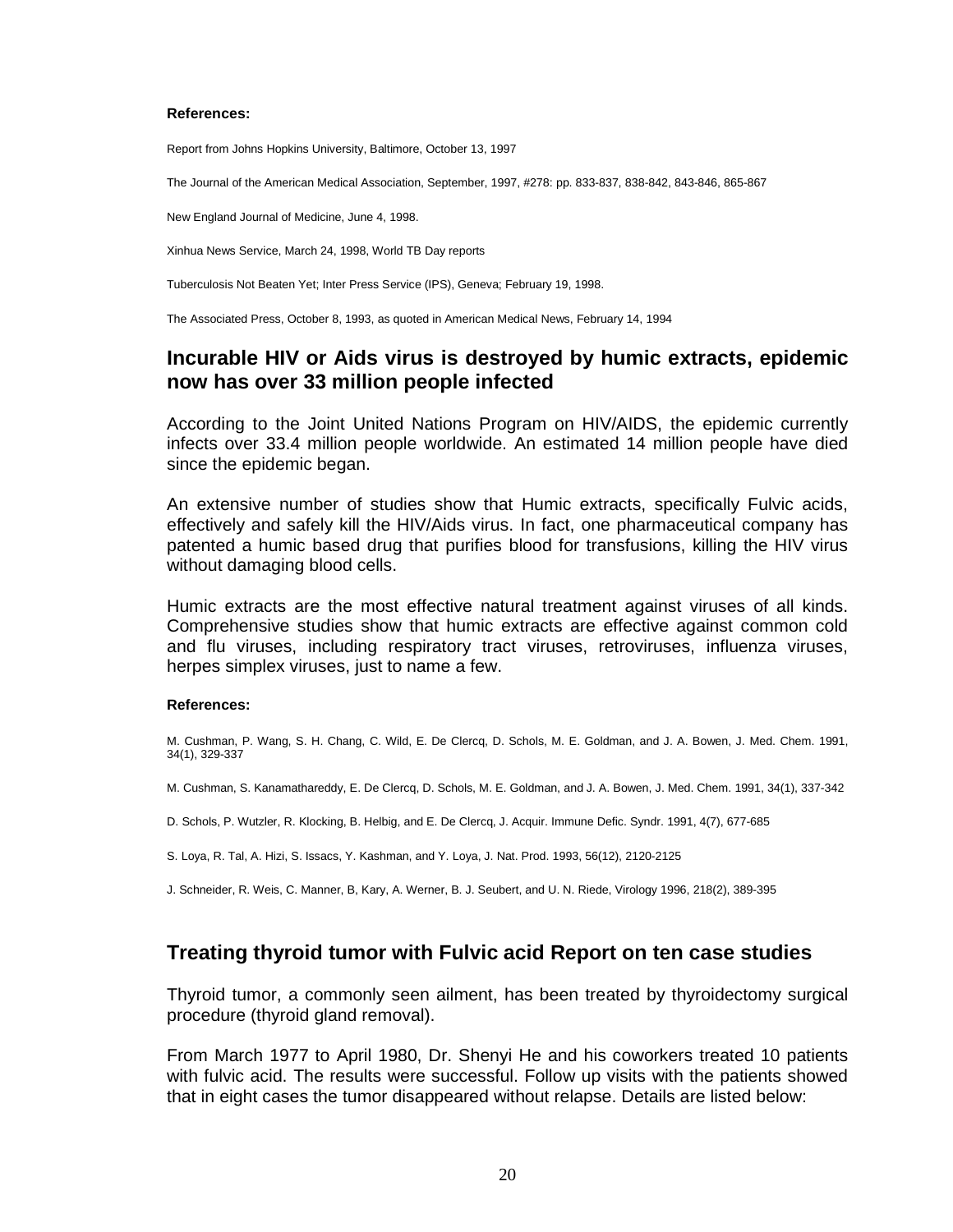## <span id="page-21-0"></span>**Clinical data:**

Number of patients: 3 cases male and 7 cases female patients Age: 17 to 36

Size and location of the growth: 3-4 cm x 4-5 cm, next to the narrow band of the thyroid gland; 7 cases leaning left, three leaning right.

Time lapse between first detection of the tumor and when treatment began: 1 week to 10 years.

<span id="page-21-1"></span>Treatment: 1 case study: fulvic acid syrup; 6 case studies: fulvic acid tablets and fulvic acid injections; 3 cases: fulvic acid tablets, fulvic acid injections, and fulvic acid injection applied into tumor growth.

#### **Diagnosis:**

The female patients with thyroid tumor were under 40 years of age. Tumors of all sizes and shaped round or oval were observed and had a firmer texture than the normal gland. Its shape was better defined and slow growing. There was no pain when pressure was applied. It went up and down when food was being swallowed. Patients rarely experience any discomfort and thyroid functions were all tested normal.

#### <span id="page-21-2"></span>**Standards for evaluation of the therapeutic effects:**

<span id="page-21-3"></span>Cured: After three courses of treatment, the tumor disappears; Effective: After three courses of treatment, most of or part of the tumor shrinks; Not cured: After three courses of treatment, the tumor remains the same size.

#### **Methods of treatment:**

1. The regimen consisted of 20 days of three times a day intake of 10 ml syrup containing 50% fulvic acid. The same regimen is repeated another two times.

2. The regimen consists of 20 days of intramuscular injection with a 2 ml dosage containing 0.20% fulvic acid twice daily.

3. One injection in the tumor region, 4 ml of 4% fulvic acid.

<span id="page-21-4"></span>4. The regimen consists of 20 days of taking fulvic acid tablets (0.3 x 4#), three times a day.

#### **Source of material:**

The preparation room of the Humic acid purification factory at Ruichang School prepares the fulvic acid syrup. Peopleís Hospital in Ruichang County manufactures fulvic acid tablets and the solutions for fulvic acid injections.

#### <span id="page-21-5"></span>**Analysis of Therapeutic effect:**

Within this case study group: Two patients after one course of treatment found their tumor to have disappeared; four patients found their tumor to have disappeared after two courses of treatment; two found their tumor to have disappeared after three courses of treatment; one patient did not complete the treatment; one patient after one course of treatment found the size of the tumor reduced, it was followed by surgically removing the growth.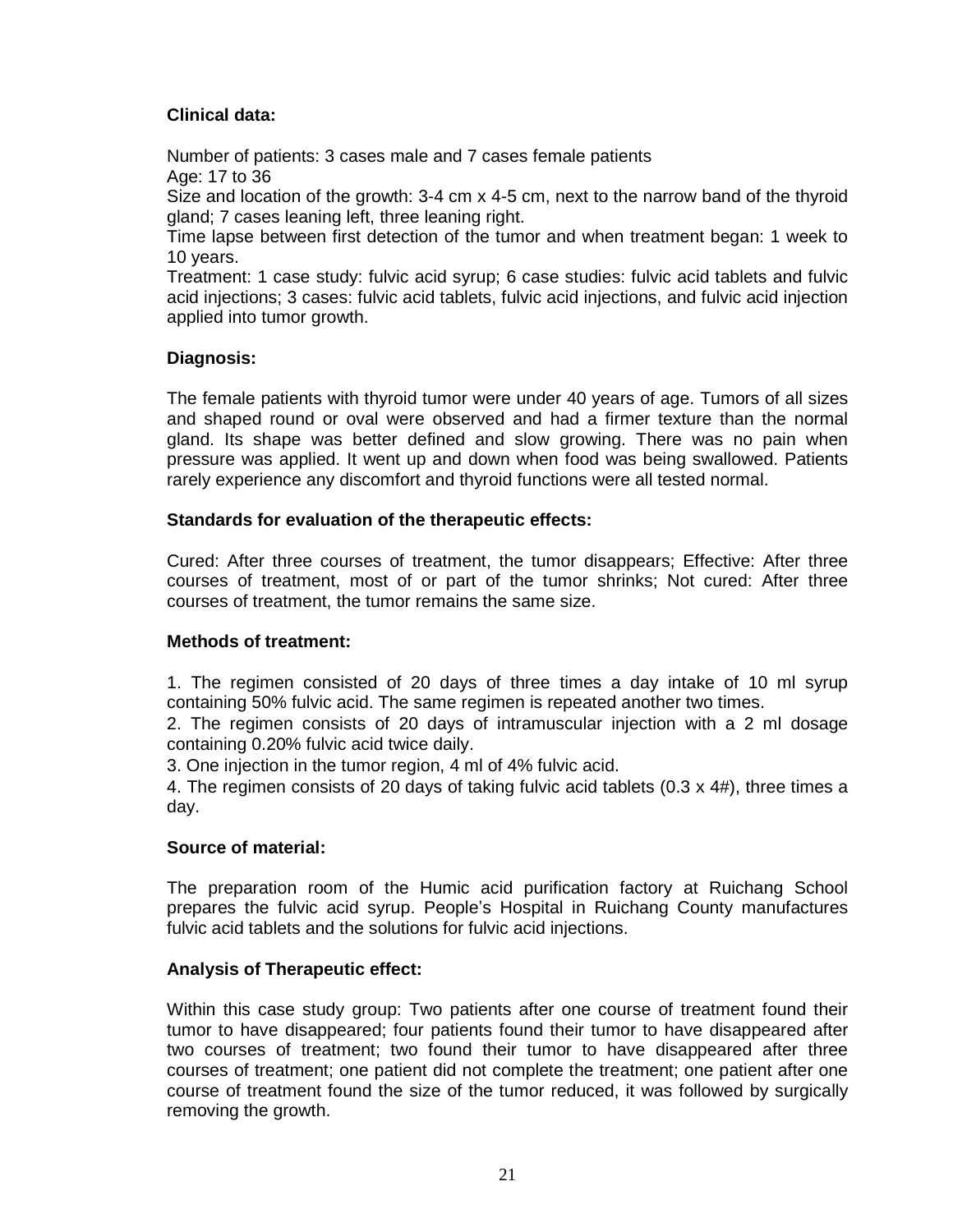#### <span id="page-22-0"></span>**Summary:**

<span id="page-22-1"></span>The thyroid tumor is a follicular adenomas. It is shaped like a pocket with the inner wall as shrunken follicles, some appear solid, arranged randomly, partially fiber-like, possibly due to the action of fulvic acid. Complete cure: 80%; effective: 10%; no effect: 10% (The patient treated with surgical procedures was not included in these statistics.)

#### <span id="page-22-2"></span>**Case studies:**

**Case 1:** Ms. Wang, 34 years old, is a married factory worker. In March 1977 she experienced soreness in her elbows and discomfort in her neck . A growth the size of a ping-pang ball was found in her neck. She was examined as a outpatient and diagnosed as having a thyroid tumor. After being treated with fulvic acid syrup for two months, the tumor shrank and eventually disappeared. Follow-up visits showed there was no recurrence.

<span id="page-22-3"></span>**Case 2:** Ms. Zhou is a 36 year old peasant, married. In October 1978 she discovered a growth in the front of her neck. Examination showed that the tumor had a size of 4 x 5 cm, detectable near the left side of the narrow band. It was soft to the touch. It had a defined shape and did not hurt when pressure was applied. It went up and down when food was being swallowed. She was diagnosed as having thyroid tumor. After a monthís treatment using fulvic acid injection together with fulvic acid tablets, the lump disappeared.

<span id="page-22-4"></span>**Case 3:** Ms. Tan, 22 years old, is a teacher in a private school. In April 1977, a lump as big as an egg was found in her neck area. She felt inhibited when breathing. After three regimens with fulvic acid intramuscular injection, the lump was reduced in size. There has not since been a relapse.

<span id="page-22-5"></span>**Case 4:** Mr. Liang, 17 years old, is a student. The growth in his neck was discovered 6 years ago. It was located in the center leaning towards to the right, its size 3 x 3 cm. Treatment started on April 2, 1979, consisting of fulvic acid injection together with fulvic acid tablets. One month later the lump began to shrink and two months later it disappeared. Follow-up visits showed there was no recurrence.

<span id="page-22-6"></span>**Case 5:** Ms. Luo is a 30 year old married woman. For over a month she felt there was a lump in her neck and her throat felt itchy. A tumor with a size of  $3 \times 3$  cm was detected upon examination, detectable near the left side of the narrow band. It had a medium firmness to the touch and when pressure was applied, it did not hurt. It moved up and down when food was being swallowed. After two regimens of fulvic acid treatment beginning on December 20, 1979, the lump disappeared.

#### <span id="page-22-7"></span>**Points of understanding:**

1. All 10 cases were out-patient treatments. Before and after treatment, no other medicine was used. The disappearance of tumor is without doubt the results of using fulvic acid.

2. According to related reports, fulvic acid has a anti-viral effect. It heals cancer and allows the thyroid gland to be normal again.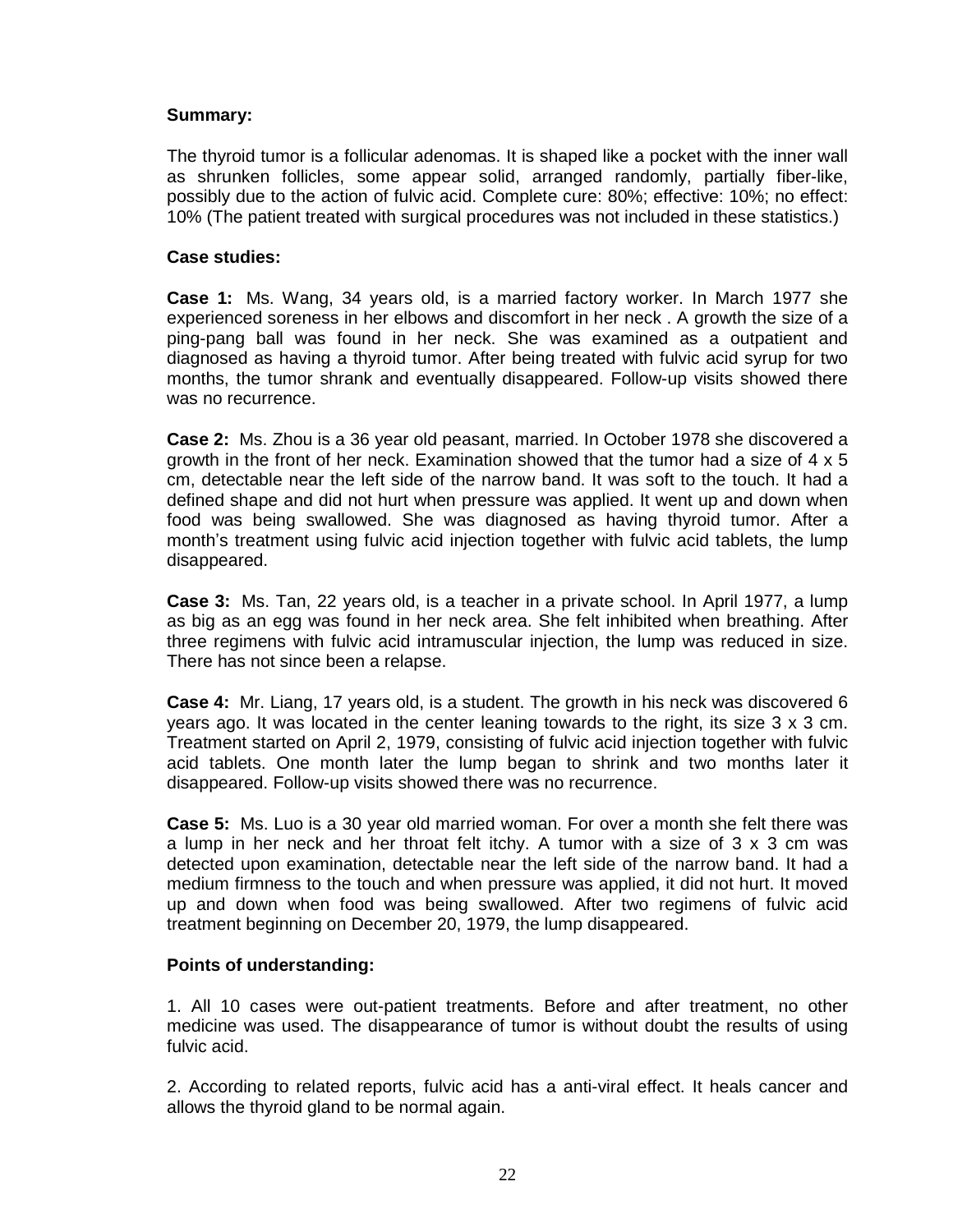3. The disappearance of the thyroid tumor may be related to the inhibition towards thyroid tumor cells, relating to the inhibition of its uncontrollable growth.

4. Patients feel fine during treatment, free of any discomfort.

5. The treatment is simple and the cost of medicine is low. The patients are freed of suffering from surgery and its related complications. Patients do not need to lose work time.

6. Based on limited case study, injections with syrup together with tablets give fast results.

7. To ensure best result, the patient is required to take the whole course of treatment without interruption.

#### **Reference:**

<span id="page-23-0"></span>Shenyi He, et al; Humic acid in Jiangxi Province, 1 (1982). In: Application of Fulvic acid and its derivatives in the fields of agriculture and medicine; Chapter 34; First Edition: June 1993.

## **Medicinal value ofthe Humic extract known as Fulvic acid is astounding and very well-documented**

Many reports on the beneficial use of humic substances, especially fulvic acid, for human health and medicine have been published. These include reports documented in the Chinese Materia Medica pharmacological compendium, dating back to the 15th century Ming Dynasty. During that period, a very famous medical doctor, Li Shi Zhen, used "Wujinsan", meaning "golden medicine", containing humic and fulvic acids as the active ingredient in the treatment of infectious ulcerous growth and female hemorrhage diseases. These studies showed humic and fulvic acids to be efficient anti-inflammatory and blood coagulating agents.

#### **Hospital eye clinic patients with ulcerous cornea infection had 94.2% success rate when treated with fulvic acid eye drops and injections.**

Yuan, Shenyuan; Fulvic Acid, 4 1988; in Application of Fulvic acid and its derivatives in the fields of agriculture and medicine; First Edition: June 1993

In China, prior to 1978, humic and fulvic acids had been used in hospitals and among the general population for the treating of a wide range of diseases with success. Up to that point there was very little research conducted on the pharmacology of its therapeutic mechanism. Because of lack of clinical data, doubt and misconceptions remained as to therapeutic use.

#### **Hospital patients treated for chronic ulcerous colon infections had 92.6% success rate when treated with fulvic acid enema.**

Yuan, Shenyuan; Fulvic Acid, 4 1988; in Application of Fulvic acid and its derivatives in the fields of agriculture and medicine; First Edition: June 1993

Since that time, many medical schools and hospitals in China have engaged in extensive studies on the toxicology and pathological aspects of humic and fulvic acids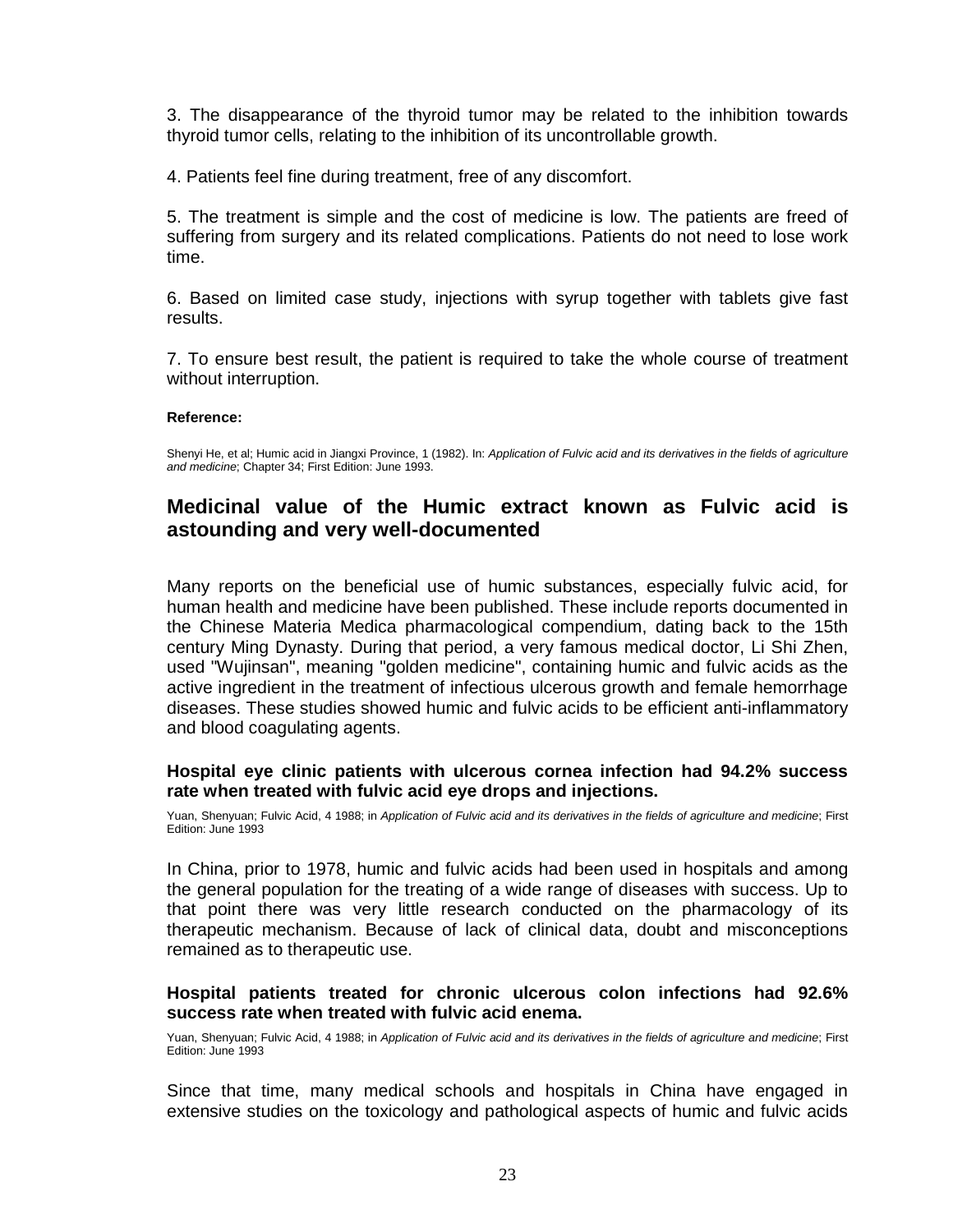and their clinical applications. Hundreds of research papers have now been published nationally in China, and some have appeared in international journals and have been presented at various meetings outside of China.

#### **Hospital patients with acute upper gastroenterological bleeding had 95.6% success rate when treated with fulvic acid oral medicine and injections.**

Yuan, Shenyuan; Fulvic Acid, 4 1988; in Application of Fulvic acid and its derivatives in the fields of agriculture and medicine; First Edition: June 1993

Pharmaceutical companies in Da Tong, Shanxi, in Gongxian, Henan and in Kunming, Yunnan are manufacturing humic acid medicines which are appoved by the Chinese Drug Administration. Because of their non-toxicity, the humic extract fulvic acid is approved for internal as well as external use.

#### **Clinical medical studies using humic and fulvic acids were performed on thousands of hemorrhoid patients, which were so successful that the Chinese government had a special pharmaceutical preparation developed fortreatment of this condition.**

Yuan, Shenyuan; Fulvic Acid, 4 1988; in Application of Fulvic acid and its derivatives in the fields of agriculture and medicine; First Edition: June 1993

Chinese doctors now use fulvic related medicines to reduce inflammation, increase circulation and control bleeding, to regulate the immune system and hormone systems, to heal digestive tract disorders, and as an anti-cancer and anti-tumor therapy.

German companies have a number of humic and fulvic based products. These include the following healing bath additives: Moorbad Saar N, Humopin N, Leukona Sulfomoor- Bad N, Salhumin Rheuma-Bad, Salhumin Sitbad N, Salhmin Teilbad N, Contrheuma- Bad L, mostly for the relief of rheumatism and arthritis. Huminit is used internally for the treatment of stomach hyperacidity and other gastric disturbances, gastric ulcers and gastroenteritis in humans. Veterinary medicines include, Kalumin, Sulumin, Salhumin and Kalumat for the therapy and prevention of diarrhea and enteritis.

#### **Studies of patients with gastric and duodenal ulcers showed that 91.1% had condition improve when treated with fulvic acid. Treatment showed no side effects, substantially diminished pain, with few relapses, with 61.1% of patients being completely cured.**

Xinsheng Zhu, Fulvic Acid, 9 (1991)

Studies show that humic, and especially fulvic acids do occur naturally in the human diet. Waters from streams and rivers running through forested land contain dissolved humic and fulvic acids. Humic and fulvic acids occur in living plants grown in organic humus containing soils, and humic and fulvic acids have been isolated from live plants. Humic and fulvic acids have been found in the gastrointestinal tract of humans and animals and are absorbed. They circulate with the blood and are metabolized in the liver.

In 1988, Dr. S. A. Visser reviewed the medicinal value of humic substances in an article entitled: "Effects of humic substances on higher animals and man; the possible use of humic compounds in medical treatments", which was presented at the International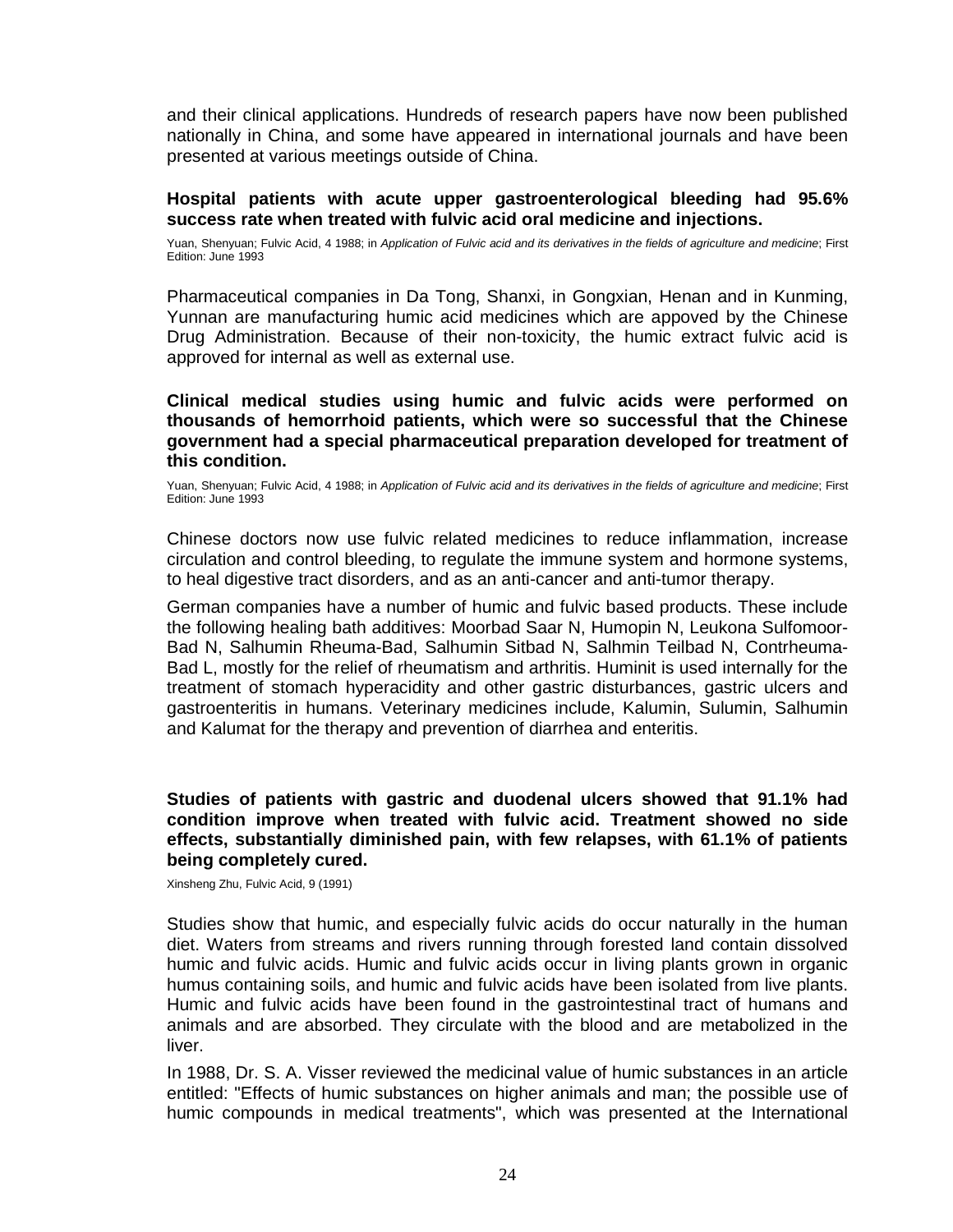Humic Substance Society meeting in Sevilla, Spain. His findings showed that the medicinal applications of humic and fulvic acids can be external as well as internal.

**Hospital studies in China show that elderly patients, ages 60-90, when treated with fulvic acid, regained appetite, slept better, and became more energetic. Other hospital studies coming from India show that fulvic acids are considered to be a powerful anti-aging therapy that also able to help with symptoms of dementia.**

Erchuan Wang et al, Humic acid, 3 (1991)

Dr. Visser stated that external applications of humic and fulvic acids are based on their use as antiphlogistic (antiinflammatory), analgesic (pain relieving), hyperemic (blood flow increasing), anti-rheumatic, anti-microbial, anti-fungal, antiviral and anti-cancer agents. Humic and fulvic acids have also been used externally in the treatment of hematoma (localized accumulation of blood), phlebitis (inflammation of veins), desmorrhexis (rupture of a ligament), and myogelosis (hardening of a muscle), as well as for the treatment of patients with contusions, distortions, cervical (neck) complaints, lumbago (pain in the lower back), ischias (pelvic pain in the hip joint), arthrosis (noninflammatory arthritis), polyarthritis (arthritis of multiple joints), osteoarthritis (arthrosis deformans), and with osteochondrosis (ossification of cartilage).

With respect to internal use, humic and fulvic acids have been shown to be particularly useful in the prophylaxis (prevention), therapy and metaphylaxis (after-care) of a variety of stomach and intestinal troubles such as, hyper-acidity, diarrhea, gastric ulcers, dysentery, gastroenteritis and colitis. They can also act as a detoxifying agent, and have been used against bacterial and viral infections. They have been found to be useful in the treatment of anemia (deficiency of red blood cells, hemoglobin or total blood volume) and as a stimulator of the body's immune system and of detoxifying liver functions. By counteracting certain kinds of cancerous growth, humic acids may also have a potential as an anti-carcinogen.

Many of these effects can be attributed to the activity of humic and fulvic acids by themselves, and are the result of their surface activity, chelating properties, power of absorption, their polyacidic nature, their polyphenolic structure, their interaction with other organic molecules including polysaccharides, proteins, enzymes and lipids, as well as of their redox properties and fee radical content. No unfavorable side effects have so far been noticed with the administration of humic or fulvic acids.

Dr. G. Davies summarized the effects of humic acids in the Nucleus, Feb. 1996, in a monograph titled "Properties and functions of humic acids." He stated that oral doses of humic acids reduce heavy metal absorption in animals and also decrease pesticide toxicity. Humic acids can be administered preventatively and therapeutically in animals, including pregnant animals, without apparent risk. Some humic acids control uterine cancer in rats and humic acids markedly reduce the mutagenic effect of benzopyrene, 3-aminoanthracene, 2-nitrofluorene and 1-nitropyrene. The anti-mutagenic effect depends upon the adsorption of these dangerous chemicals onto the humic acid surface. Since fulvic acid is humic acid, the bioactive component, all data applies to fulvic acid as well.

Recent research articles by Dr. Senesi and Dr. Miano clearly link humic and fulvic acid properties with human health.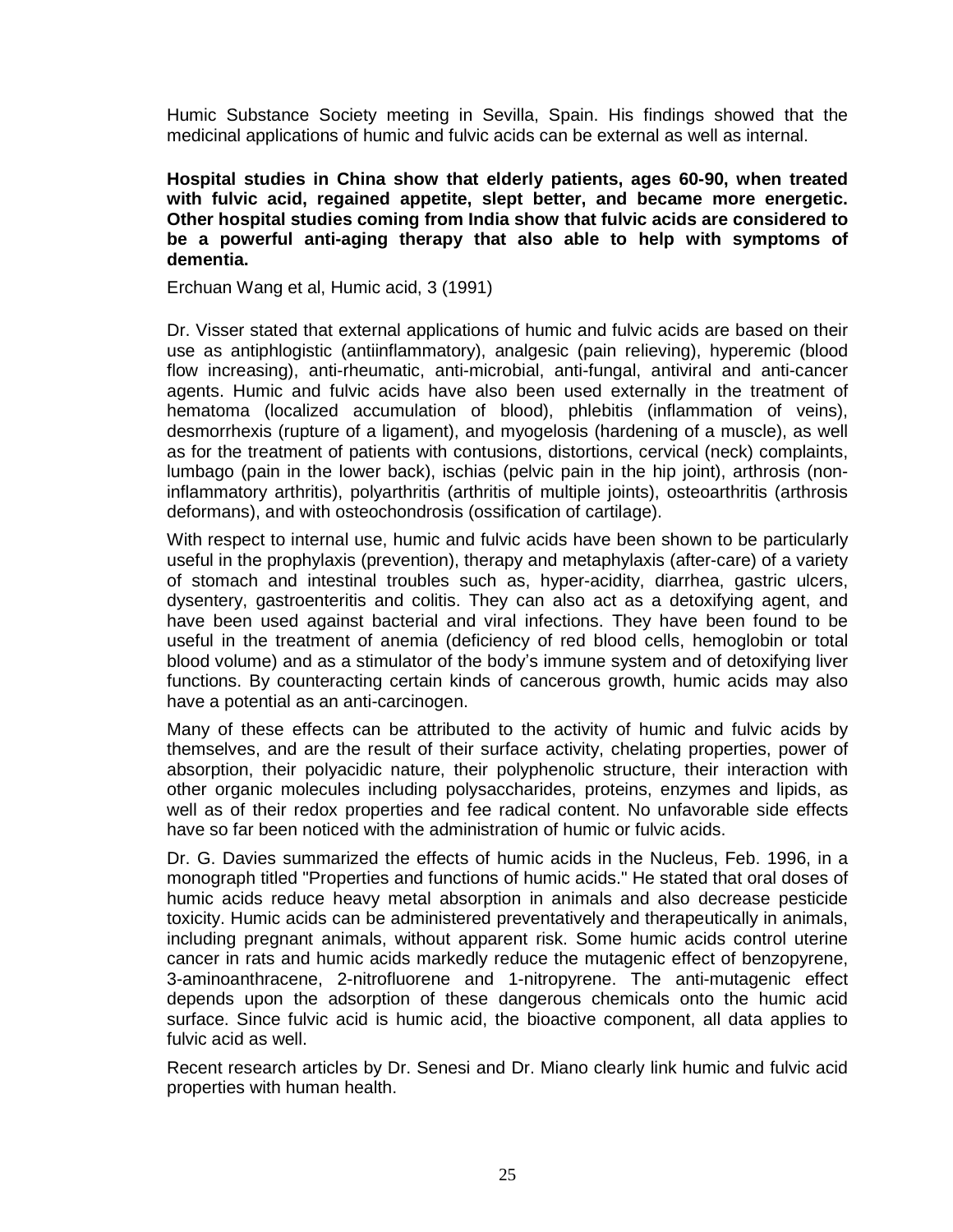#### <span id="page-26-0"></span>**Hospital patients with rheumatoid arthritis had 92% success rate when treated with humic extract baths.**

Yuan, Shenyuan; Fulvic Acid, 4 1988; in Application of Fulvic acid and its derivatives in the fields of agriculture and medicine; First Edition: June 1993

#### **References:**

Yuan, Shenyuan; et al; Application of Fulvic acid and its derivatives in the fields of agriculture and medicine; First Edition: June 1993

Kuhnert et al.; Pharmakologisch-toxikologische Eigenschaften von Huminsausen undihre Wirkungsprofile fur eine veterinarmedizinische Therapie. Deutsche Tierartztliche wochenschrift; 1989; 96:3.

Ghabbour et al; 1994. J. Appl. Phycol., 6:459

Khairy, et al; Acta medica Empirica; 1981; 11:898. also, De Natura Rerum; 1989; 3:229. also, De Natura Rerum; 1991; 5:76. Visser, Acta Biol. Med. Garm; 1973; 21:569.

Senesi, N; Miano, TM; Humic substances in the global environment: implications for human health; Elsevier: Amsterdam; 1994. Klocking, R; Humic substances as potential therapeutics; 1994; *in* Senesi, N; Miano, T.M; Humic substances in the global environment and implications on human health: proceedings of the 6<sup>th</sup> international meeting of the International Humic Substances

Society, Monopoli, Italy; September 20-25, 1992; Elsevier: Amsterdam. MacCarthy, P; et al; An introduction to soil humic substances; 1990; in MacCarthy, P; et al; Humic substances in soil and crop sciences: Selected reading: Proceedings of a symposium cosponsored by the International Humic Substances Society, in Chicago, Illinois, December 2, 1985.

Malcolm, R.L; Variations between humic substances isolated from soils, stream waters, and groundwaters as revealed by C-NMR spectroscopy; in MacCarthy, P; et al; Humic substances in soil and crop sciences: Selected readings: proceedings of a symposium cosponsored by the International Humic Substances Society, in Chicago, Illinois, December 2, 1985). Malcolm (1990: 14).

<span id="page-26-1"></span>Visser, S.A; Effects of humic substances on higher animals and man; the possible use of humic compounds in medical treatments; 1988; which was presented at the International Humic Substances Society meeting in Sevilla, Spain.

Davies, G; The nucleus, Feb. 1996: Properties and Functions of Humic Acids.

## **Observations on the use of fulvic acid as a blood coagulant**

Since February, 1979, Suchen Cao and associates, of the Medical University in Zhejiang Province, China, had begun using fulvic acid in treating bleeding diseases. Until August of that year they had treated 15 cases, all giving satisfactory results, although only a small number of patients were involved.

#### <span id="page-26-3"></span><span id="page-26-2"></span>**Source of Fulvic Acid, Types of Reagents, Methods of Usage**

#### **Source:**

<span id="page-26-4"></span>Fulvic acid was extracted from humic peat in the hospital preparation room in the Shaoxing area.

#### **Types of reagents:**

(a) Fulvic acid 0.2% injection solution, 5 ml per injection, used intravenously or intramuscularly.

<span id="page-26-5"></span>(b) Fulvic acid in powder form, taken orally.

#### **Methods of usage:**

(a) Cotton swabs dipped in 0.2% fulvic acid solution were placed at the bleeding area in the mucous membrane.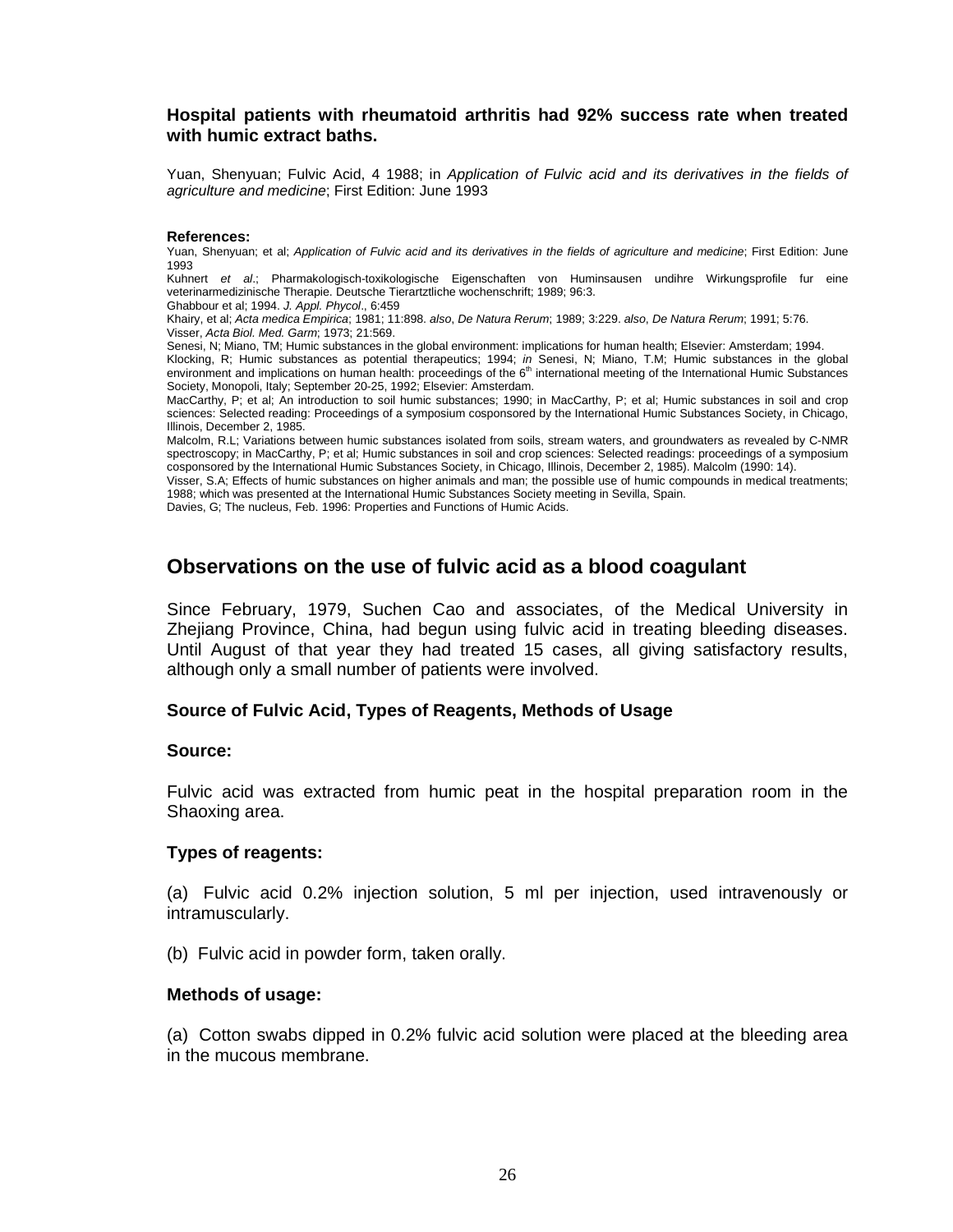(b) For treating patient coughing blood or hematuria patients (blood in urine), twice a day 5 ml of 0.2% fulvic acid solution injected intramuscularly, or once a day 40 ml of 0.2% fulvic acid solution added to glucose solution injected intravenously.

<span id="page-27-1"></span><span id="page-27-0"></span>(c) Patients suffering from bleeding from mucous membrane, coughing blood or hematuria were given fulvic acid therapy when other treatments failed.

## **Clinical Data**

#### **Fifteen cases of bleeding and stoppage of bleeding:**

Six had mucous membrane bleeding problem (4 with different degrees of severity of nasal membrane bleeding triggered by chronic kidney infection, uremia, pulmonary cardiac disease, leukemia, and cirrhosis; one had festered surface of the tongue caused by a lymph tumor; one had aplastic anemia causing gum bleeding); three hematuria patients (one each of acute bladder infection or cardiac hepatitis or leukemia); six patients coughing up blood (4 caused by bronchiectasis, one caused by tuberculosis, one caused by heart failure).

#### <span id="page-27-2"></span>**Bleeding mucous membrane:**

1. Nasal bleed caused by uremia, pulmonary cardiac disease, leukemia, and cirrhosis. Four cases studied. Treatment as described above required one hour for blood coagulating. Treatment result was apparent cure with no relapse.

2. Festered surface of tongue caused by lymph tumor, brain membrane, leukemia. One case studied. Treatment as described above required wet cotton swab layering-over 2 or 3 times. Treatment result was apparent cure with no relapse.

3. Bleeding gum caused by aplastic anemia. One case studied. Treatment as described above required one hour for blood coagulating. Treatment result was apparent cure with no relapse.

#### <span id="page-27-3"></span>**Hematuria:**

1. Acute bladder infection, one case studied. Treatment was as prescribed above. The following day no blood found in urine, routine urine testing negative. Treatment result was apparent cure with no relapse. 2. Leukemia, blood shot eye, and hematuria (red cell ++), one case studied. Treatment was as prescribed above. Patient was getting better by the following day with no blood found in urine, no blood shot eye. Patient had relapse. 3. Cirrhosis, one case studied. Treatment was as prescribed above. Patient was getting better, with blood coagulating by the 4<sup>th</sup> day. Patient had relapse.

#### <span id="page-27-4"></span>**Coughing blood:**

1. Bronchiectasis, four cases studied. Treatment was as prescribed above. Three cases were getting better with blood coagulating by the 5<sup>th</sup> day, with no relapse. In one of the four cases, treatment showed no effect.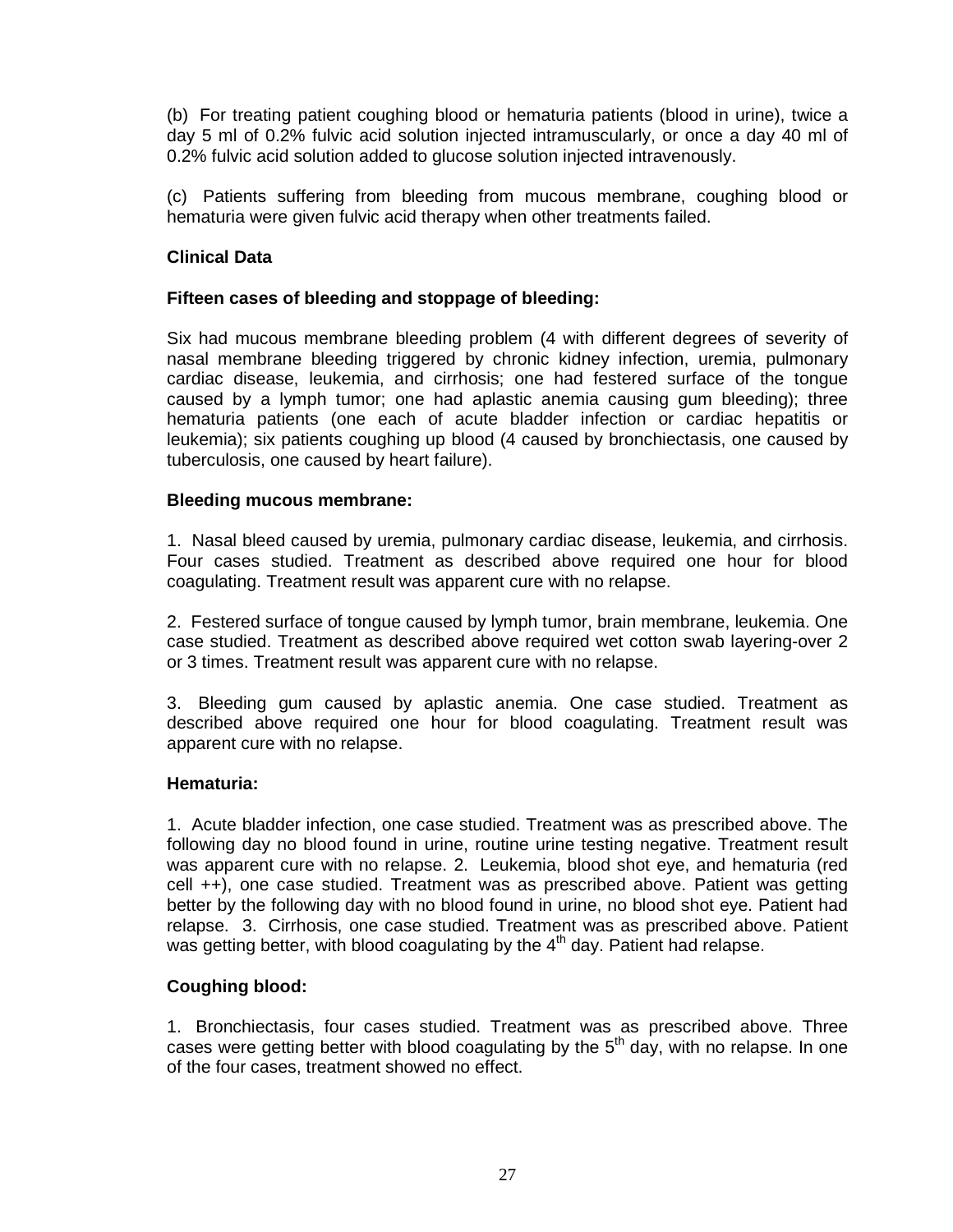2. Tuberculosis, one case studied. Treatment was as prescribed above. Patient was getting better, with blood coagulating by the 3<sup>rd</sup> day. Patient had relapse.

<span id="page-28-0"></span>3. Heart failure, one case studied. Treatment was as prescribed above. Apparent cure by the 3<sup>rd</sup> day, with no relapse.

#### **Treatment Results**

Six patients suffering from mucous membrane bleeding all showed apparent positive results. Five of them received localized layering-over treatment once and one received the same treatment  $2 \sim 3$  times. No relapse was observed in any case.

Two out of three hematuria patients were found with no blood in their urine the day after the treatment. The routine urine testwas negative. The treatment was effective with one patient and no relapse was observed. The other two patients had relapses. The routine urine test showed that the presence of red cells  $(++++)$  was reduced to  $(++)$ . Continuing treatment did not show apparent improvement.

One out the six patients who coughed blood showed an apparent response to the treatment; one did not get better; the other four showed signs of improvement. Within 3 to 5 days treatment, five patients stopped coughing blood. One of them stopped coughing blood but later started again.

#### <span id="page-28-1"></span>**Discussion and Summary**

From the above case study, it is clear that fulvic acid indeed can stop bleeding. Patients with more serious illness, for example, suffering from aplastic anemia, chronic kidney infection uremia, after receiving treatment, except for one, had their bleeding stopped to a certain degree.

<span id="page-28-2"></span>**Examples:** In 4 cases of nasal bleeding the patients were initially treated with gauze containing Anluoxue and Vaseline and in one case of gum bleeding the patient after initially treated with gauze containing coagulate agent, Anluoxue, Zhixueming, vitamin K, did not show obvious results. However, following one treatment by layering a cotton swab dipped in fulvic acid solution over the bleeding area, bleeding stopped.

For one of the three cases of hematuria patients (caused by acute bladder infection), following 1 day treatment by intravenous injection, there was no blood in the urine on the following day.

Three out the four cases of bronchiectasis patients were obviously better. On the 5<sup>th</sup> day the coughing of blood was gradually reduced, however, traces of blood were still found in the sputum.

According to reports in the literature, the therapeutic feature of fulvic acid resembles Yunnan Baiyao. Experimental results indicated that 30 minutes following intravenous injection of dogs with 160 mg of fulvic acid, the dog thrombus elasticity diagram showed the reduction of the reaction time R and the coagulation time K. The blood clotting process was accelerated yielding advantageous blood coagulation.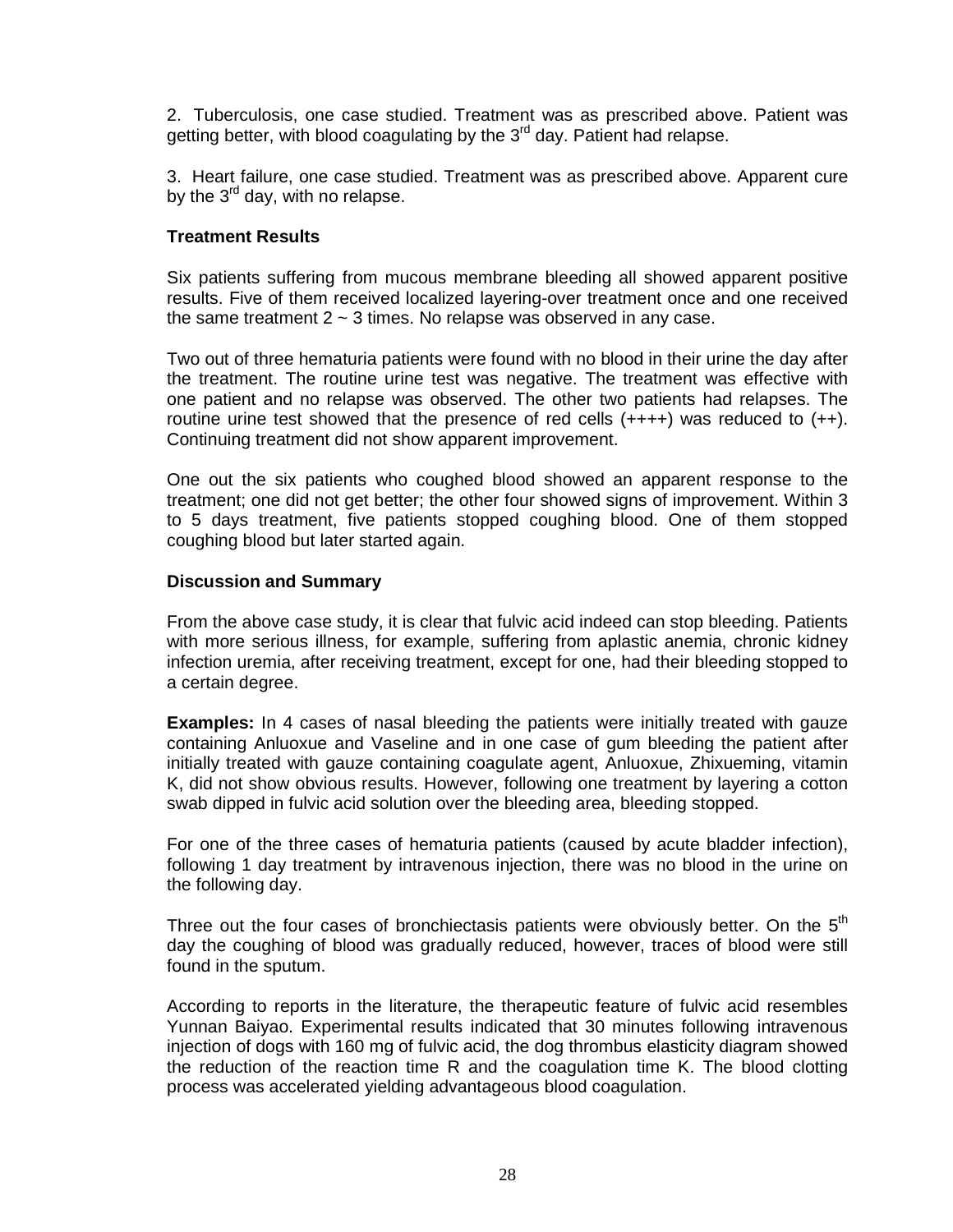When this medicine was taken orally, there were two incidents showing nausea and vomiting, a condition hard to bear. The remainder did not have any bad reaction.

Although we have not collected numerous data of the usage of this medication, the initial results show it to has the ability to stop bleeding.

<span id="page-29-0"></span>Suchen Cao, Jiangxi Humic Acid, 3 (1993) In: Application of Fulvic acid and its derivatives in the fields of agriculture and medicine; Chapter 35; First Edition: June 1993.

## **Renowned longevity and health of isolated Himalayan cultures is linked to fulvic acid extracted from fossil-like humic substances**

For centuries traditional medical doctors in remote areas of the Himalayas have claimed that"shilajit", a rare humic substance high in fulvic acid, can "arrest the aging process" and "induce revitalization". Historical documents testify to the amazing longevity and health of these people who often live well beyond 100 years of age. Now the physiological functions behind these claims are being substantiated by leading medical hospitals and pharmacologists around the world.

Fulvic acid extracts from the rare humic substances found on the high mountain slopes of the Himalayas, have been used for centuries by the isolated inhabitants of that region as a "rejuvenator, a class of drugs reputed to arrest the aging process and to induce revitalization", according to quotes from leading pharmacologists studying them. The traditional medical claims of "rehabilitation of muscles, bones and nerves", treatment of "geriatric complaints including arthritis, diabetes and allergic manifestations," dementia, etc., are now being proven, along with their mode of action, by pharmacologists and many other medical doctors and scientists.

The various pharmacological studies reveal that the fulvic acids exhibit results" sufficiently impressive", and "more effective" than several currently available immune system regulators. The fulvic acids "produced significant effects", as an anti-stress agent, in relieving stomach ulcers, preventing allergic reactions, and in activating the immune system against tumor cells. "The results support the use" of fulvic acids "as an adjuvant [assisting in the prevention, amelioration, or cure] in the therapy of diabetes", to quote leading pharmacologists.

In recent years, leading scientists, doctors, and pharmacologists from major hospitals and universities in India, Russia, and China have become more conscious of the purported anti-aging and health claims associated with the rare fulvic acids, and have been looking deeper into the assertions coming from traditional health practitioners of the region. The inhabitants and areas of the Himalayan belt that are mentioned in the many and growing number of scientific and medical studies documenting this research include: The Tibetans of the Tibet region of China, the Georgian Russians living in the Caucasus Mountains of Russia, the Hunzas of Pakistan and Afghanistan (Hindu Kush and Karakoram Mountains), the Sherpas in Nepal, the people of the Kashmir region, and the Indians living in the Kumaon, Himalayas, Vindhyas and Aravallis Mountains of India.

It is a well-known fact that a large number of individuals in the Himalayan belt live to well over 100 years of age, and often are reported to live to 120-140 years or more,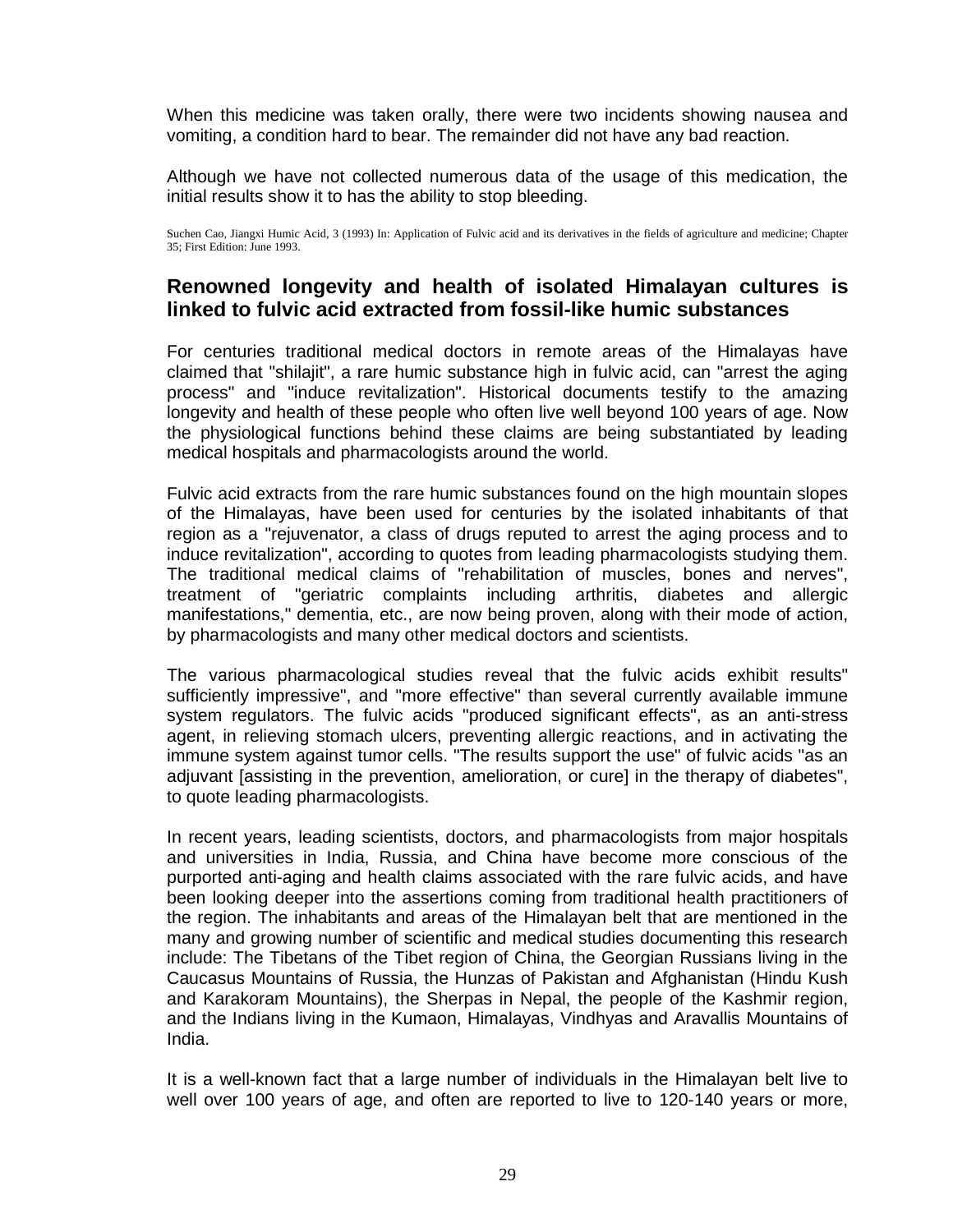maintaining excellent health throughout their entire lives. People of the region that use fulvic acid preparations made from the rare humic substance not only report significant health benefits for themselves, but for their animals as well, and most people lack the degenerative diseases common to other cultures today.

Scientists researching these matters determined that the prized shilajit health preparation esteemed for centuries throughout the region was indeed organic humic matter of ancient plant origin, and they spent time tracking down and checking the authenticity of the very best supplies. Rather than simply studying the people and their livestock, which had already shown significant health benefits historically, the scientists undertook extensive clinical, medical, pharmacological, and laboratory studies to identify the active constituents and analyze their physiological functions.

In a scientific world that as a whole still knows very little about humic substances, these researchers went far beyond. They accurately identified and quantified the water soluble fulvic acid fractions. This in itself is an amazing feat considering that fulvic acids, for the most part, are virtually unknown to medical science and undetectable through standard testing procedures. These scientists proved that the water soluble fulvic fraction was the primary active constituent. They even recognized that the fulvic, along with its associated organic metal ions, was made up of numerous other and even more obscure active constituents. They identified and isolated extremely valuable functional groups within the fulvic acid spectrum that were also shown responsible for the protective, regenerative, and healing responses of cells. They did this for the most part independent from the rest of the scientific world.

What the researches discovered is fascinating. From one clinical study to the next, scientists were able to prove not only that many of the medicinal remedies and health benefits are completely justified by scientific fact and medical results, but they also identified mechanisms responsible. Their studies opened up an entirely new picture into the amazing functions and values of fulvic acids in relation to man and medicine.

After years of scientific research, other pharmacologists determined that not all fulvic acids are the same, and that they vary in quality from one source to the other. These pharmacologists came up with methods for determining and quantifying the medicinal value. They perfected their extraction processes. The pharmacologists performed extensive chemical analysis, metal ion analysis, microbiological analysis, pathogen analysis, and mycotoxin analysis. They went to great lengths to identify the presence of any harmful substances, which were proven absent at any toxic level. The pharmacologists used extremely advanced pharmaceutical techniques to standardize the natural extract, to the quality of the finest pharmaceutical preparations in the world today, while retaining all of the natural organic principles in an unadulterated "herbal" form.

The pharmacologists recognized that although the rare humic substance was rock-like and seemed inert or fossilized, it had all of the organic characteristics of the natural botanicals they had been working with for years. In other words, although it was ancient and looked like dead rock, it was in actuality a natural organic herbal substance, and they used extreme care in preserving the fulvic extracts so that they would retain their organic form.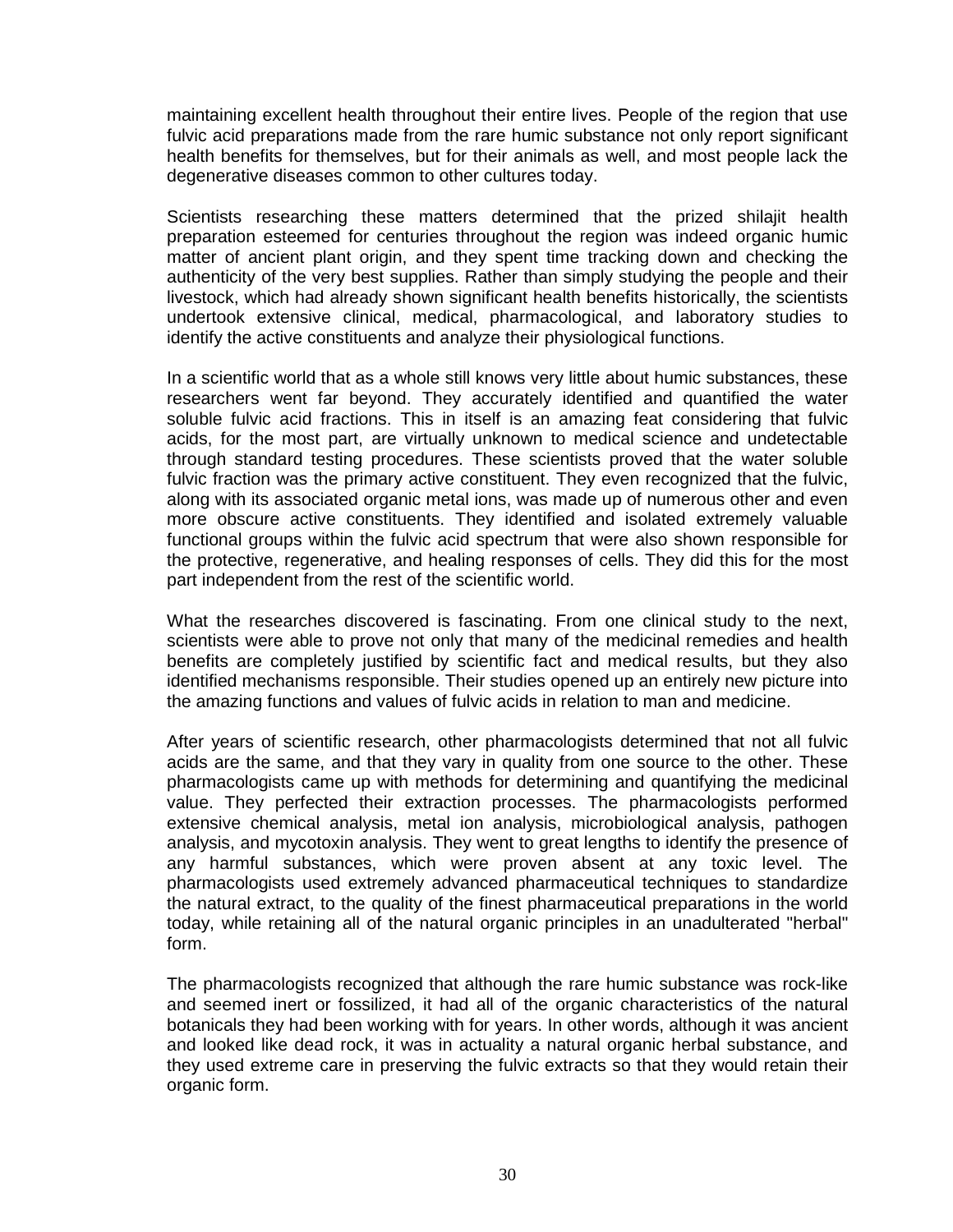Traditional medicine throughout the Himalayan belt lists the indigenous humic substance and resultant fulvic acids as a "rasayana" or rejuvenator, a class of drugs reputed to arrest the aging process and induce revitalization of attenuated physiological functions. The special endurance attributed to the Sherpas, including their ability to survive extremely cold conditions and high altitudes has also been linked to these substances during the medical studies.

Clinical studies in pharmacology have shown significant value in treatment of diabetes mellitus (attenuates the development and progression), stomach ulcers (anti ulcerogenic and anti-stress activity), allergies and anti-allergic action (mast cell protection), hormonal control and regulation of immunity (immunomodulatory functions), and tumor and cell growth factors relating to activated white blood cells and immune system (splenocytes and peritoneal macrophages).

Traditional medicine of the region prescribes the local rare fulvic acid extract in genito urinary diseases, diabetes, jaundice, gallstones, enlarged spleen, digestive disorders, epilepsy, nervous diseases, elephantiasis, chronic bronchitis, dementia, arthritis, and anemia. The humic extract has been shown to accelerate the process of rehabilitation of muscles, bones and nerves, and is used to treat many geriatric complaints including memory loss, and is believed to increase cerebral functions. It has also proven useful as an aphrodisiac, rejuvenator, alternative tonic, stimulant, internal antiseptic, diuretic, lithontriptic, and is used for treatment of respiratory problems, worms, piles, adiposity, renal and bladder stones, nervous diseases, amenorrhoea, dysmenorrhoea, menorrhagia, eczema, anorexia, and fracture of bones.

Historically, fulvic acids from the Himalayan region have been shown effective for treatment of cold stress, diabetes, tumors, skin diseases, rheumatic pain, kidney stones, heart ailments, leprosy, and many other ailments. Fulvic acids are also a panacea of oriental medicine, where they continue to be used extensively.

These discoveries are most significant, considering the fact that the various cultures of these remote Himalayan regions have used organic farming practices for centuries, which promote soil and crops already rich in natural humic/fulvic substances. Yet these people still find that additional fulvic acid supplementation and medication proves highly beneficial to their health, and alleviates disease problems when they arise. This shows that the ancient vegetation, which was the source for the rare fulvic acids, has exceptional properties that may even surpass those of vegetation found anywhere on Earth today.

The rare humic deposits of the region were exposed at the time of uplift of the Himalayas, and are normally found from about 5,000-15,000 feet of elevation. These humic deposits are exposed by landslides, excavation or road-cutting. It is important to note that similar high quality humic substances found in various other regions of the Earth show similar results. However, the fulvic acids from the shilajit humic have some most unusual characteristics.

#### **References:**

From notes by: D.B.A. Narayana, Ph.D., manager of research and development for Dabur Research foundation, and also member and past president of the Indian Pharmaceutical Association, and also is a member of the Research Advisory Council of CSIR.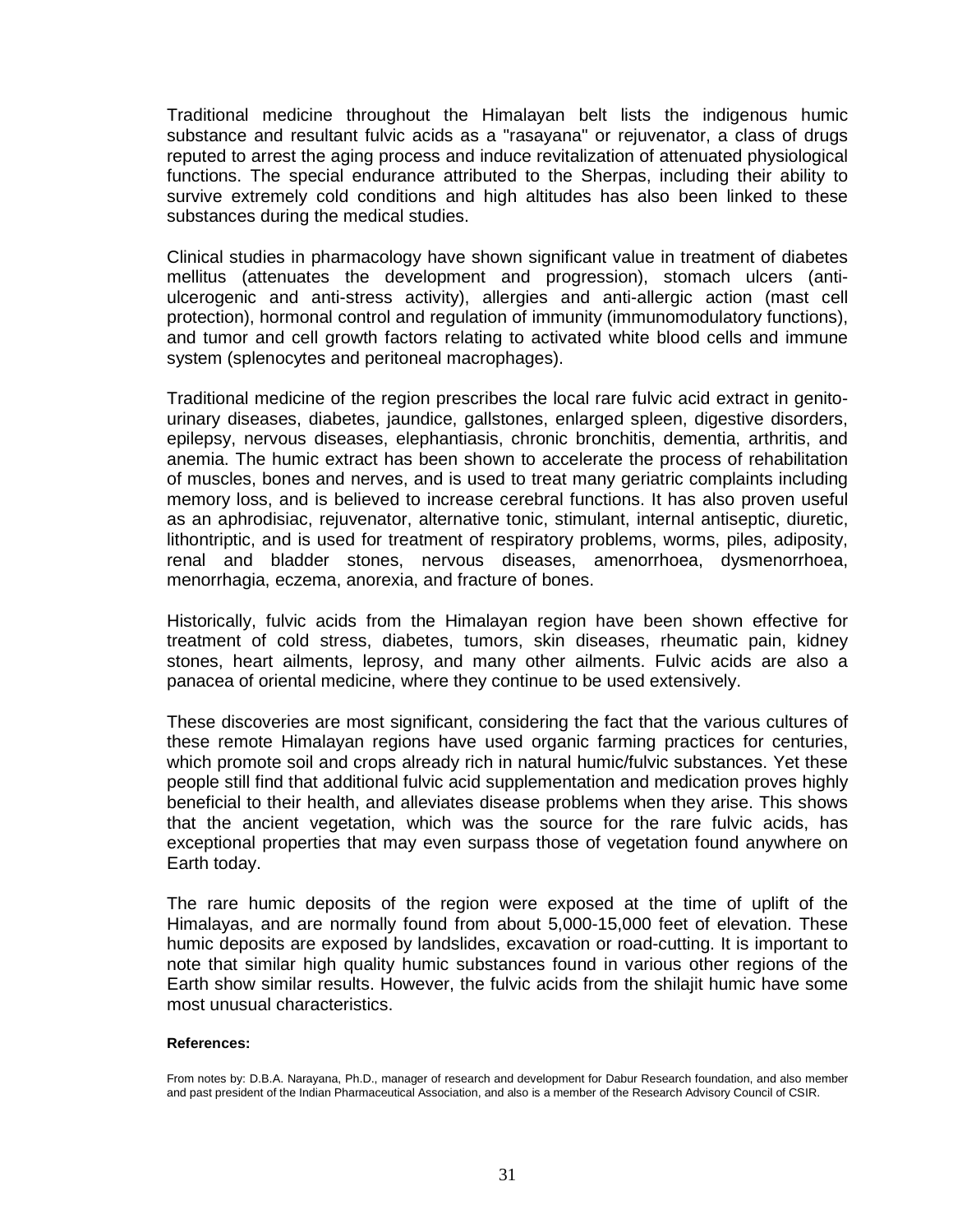Salil K. Bhattacharya, Gautam Dasgupta, Joydeep Bhaduri, Mita Mukhopadhyay, Raj K. Goel, Radharaman Dey Department of Pharmacology, Institute of Medical Sciences, Banaras Hindu University, Varanasi-221005, India; Mast cell protecting effect of shilajit and its constituents; Phytotherapy Research, Vol. 3, No. 6, 1989.

Shibnath Ghosal, Jawahar Lal, Sushil K. Singh, Yatendra Kumar, Radheyshyam Srivastava, Pharmaceutical Chemistry Research Laboratory, Department of Pharmaceutics, Institute of Technology, Banaras Hindu University, Varanasi-221005, India; Anti ulcerogenic activity of Fulvic Acids and 4-mehtoxy-6-carbomethoxybiphenyl isolated from Shilajit; Phytotherapy Research, Vol. 2, No. 4, 1988

Salil K. Bhattacharya, Neuropharmacology Laboratory, Department of Pharmacology, Institute of Medical Sciences, Banaras Hindu University, Varanasi-221005, India; Activity of shilajit on alloxan-indusced hyperglycaemia in rats; Fitoterapia, Volume LXVI, No. 4, 1995.

<span id="page-32-0"></span>Application of fulvic acid and its derivatives in the fields of agriculture and medicine; First Edition: June 1993, China.

## **Stimulate, nourish, and repair thyroid function with natureís remedies while relieving deadly symptoms; fulvic acid offers hope**

<span id="page-32-1"></span>**Natural therapies can prevent and treat thyroid disease, including hypothyroidsim (underactive thyroid), hyperthyroidism (overactive thyroid), Graves Disease and Wilsonís Syndrome, which are the underlying causes of many serious illnesses.**

A prime objective for anyone with a thyroid problem is to eliminate intake of all toxins, while removing toxic buildup within the body. Thyroid malfunction, both overactive and underactive, is generally due to autoimmune response by the body. This is where the bodyís immune system produces antibodies which attack the gland because the tissues seem foreign to the body. Normal hormone production is upset. Generally, the cause is due to buildup of dangerous toxins, chlorinated substances, viruses, pathogens, infections, pesticides, altered enzymes or hormones, etc., in the tissues of the thyroid gland. Such conditions can also cause lumps, tumors, and cancer.

**Outpatient medical hospital studies on overactive thyroid had 90.9% cure rate within a six month period when patients were treated with a fulvic acid medication.**

Yuan, Shenyuan; Tongren Hospital, Beijing; Fulvic Acid, 4 (1988)

Your first line of defense is to start supplementation with an appropriate high quality fulvic acid preparation. Fulvic acid is a natural water soluble substance of plant origin. It contains many healing phytochemicals and enzymes which readily disperse throughout the body, even to the interior of cells. Clinical medical school and hospital studies show that specially prepared fulvic acid extracts regulate abnormal thyroid hormone secretion as a result of their ability to regulate RNA and DNA (cyclic nucleotides) at the cellular level. Similar studies also show that fulvic acids act as immunomodulators, regulating immune system function.<br>Fulvic acids are one of the safest and most powerful antiviral substances known.

Although they are not antibiotics in the technical sense of the word, as prescription drugs are, their antibiotic-like effect is comparable to the power of penicillin in equally small amounts. Unlike antibiotics, fulvic acids may be used indefinitely without creating any antibiotic resistant strains of disease which are common problems with pharmaceutical drugs.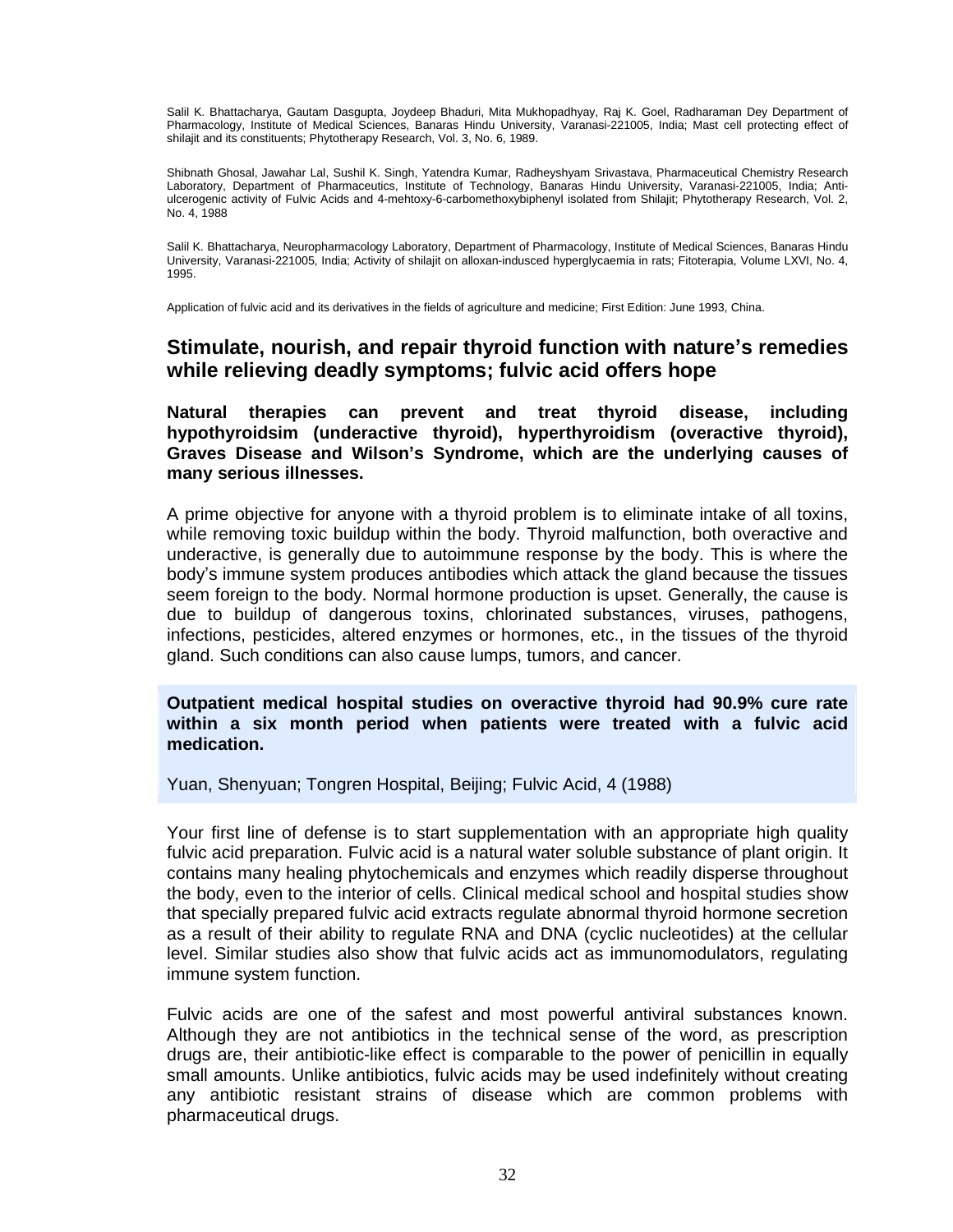Humic extracts, especially fulvic acids, provide a natural chelation therapy. They detoxify the body, the liver, and the digestive tract, by attaching to toxic buildup, including heavy metals, chlorination byproducts, etc., where they disarm, neutralize, and remove them as waste products. Fulvic acids also work as nature's most powerful antioxidants, neutralizing dangerous free radicals, as well as supplying hormone stimulating micronutrients.

#### **Outpatient medical hospital studies on thyroid tumors, using fulvic acid, had a 90% success rate, with 80% having complete cures.**

He, Shenyi, et al; Humic acid in Jiangxi Province, 1 (1982)

The underactive thyroid gland requires sufficient organic iodine to function properly. Organic means that it must come from a plant source, as part of a carbon molecule. High quality, safe, and readily available iodine is found in fulvic acid. Another safe and effective supplemental source of iodine comes from kelp. A dose even as high as 2,000 to 3,000 mg of kelp daily is safe and effective.

Avoid chlorine and fluoride like the plague, including fluoride found in toothpaste and added to drinking water. The phosphoric acid used in soft drinks can also contain fluorine, which is equally implicated. Chlorine, flourine, and fluoride are chemically related to iodine, and compete with it, blocking iodine receptors in the thyroid gland.

Thyroid hormone is made from tyrosine, an amino acid that the body readily converts from phenylalanine, an essential amino acid. The body breaks down proteins, turning them into these and many other amino acids. Poor quality protein intake or conversion problems during digestion and metabolism canlimit tyrosine intake. This is especially true with people that have PKU (phenylketoneuria), a condition where their body cannot properly convert phenylalanine to tyrosine. Low blood plasma levels of tyrosine have been associated with low thyroid. Tyrosine is best taken on an empty stomach, with purified water or fruit juice. Adult daily dosage for thyroid supplementation is about 1,000 mg, taken independent of milk or other protein foods, preferably an hour before meals.

It is a well-known fact that an excess of one mineral can cause a deficiency in another. A high amount of copper in the body is common to reduced thyroid function. Too much copper can inhibit the function of zinc, which is essential to the thryroid conversion process along with manganese, iodine, iron, and selenium. Fulvic acids in the diet assist with maintaining proper balance. They chelate and remove excess copper (or other minerals or heavy metals), and help to nourish by supplying safe natural organic plant forms of minerals in the proper balance as nature intended.

Studies have shown that guggulsterone extracts from the Indian herb Commiphora mukul can increase the concentration of thyroid hormones in the blood. The herb is especially effective in increasing the ratio of the active T3 form of thyroid (triiodothyronine) to T4 (thyroxine). A corresponding and significant decrease in normal liver damage by free radicals was noticed, which is most interesting considering the fact that the liver is the principal site where T4 thyroid is stored and T3 thyroid is generated. Due to the natural increase in thyroid hormone function, and possibly other factors,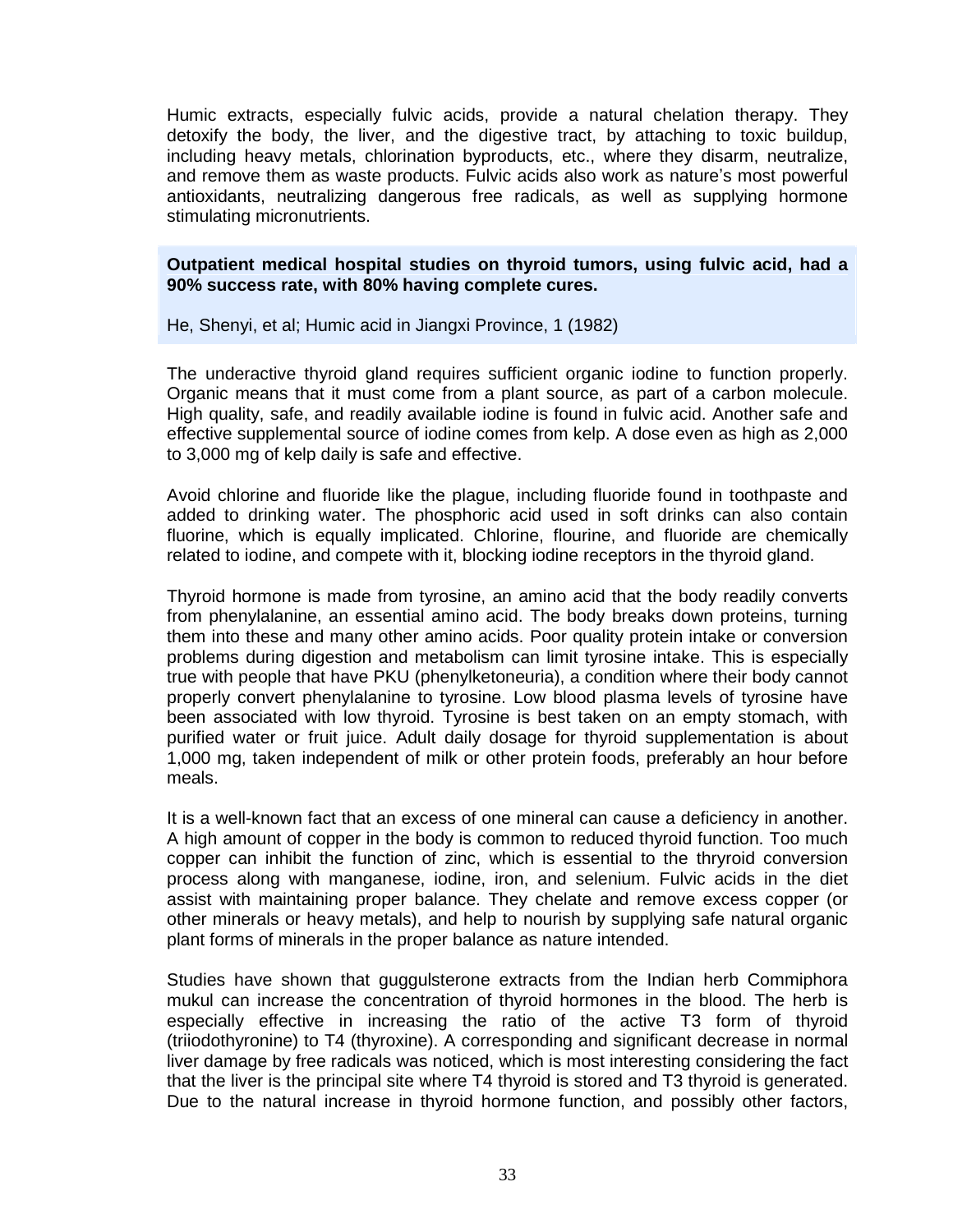guggulsterones have been used to treat overweight patients. During those double-blind clinical studies, a significant fall in serum cholesterol was noticed. Thryroid hormone studies with forskolin extract of the Indian herb Commiphora mukul, have shown increased thyroid production.

Other studies on patients with low thyroid have shown that body DHEA levels are below normal. DHEA (Dehydroepiandrosterone), is a naturally occurring steroid secreted from the adrenal gland. Some researchers believe that supplementation with DHEA might assist in stimulating thyroid production and alleviating symptoms.

Another highly successful approach for underactive thyroid conditions, or hypothyroidism, is to supplement with a natural desiccated thyroid glandular. This is best obtained from a source other than pharmaceutical, because most thyroid replacement drug therapies are synthetic. The best natural glandulars come from livestock raised organically in New Zealand, where extremely careful control against animal diseases is maintained. Studies show that when used properly, these natural glandulars can help revive the body's thyroid function. With the use of natural glandulars, reduction, or even possible eventual elimination of the need for supplemental thyroid may be achieved.

Scientific and medical studies show that there is hope to naturally repair and restore proper thyroid function. When the body has been cleansed and has accumulated proper levels of nutrients, the thyroid has a chance to begin working again. In many cases, nutritional therapists have seen that thyroid function resumes after only a few months, evident as body temperature begins to rise. A careful and cautious nutritional approach, with low levels of natural thyroid glandular supplements and the nutrients and procedures outlined in this article will provide the best and safest treatment possible.

#### **Reference:**

Yuan, Shenyuan; et al; Application of Fulvic acid and its derivatives in the fields of agriculture and medicine; First Edition: June 1993

Tripathi YB; Malhotra OP; Tripathi SN; Thyroid stimulating action of Z-guggulsterone obtained from Commiphora mukul; Planta Med. 1984 Feb;(1):78-80.

Panda S; Kar; Gugulu (Commiphora mukul) induces triiodothyronine production: possible involvement of lipid peroxidation; Life Sci 1999;65(12):PL137-41.

Satyavati, GV; Plants and Traditional Medicine, Academic Press Limited; 1982;5:47-82.

Wilson, Denis E., MD; Wilson's Syndrome : The Miracle of Feeling Well; 1988; Cornerstone Publishing Company.

Ealey PA; Kohn LD; Marshall NJ; Ekins RP; Forskolin stimulation of naphthylamidase in guinea pig thyroid sections detected with a cytochemical bioassay; Acta Endocrinol (Copenh) 1985 Mar;108(3):367-71

Tagawa N; et al; Tamanaka J; Fujinami A; Kobayashi Y; et al; Serum dehydroepiandrosterone, dehydroepiandrosterone sulfate, and pregnenolone sulfate concentrations in patients with hyperthyroidism and hypothyroidism; Clin Chem 2000 Apr;46(4):523-8.

Biamonte, Michael, DN, CCN; The New Approach To Low Thyroid Conditions. The New York Center for Clinical Nutrition, Manhattan.

Balch, James F., MD, and Phyllis A; Prescription for Nutritional Healing; second edition, 1997; Avery Publishing Group.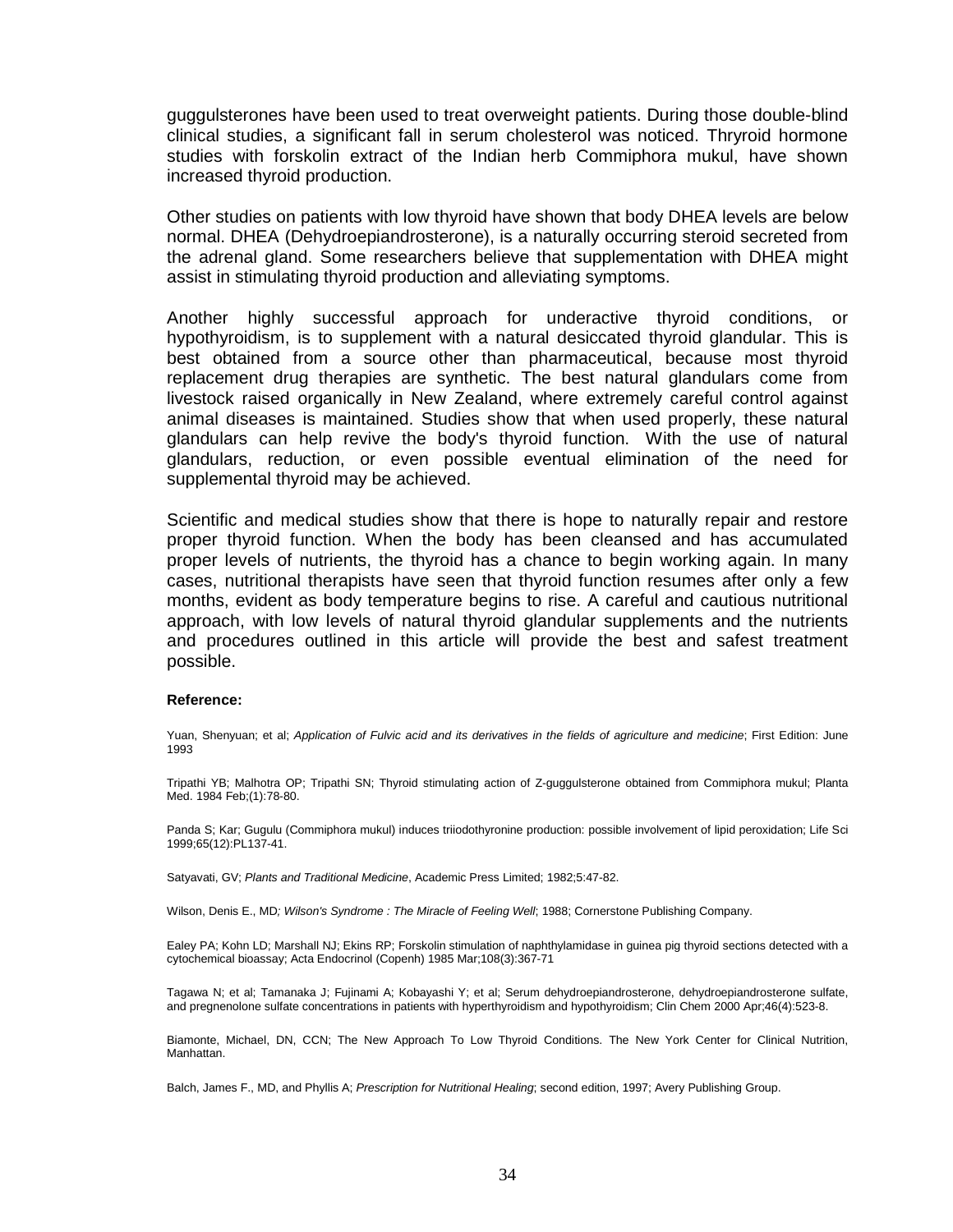## <span id="page-35-0"></span>**The therapeutic effect of Fulvic acid on keratitis and hemorrhagic eye disease**

Keratitis is characterized by inflammation of the cornea of the eye, while a hemorrhagic eye condition is characterized by profuse bleeding caused by hemorrhage or burst of the blood vessels of the eye.

Fulvic acid is an anti-inflammatory agent. It is also a blood coagulating and analgesic agent, capable of healing open wounds. From 1977 to 1981, Guofan Tang and his coworkers performed extensive studies in the area of ophthalmology and presented many reports with summaries. From March, 1981 to the end of July, 1982, they used fulvic acid in the treatment of 60 patients with eye diseases (total number of diseased eyes: 64). Control studies were conducted using other drugs on 30 randomly selected patients with similar eye problems.

#### <span id="page-35-1"></span>**Fulvic acid treatment group:**

This group was treated with fulvic acid extracted from humic peat in the People's Hospital preparation room in the Shaoxing area. Chemical analysis of the fulvic acid showed that the molecular weight was lower than 500, which fulfills the standard set by the National Fulvic Acid Symposium. It showed a stronger affinity toward the elemental mineral Beryllium, and was free of any radioactive material. Two forms of reagents were available: an eye drop containing 0.5% fulvic acid in 10 ml bottles and an intramuscular injection reagent containing 0.5% fulvic acid solution in 2 mlampoule. The latter was also able to be injected underneath the conjunctiva of the eye; or when mixed in 10% glucose solution, could be used as an intravenous injection. For outer eye illness such as keratitis, 0.5% fulvic acid was used as an eye drop 4 times a day or every 2 hours; or, additionally, intramuscular injection using 2 ml of 0.5% fulvic acid twice a day.

For patients suffering from hemorrhagic eyes, intramuscular injection was performed with 2 ml of 0.5% fulvic acid, twice a day.

Whenever either the eyedrops or the injection containing fulvic acid was used, the dilator Atropine was applied. However, antiseptics and blood coagulating agents should be avoided.

#### <span id="page-35-2"></span>**The control group:**

Patients with various ailments were selected at random. Multiple medications were used in order to speed up the healing and to relieve patients from pain. Eye drops containing Chloromycetin and ointments containing Tetracycline were used along with antibiotic injections. Some patients were also treated with intravenous injections of Chloromycetin and Tetracycline. Viral infections were given Anti-herpes eyedrops, Vitamin C and K, and Novacain, among other treatments and injections. For the hemorrhagic control group's conditions, intramuscular and intravenous injections were given using the common drugs for this purpose.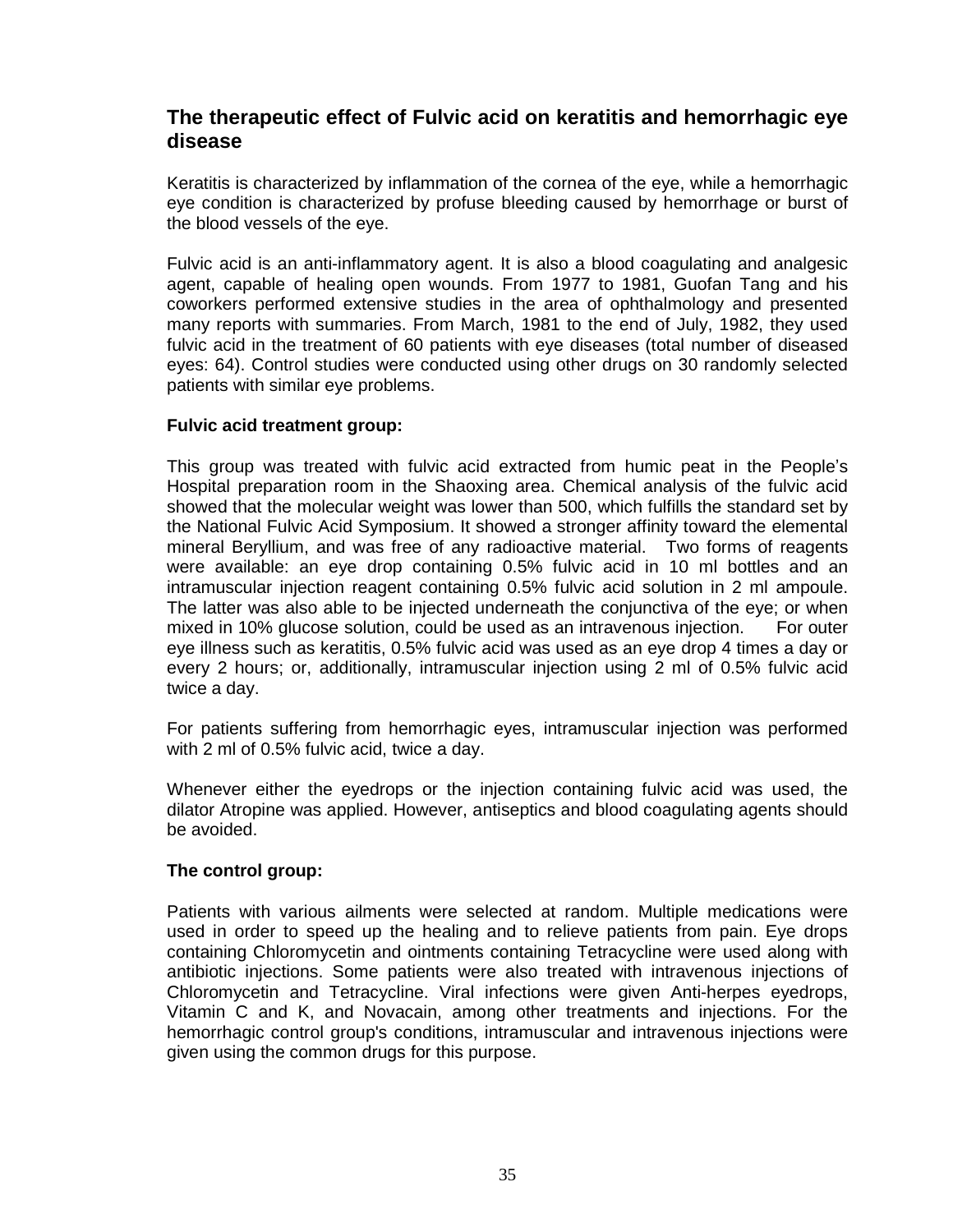## <span id="page-36-0"></span>**Eyesight examinations:**

<span id="page-36-1"></span>Prior to the treatment, patients in the fulvic acid and the control group were examined for their eyesight. Their eyes were examined externally and the back of their eyes were observed. When the treatment was in progress, examinations were conducted daily or every other day. Then results were compared and analyzed. Eyesight examinations were taken into consideration in the final analysis.

#### <span id="page-36-2"></span>**Case studies:**

**The keratitis group** treated with fulvic acid consisted of a total of 26 cases. Four of the hypo-keratitis cases were treated with end result being 50% effective. Eleven keratitis cases were caused by external injury and had a 90.9% success rate. Three keratitis cases were caused by viral infection and had a success rate of 100%. One keratitis case was caused by fungal infection and had a 100% success rate. Six cases were considered to be simple forms of keratitis with an end success rate of 83.33%. One case was caused by bacillus bacteria and treatment was 100% effective. The combined success rate for all fulvic acid treated keratitis cases was 84.61%.

<span id="page-36-3"></span>**The hemorrhagic eye group** treated with fulvic acid consisted of a total of 34 patients. Twenty had blood accumulated in the anterior chamber of the eye, six were caused by previous surgery and fourteen from external injury. Treatment for that group was 85% successful. Another ten patients had blood accumulated in the lens of the eye, two were from vein retinitis, two were caused by previous surgery, four from external injury, one was related to diabetes, one was related to high blood pressure. Total effectiveness for the second group was 60%. In the final group, four patients had hemorrhaged retina of the eye, with two caused by vein retinitis, one related to diabetes, and one from central venous thrombosis. Success rate for the last group was 75%. Total overall effectiveness of the fulvic acid treated hemorrhagic group was 76.5%.

<span id="page-36-4"></span>**The control group** consisted of 30 patients with similar ailments that were selected at random. They were treated with a variety of all the best known drug therapies and antibiotics. The control keratitis group was rated at 83.33% total effectiveness, and the hemorrhagic group at 91.7%.

#### <span id="page-36-5"></span>**Analysis and discussion:**

The above treatment shows that fulvic acid is an anti-inflammatory agent, and able to significantly enhance healing of ulcerous wounds and coagulate blood. Based on the treatment results of the two groups, together with data taken from extensive charts, literature, and vision tests, the final analysis and discussion are presented below:

Extensively documented and detailed results show that the control group, in general, uses medications consisting of more than 3 leading drugs, sometimes for a combination of treatments, for example: caused by localized burns, penetrating the anterior chamber, and antiseptics injected below conjunctiva. The final overall results are in no way better in comparison with the solitary treatment with fulvic acid.